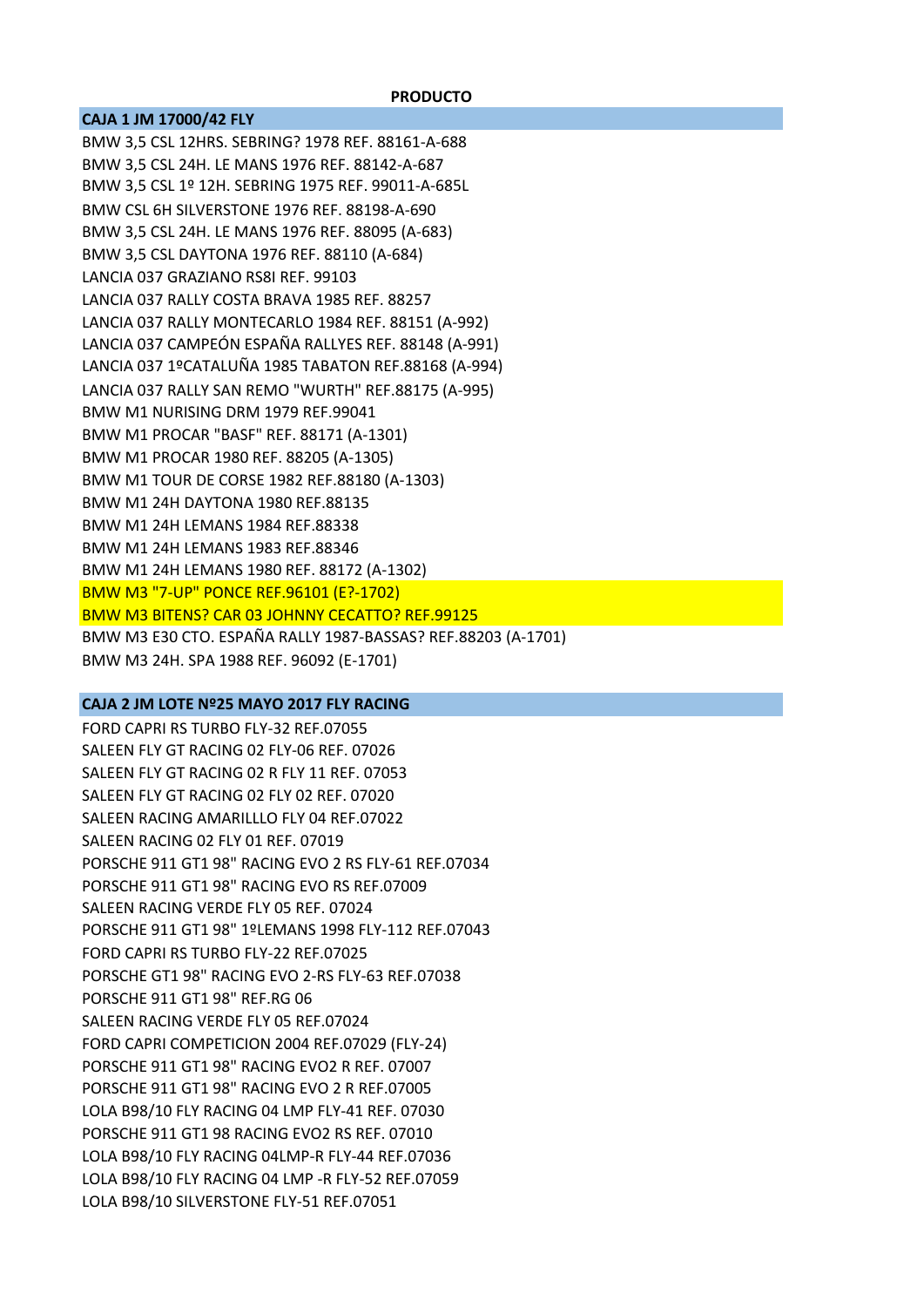SALEEN RACING BLANCO FLY 03 REF.07021 PORSCHE 911 GT1 98" RACING EVO 2 LOLA B98/10 FLY RACING 04 LMP‐R FLY‐45 REF. 07037 SALEEN FLY RACING 02 FLY‐02 REF.07020 LOLA B98/10 FLY RACING 04 LMP FLY 43 REF. 07032 LOLA B98/10 FLY RACING 04 LMP FLY‐42 REF.07031 SALEEN RACING GT 02‐R FLY‐07 REF.07033 FORD CAPRI COMPETICIÓN 2004 FLY‐23 REF.07027 FLY RACING BMW GTR REF.88267 FLY RACING BMW GTR REF.99079

## **CAJA 6 VARIOS**

VENTURY "MINIAUTO"REF. E‐11 FLY (LOTE Nº45) JM FERRARI GT 330 VINTAGE JM FORD MUSTANG VINTAGE JM GOLF "POLIZEI" NINCO (LOTE Nº25) JM MOSLER CLUB NINCO (LOTE Nº30) JM FOCUS "KRESTA" TECNITOYS PEUGEOT 206 WRC REF.6125 BICAMPEON MUNDIAL SCALEXTRIC (LOTE Nº30) JM PORSCHE GT3 "NUREMBERG TOY FAIR" SCALEXTRIC (LOTE Nº30) JM PEUGEOT 206 WRC REF.6132 SCALEXTRIC (LOTE Nº30) JM SUBARU IMPREZZA REF.6123 SCALEXTRIC (LOTE Nº30) JM PEUGEOT 908 HDI FAP? 2009 "NUREMBERG TOY FAIR" SCALEXTRIC (LOTE Nº 30)JM PANOZ ESPERANTE FLY ? CITROEN DS3 WRC "ABU DHABI" SCALEXTRIC ? FERRARI F‐1 SCALEXTRIC IVM AUTOMOTIVE C‐12 SERIE LIMITADA‐NINCO ? AUDI TT AMARILLO REF.50245 NINCO? ARROWS F‐1 REF. 50211 ‐NINCO?

# **CAJA 7 VARIOS**

12‐ FORD FIESTA "KEN BLOCK" (LOTE Nº20) JM PORSCHE 356‐A SPEEDSTER "SEBRING" REF. 50206 NINCO (LOTE Nº40) PORSCHE 356‐A COUPE "GUATEMALA" REF. 50205‐NINCO (LOTE Nº40) **4‐MG METRO MSC (SIN FARERA) (LOTE Nº28) JM**

## **CAJA 8 JM 25**

BLISTERS ALTAYA

# **CAJA 9**

12 ‐ FERRARI GTO VINTAGE (DIEGO Nº25) 1 ‐ AUSTIN HEALEY VINTAGE (DIEGO Nº25)

## **CAJA 10 VARIOS JM 2017**

VIPER "DHL" FLY (LOTE Nº40) SALEEN 57R "DHL"FLY (LOTE Nº40) PORSCHE GT1 98 "DHL" FLY (LOTE Nº40) LOLA "DHL" FLY (LOTE Nº40) LANCIA BETA MONTECARLO MARTINI REF.6830‐L (LOTE Nº35) LANCIA 037 "EL CORTE INGLES" FLY‐JM LOTE Nº40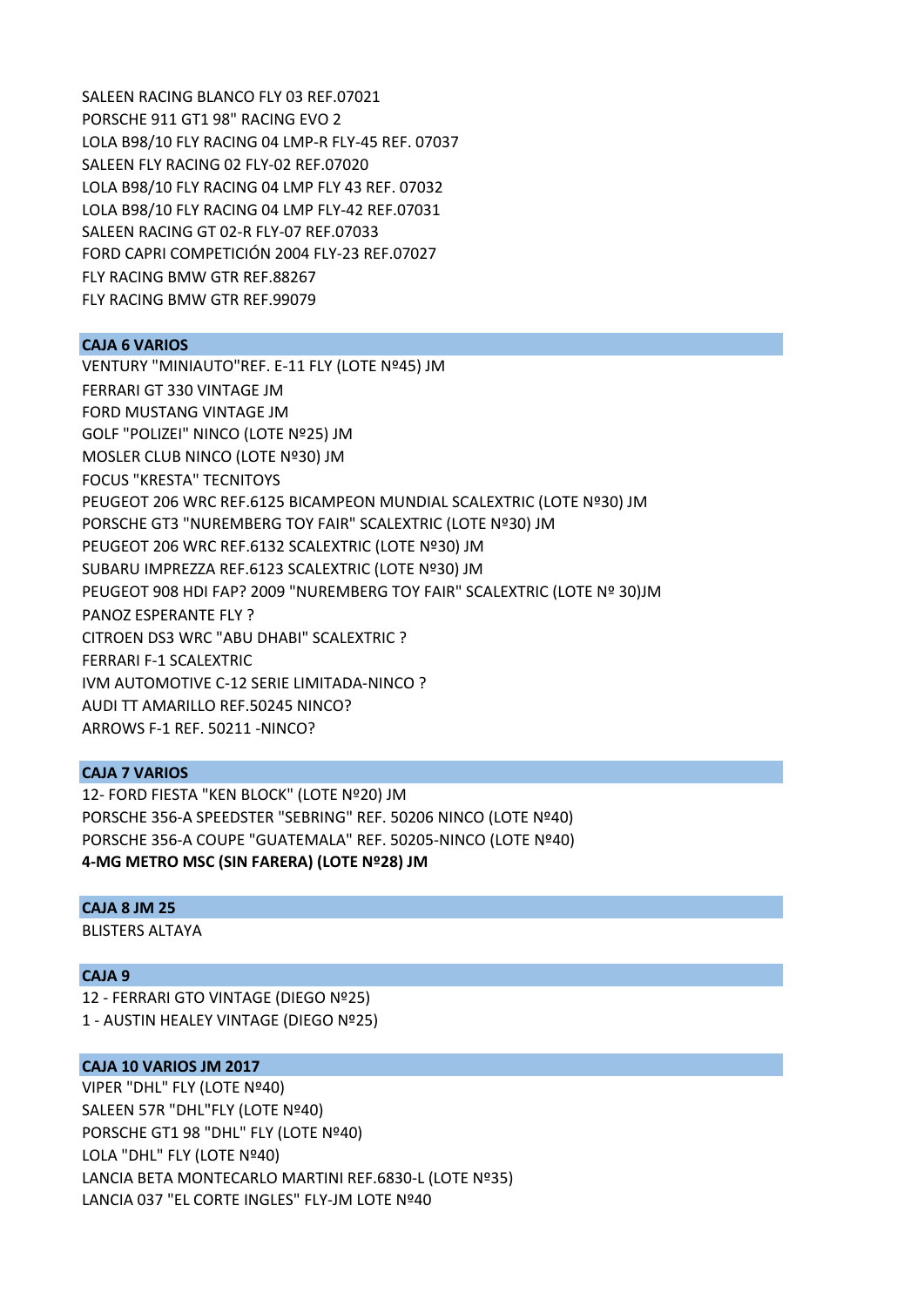LANCIA 037 "WRC" FLY‐JM LOTE Nº40 LOLA T70 MK 3B 1ºDAYTONA HISTORIES 2000 FLY (JM) REF.C‐94 (LOTE Nº30) LOLA T70 MK 3B CSRG 2003 (JM) FLY (LOTE Nº30) FORD GT 40 GULF 1ºLE MANS 1968‐REF.A‐182 FLY (JM) (COCHE DEL TEAM) LOLA T70 MK 3B 1ºMAGNY COURS 1970 REF. C‐91 FLY (JM) (LOTE Nº30) LOLA T70MK 3B ELKHART LAKE MSR? 2003‐FLY (JM) C‐93 (LOTE Nº30) LOLA T70 MKIIIB 300KM TARUMA 1971‐C96‐FLY (JM) (LOTE Nº30) LOLA T70 MKIIIB 1000KM MONZA 1969 REF.88052‐FLY (JM) (LOTE Nº30) LANCIA 037 1ºCATALUÑA 1985 TABATON ESSO REF.A‐994 FLY (JM)(LOTE Nº40) RENAULT 5 ALPINE "CARLBERSON" RESINA LE MANS MINIATURES (JM) LOTE Nº90? CAPRI RS TURBO FLY‐SONDERAUS GABEAUTO E‐143 FLY (JM) TEAM GULF PORSCHE 917 24H. LE MANS 1970 (2 COCHES) FLY (JM) (LOTE Nº150) TEAM GULF GT‐40 24H. LE MANS 1965 (2 COCHES) FLY (JM) (LOTE Nº150) ROTO PORSCHE 959 BLANCO MSC (NO CAJA) (JM) CARROCERIA RENAULT 5 ELF FLY (JM) KITS(6) ACCESORIOS FLY (JM) MUÑECO JACKY ICX? FLY (JM)

# **CAJA 11 JM Nº25**

87004 ‐ PORSCHE JOEST JAGERMEISTER ‐ FLY 07054 ‐ PORSCHE 911 GT1 98 EVO3 FLY‐114‐FLY (RACING) 07035 ‐ PORSCHE 911 GT1 98 RACING EVO 2RS ROJO FLY ‐ 62 ‐FLY (RACING) 07009 ‐ PORSCHE 911 GT1 98 RACING EVO2 RS‐ FLY (RACING) 07002 ‐ PORSCHE 911 GT1 98 RACING EVO2 ‐ FLY (RACING) 88069 ‐ FOR CAPRI RS TURBO HOCHENHEIM DRM 1980 A140 ‐ FLY 07045 ‐ FLY RACING EVO 3 CONIMAN JAGERMAISTER FLY ‐ 111 ‐ FLY (RACING) PORSCHE 911 GT1 98 RACING EVO 3 ‐ FLY (RACING) 07020 ‐ FLY GT RACING 02 FLY 02 ‐ ALERÓN I CAJA ROTA ‐ FLY (RACING) 07004 ‐ PORSCHE 911 GT1 98 RACING EVO 2 R ‐ FLY (RACING) 07048 ‐ FLY GT RACING 03 FORD CAPRI RS TURBO FLY‐31‐FLY (RACING) 07030 ‐ LOLA B98/10 FLY RACING 04 LMP FLY‐41‐FLY (RACING) 07015 ‐ PORSCHE 911 GT1 98 RACING EVO2 RS ROJO CONIMAN ‐ FLY (RACING) RG OA ‐ PORSCHE 911 GT1 98 ‐ FLY (RACING) PORSCHE 911 GT1 98‐FLY PORSCHE 911 GT1 98‐FLY 99075 ‐ PORSCHE 911 CAMPEONATO DE RALLYES 88249 ‐ FLY RACING RALLY PORSCHE 911 07046 ‐ FLY RACING EVO3 SINIMAN FLY‐T03‐FLY (RACING) 07007 ‐ PORSCHE 911 GT1 98 RACING EVO2 R‐FLY (RACING) 07041 ‐ PORSCHE 911 GT1 98 RACING EVO 2 ‐ RS TEST CAR FLY‐64‐FLY (RACING) 07054 ‐ PORSCHE 911 GT1 98 EVO3 FLY‐114‐FLY (RACING) 07040 ‐ FLY GT RACING 03 FORD CAPRI RS TURBO FLY‐26‐ FLY (RACING) 07035 ‐ PORSCHE 911 GT1 98 RACING EVO 2RS ROJO FLY ‐ 62 ‐FLY (RACING) 07003 ‐ PORSCHE 911 GT1 98 RACING EVO2 ‐ FLY (RACING) 07023 ‐ FLY GT RACING 03 FORD CAPRI RS TURBO FLY‐21‐FLY (RACING) 07047 - FLY RACING EVO 3 PORSCHE 911 GT1-98 ZAKSPEED VERDE FLY-104-FLY (RACING) - RETROVIS 07016 ‐ PORSCHE 911 GT1 98 RACING EVO2 RS AMARILLO CONIMAN (FLY RACING) ‐ CAJA ROTA 07050 ‐ PORSCHE EVO3 JEVER BLANCO Nº6‐FLY‐113 FLY (RACING) 79004 ‐ PORSCHE 911 GT1 98 RACING EVO2 R‐FLY (RACING)

A145 ‐ FORD CAPRI RS TURBO 3º NURBURGRING DRM 1982‐FLY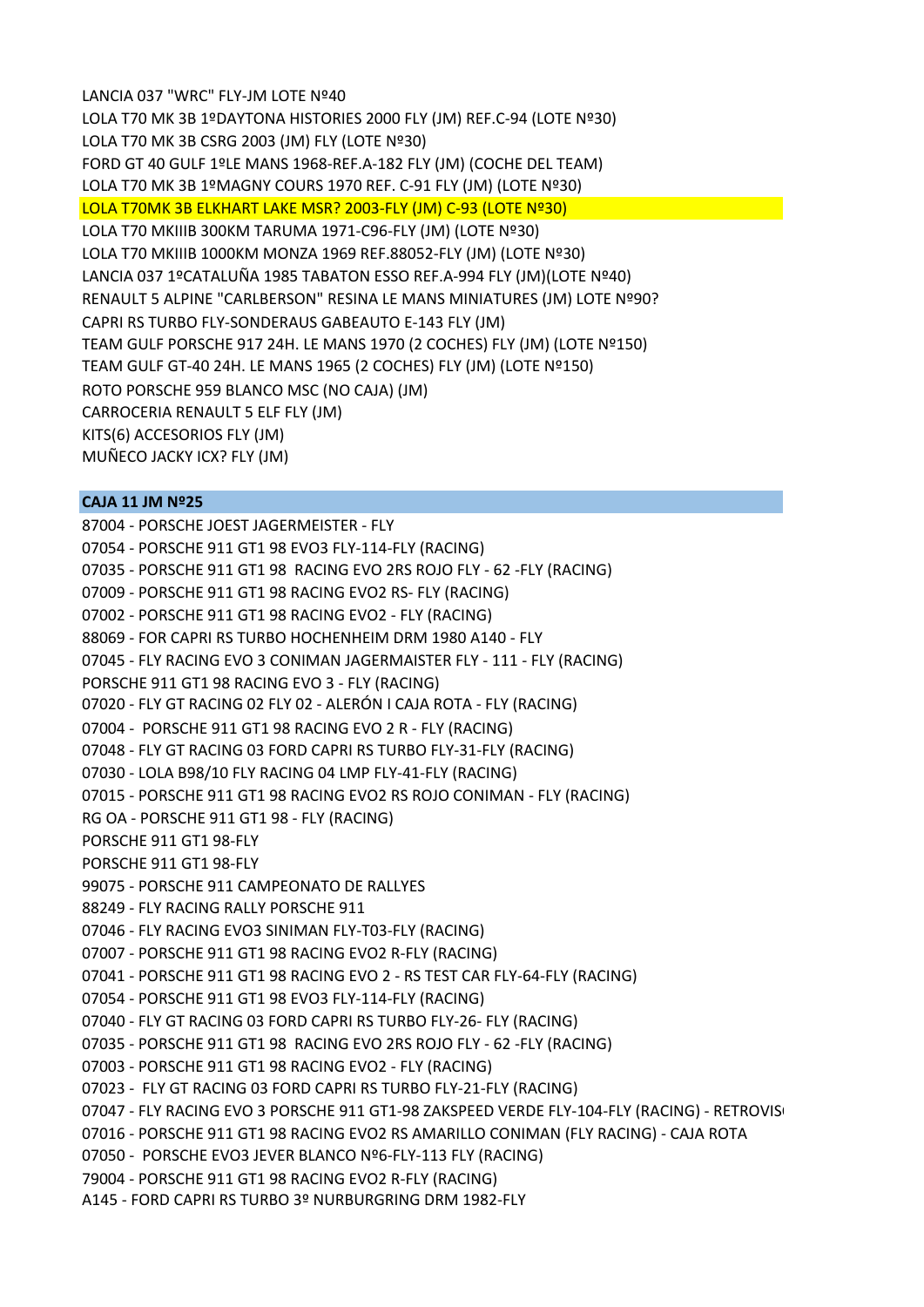# **CAJA 12 VARIOS**

- 3‐ LANCIA 037 FLY TEST CAR ROJO MARTINI (LOTE Nº38)
- 1‐ PORSCHE 935 "JAGERMEISTER" SCALEAUTO (LOTE Nº30)
- 2‐ AUSTIN HEALEY VINTAGE SCX (LOTE Nº35)
- 2‐ DETOMASO "BANG OLUFSEN" SCALEAUTO (LOTE Nº30)
- 4‐ MG METRO SIN FARERA MSC (LOTE Nº28)
- 1‐ FORD CAPRI VERDE/BLANCO OSC
- 1‐ GT VINTAGE SCALEXTRIC (LOTE Nº35)
- 1‐ FIESTA "KEN BLOCK" SCALEXTRIC (LOTE Nº20)
- 1‐ SUBARU MSC (LOTE Nº33)
- 1‐ PORSCHE 959 BLANCO MSC (LOTE Nº20)
- 1‐ RENAULT SPACE F1 LE MANS MINIATURES (RESINA???)(LOTE Nº95)

## **CAJA 13 JM FLY KIT Nº40**

- 88253 ‐ FLY RACING RALLY PORSCHE EVO3 ED ESPECIAL XBOX‐FLY
- 88262 ‐ FLY RACING FORD CAPRI GR5 ‐ FLY
- 88320 ‐ FERRARI F40 RACING ROJO ‐ FLY (RACING)
- 88284 ‐ FERRARI F40 24H. LE MANS 1995 PALAU‐FERTE‐THEVEN‐FLY‐SIN INTERIORES
- 88284 ‐ FERRARI F40 24H. LE MANS 1995 PALAU‐FERTE‐THEVEN‐FLY‐SIN INTERIORES
- 88330 ‐ FERRARI F40 RACING AMARILLO‐FLY (RACING)
- 88303 ‐ FLY RACING BMW GTR‐FLY (RACING)
- 88227 ‐ PORSCHE 917K 1000KM BUENOS AIRES 1971 REF: EP0010‐FLY
- 88234 ‐ ALFA 147 GTA CUP EUROPEAN CHALLENGE 2004 REF: EP0017‐FLY
- 88333 ‐ FERRARI 250 GTO 500KM SPA 1956 G.LANGLOIS VAN OPHEM‐FLY. REF: EP0010‐SIN INTERIOR
- 88234 ‐ ALFA 147 GTA CUP EUROPEAN CHALLENGE 2004 REF: EP0017‐FLY
- 88234 ‐ ALFA 147 GTA CUP EUROPEAN CHALLENGE 2004 REF: EP0017‐FLY
- 88230 ‐ LOLA T70 MKIIIB THRUXTON 1969 REF: EP0013‐FLY
- 88287 ‐ FLY RACING BMW 320‐FLY (RACING)
- 88287 ‐ FLY RACING BMW 320‐FLY (RACING)
- 88350 ‐ LOLA RACING GOLF‐FLY (RACING)
- 88297 ‐ DUO KIT BMW M3 TELEFUNKEN+MILK ENERGY‐FLY
- 88299 ‐ DUO KIT CHEVRON B 21‐FLY
- 88302 ‐ DUO KIT BMW M3 E30 CANAC BOYACA‐FLY

# **CAJA 14 ROBERTO 23**

- 50195 ‐ AL COBRA‐NINCO 50209 ‐ BMW V12 LMR Nº17 NINCO 50173 ‐ JORDAN 197 ITALIAN DRIVER Nº12 NINCO 50163 ‐ FERRARI F310B‐Nº6 BRITISH DRIVER‐NINCO 50185 ‐ STEWART FORD Nº18 F1‐NINCO
- 50190 ‐ SAUBER PETRONAS C17‐Nº14 JEAN ALESI‐NINCO
- 50189 ‐ PORSCHE GT3‐"WALKER"‐NINCO
- 50222 ‐ CALLAWAY N1‐NINCO
- 50243 ‐ VW GOLF TDI‐"GREENENERGY"‐NINCO
- 50232 ‐ MCLAREN F1 GTR‐"FRANK MULLER"‐NINCO
- 50186 ‐ STEWART FORD Nº19 F1‐NINCO
- 50241 ‐ PORSCHE 911 GT3 R‐"TAISAN"‐NINCO
- 50236 ‐ MERCEDES CLK DTM‐"ORIGINAL‐TEILE" Nº19‐NINCO
- PICK‐UP NARANJA SERIE LIMITADA GTR‐ACC‐NINCO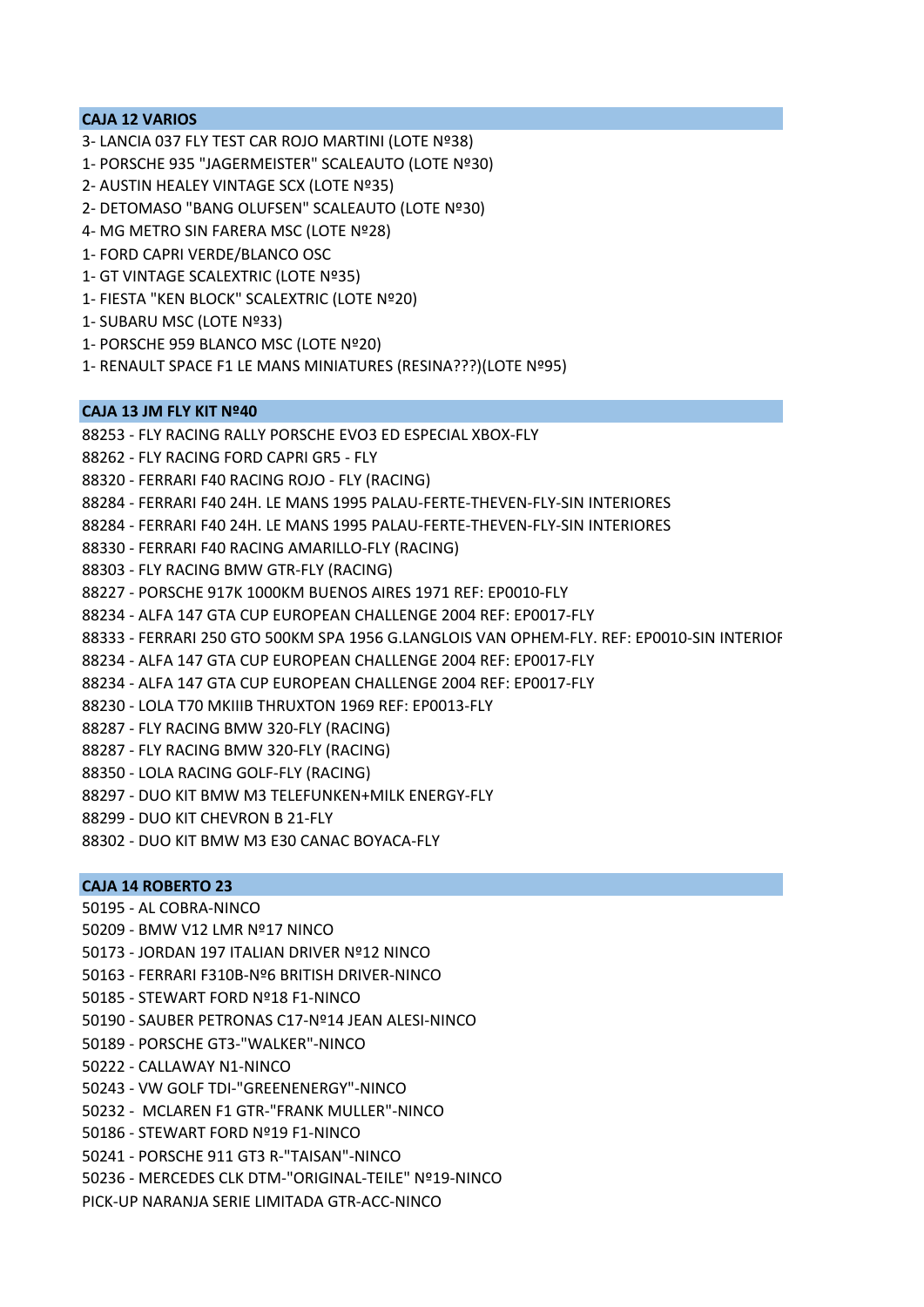- 50227 ‐ PORSCHE GT3‐"CHEREAU"‐NINCO
- 50194 ‐ MERCEDES CLK GTR‐"MILLENIUM" LTD ED.‐NINCO
- 50188 ‐ MCLAREN F1 GTR‐"ADAYOFF"‐NINCO
- 50245 ‐ AUDI TT‐R ABT‐"Nº 10" AMARILLO‐NINCO
- 50251 ‐ AUDI TT‐R ABT‐Nº9‐NINCO
- 50208 ‐ BMW V12 LMR 199 Nº15 "DELL"‐NINCO

# **CAJA 15 VARIOS JM**

SET 2 COCHES MERCEDES SUPERSLOT LOTE Nº70 SET JAMES BOND 007 2 COCHES LOTE Nº60 FORD GT 40 GULF LOTE Nº60 JAGUAR NINCO REF.50160 VERDE (LOTE Nº40) JAGUAR NINCO REF.50159 MARFIL (LOTE Nº40) BUGATTI VEIRON PLATA (LOTE Nº30) BUGATTI VEIRON ROJO (LOTE Nº30) PORSCHE GT1 ROAD CAR REF.50148 NINCO (LOTE Nº40) F1 SUPERSLOT (LOTE Nº15) MANTA MARCA SLOTER LOTE Nº25 FERRARI F50 "RACING R" REF. 50169 NINCO (LOTE Nº40) MERCEDES BENZ SLS "CROMADO" SEALEANT?? AUDI A4 NINCO (LOTE Nº40)

2‐ SALON? AVANT SLOT LOTE Nº25

OPEL CALIBRA "CLIFF" REF. 50115 NINCO (LOTE Nº40) PEUGEOT 306 "RACC" 1996 REF.50128 (LOTE Nº40) 3‐ KITS PRO‐SLOT LOTE Nº30 4‐ CHAPARRAL 2 REVELL (LOTE Nº25) SHELBY GT‐350 R REVELL (LOTE Nº25) JAGUAR E‐TYPE‐REVELL (LOTE Nº25) NSU ROJO REVELL (LOTE Nº25) F1 SRC LOTE Nº40

## **CAJA 16 VARIOS**

2‐ PATROL "PANASONIC" EXIN (LOTE Nº90?) 1‐ FORD MKII "ROTHMANS" SUPERSLOT LOTE Nº35 2‐ ALFA GIULIA GTA "TEAM SLOT" LOTE Nº23 1‐TOYOTA CELICA "ESSO" "TEAM SLOT" LOTE Nº23 1‐ PORSCHE 917 MARTINI 1º LE MANS 71 REF. C51 FLY 2‐ AUDI QUATTRO "R6" TEAM SLOT LOTE Nº23 1‐ R5 "CARLBERSON" TEAM SLOT LOTE Nº23 2‐ SALEEN NEGRO TEAM SLOT LOTE Nº23 1‐ R5 "MOMO" VERDE TEAM SLOT LOTE Nº23 1‐ AUDI QUATTRO TEAM SLOT LOTE Nº23 1‐ MG SCALEXTRIC (LOTE Nº30?) 1‐FURA SWEPPEES SCALEXTRIC (LOTE Nº30?) 1‐PEUGEOT TT 405 T.16 EXIN (LOTE Nº50?) 1‐ PAJERO "ARGOS"SALVAT 1‐ PAJERO "PLATA" SALVAT 1‐ PRO TRUCK?? "BITD" SALVAT 1‐X5 (SALVAT) 8‐ MOTORSEIN? BLISTER (90?)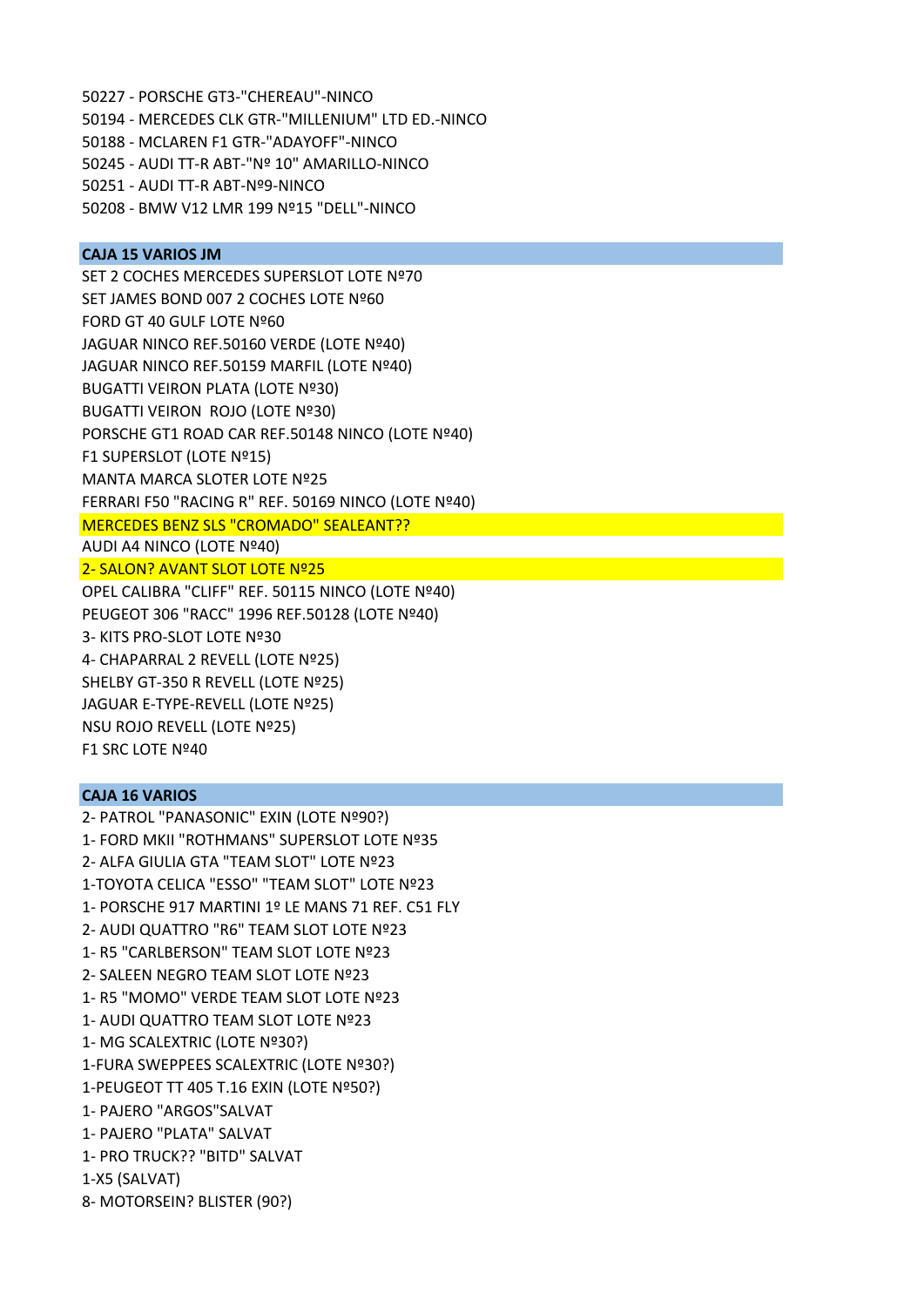#### **CAJA 17 ROBERTO Nº23**

50209 ‐ BMW V12 LMR '99 Nº17 "DELL"‐NINCO 50236 ‐ MERCEDES CLK DTM "ORIGINA‐TEILE" Nº19‐NINCO 50173 ‐ JORDAN 197 ITALIAN DRIVER Nº12‐NINCO 50190 ‐ SAUBER PETRONAS C17 Nº14 JEAN ALESI‐NINCO 50185 ‐ STEWART FORD Nº18 F1‐NINCO 50189 ‐ PORSCHE GT3 "WALKER"‐NINCO 50222 ‐ CALLAWAY C12 "CALLAWAY" N1‐NINCO 50243 ‐ VW GOLF TDI "GREENENERGY"‐NINCO 50195 ‐ AL COBRA‐NINCO 50163 ‐ FERRARI F310 B Nº6 BRITISH DRIVER‐NINCO 50194 ‐ MERCEDES CLK GTR "MILLENIUM" LTD ED.‐NINCO 50188 ‐ MCLAREN F1 GTR "ADAYOFF"‐NINCO 50227 ‐ PORSCHE GT3 "CHEREAU"‐NINCO 50245 ‐ AUDI TT ABT "Nº 10" AMARILLO‐NINCO 50251 ‐ AUDI TT‐R ABT "Nº9"‐NINCO 50208 ‐ BMW V12 LMR '99 Nº15 "DELL"‐NINCO 50232 ‐ MCLAREN F1 GTR "FRANK MULLER"‐NINCO 50186 ‐ STEWART FORD Nº19 F1‐NINCO 50241 ‐ PORSCHE 911 GT3 R "TAISAN"‐NINCO GIRACC Nº60‐NINCO

#### **CAJA 18 JM Nº25**

SPECIAL CARS PORSCHE CHEREAU‐PROSLOT‐ JM Nº25 CAJA ROTA ESQUINA A97 ‐ PANOZ LMP‐1 24H. LE MANS 2000‐FLY‐JM Nº25 H2751 ‐ FERRARI F1 Nº5‐SUPERSLOT‐ JM Nº25 A94 ‐ PANOZ LMP‐1 24H. LE MANS 2000‐FLY‐ JM Nº25 50323 ‐ MITSUBISHI PAJERO "ARGOS" DESERT DIRT‐FLY‐ JM Nº25 50340 ‐ REYNARD‐TOYOTA "TELEFONICA"‐FLY‐ JM Nº25 CAPTAIN BYRA ‐ JM Nº25 ‐ MARCOS LM 600 BELCAR FORD SALEEN 57R CAMPEÓN DE ESPAÑA 2001‐JM Nº25 CA 16Z‐WHITE KIT CHAPARRAL 2E ‐ SLOT.IT‐JM Nº25 50172 ‐ JORDAN PEUGEOT 197 "Nº11"‐NINCO‐JM Nº25 50251 ‐ AUDI TT‐R ABT "Nº9"‐NINCO‐JM Nº25 50335 ‐ BMW M3 GTR "AMPREX"‐NINCO‐JM Nº25 RENAULT RALLY COSTA BRAVA ‐NINCO‐JM Nº25 50256 ‐ P911 GERMAN RALLY PIRELLI‐NINCO‐JM Nº25 6000 ‐ MITSUBISHI LANCER "COSTA BRAVA"‐TECNITOYS‐ JM Nº25 6166 ‐ CITROËN C2 WRC‐TECNITOYS‐ JM Nº25 A71 ‐ PORSCHE GT1 '98 1º LE MANS‐FLY‐JM Nº25 50130 ‐ MCLAREN F1 GTR "HARRODS"‐NINCO‐JM Nº25 50378 ‐ MITSUBISHI LANCER WRC '06 "AUSTRALIA" GIGI GALLI‐NINCO‐JM Nº25 50447 ‐ LAMBORGHINI GALLARDO FLATEX‐NINCO‐JM Nº25 50449‐ SCHLESSER X826 FOX‐NINCO‐JM Nº25 RENAULT TEAM SPIRIT‐SUPERSLOT‐JM Nº25 SPEL TEAM ZAKSPEED‐JM Nº25 1010 ‐ FERRARI 335 GTB ROSSO CORSA‐PROSLOT‐JM Nº25 LOLA FORD‐NINCO‐JM Nº25 1010‐ FERRARI 335 GTB ROSSO CORSA‐PROSLOT‐JM Nº25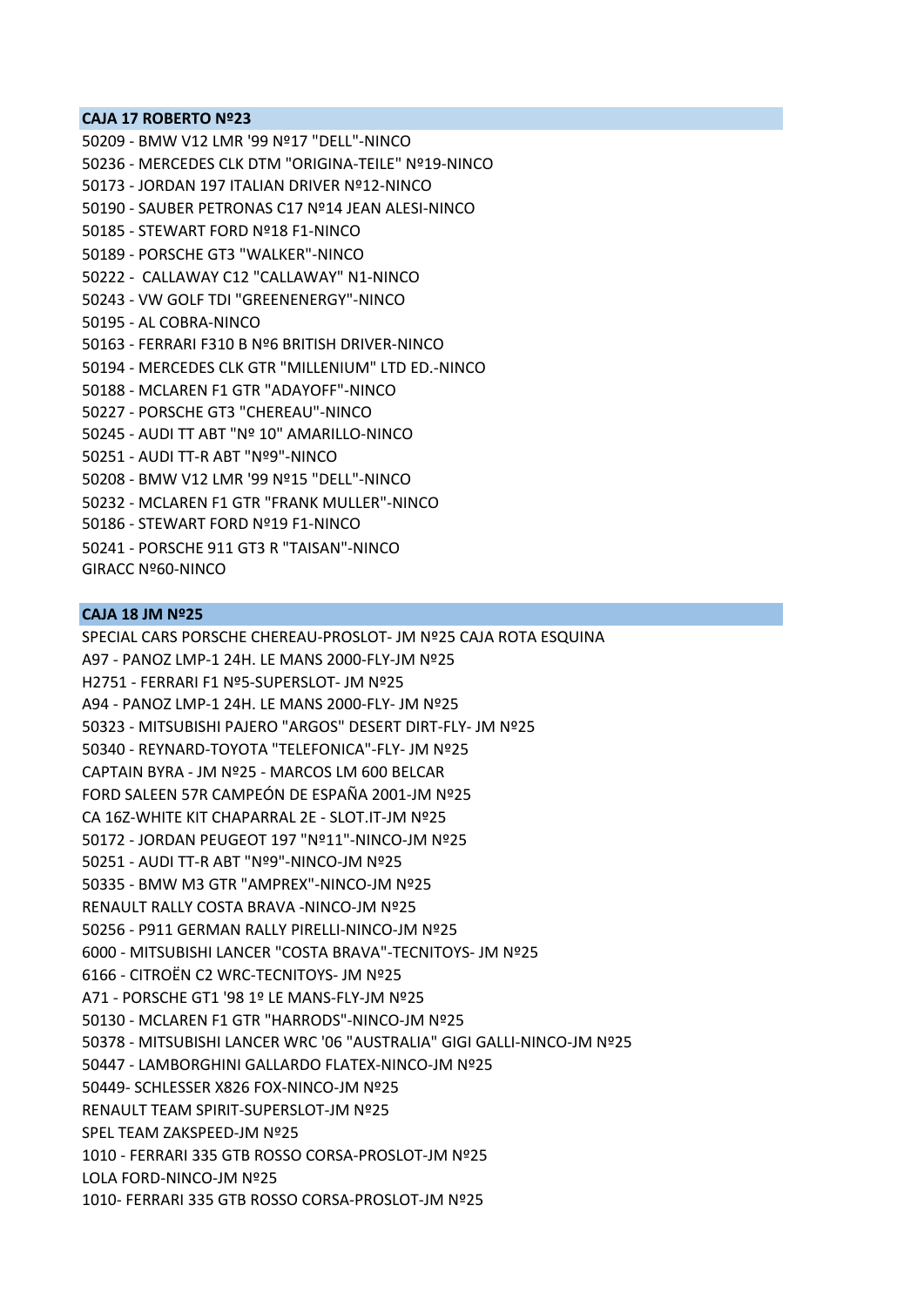### **CAJA 19 LOT Nº25 JM**

MAZDA BLANC SRS 2 ZYTEK RACING BLANCO REF: 9507‐SLOTER FLY PORSCHE GT1 '98 2º LE MANS 1998 AV LMP10 LIMITED EDITION REF: 50101‐AVANT SLOT FLY GT RACING O2 SALEEN FLY‐06 50138 ‐ AUDI A4 "ABT"‐NINCO ZYTEK TEAM JOTA LE MANS 2005‐SLOTER VENTURI 500 LM REF.A11‐FLY PORSCHE GT1 '98 CROMO REF.E73‐FLY MASERATI 250F 1957 Nº10‐SLOT MINI AUTO AUDI R8C 1999 SNETTERTON 1ST TEST SICA01C‐SLOT IT 50164 ‐ PORSCHE 911 GT1 ROHR‐NINCO 50153 ‐ MCLAREN F1 GTR "ART SPORTS"‐NINCO 50133 ‐ RENAULT MEGANE "RED RENAULT" SEAT LEON SIN ALERÓN Y RETROVISOR‐TECNITOYS 50123 ‐ FERRARI F‐50‐NINCO 50504 ‐ CITROEN C4 WRC MONTECARLO '08 SORDO‐NINCO 50504 ‐ CITROEN C4 WRC MONTECARLO '08 SORDO‐NINCO 50471 ‐ SUBARU WRC COSTA DORADA '07‐NINCO H2398 ‐ RENAULT R23 F1 "FERNANDO ALONSO" Nº8‐SUPERSLOT 50116 ‐ FERRARI 166MM‐NINCO TOYOTA CELICA, NO ES SU CAJA 07010 ‐ PORSCHE 911 GT1 '98 RACING EVO2 RS‐FLY H2663 ‐ VANWALL F1 1958 Nº4‐SUPERSLOT H2552 ‐ VANWALL F1 1957 Nº10‐SUPERSLOT SUBARU COSTA BRAVA SIN CAJA Y ALERÓN‐NINCO 50449 ‐ SCHLESSER X8 26 FOX‐NINCO 50309 ‐ MINI COOPER "CANADA"‐NINCO

### **CAJA 20 VARIOS**

1 MALETIN AMARILLO PLANETA 10 COTXES

1 CAMION AVANT SLOT 2 EJES (JM 60) V‐75

1 CHEVROLET CORVETTE SUPERSLOT

1 FORD MKII ROTHMANS SUPERSLOT

1 TALBOT HORIZON "HEAT FOR HERE" JM 35 TECNITOYS??

1 FIAT 124 ABARTH TECNITOYS??, JM 35

1 AUDI A5 DTM "MOLINA" JM 35

1 R8 REF. 6316 MONTECARLO TECNITOY JM 35

1 MORGAN DERO 8 "BANQUE BARING" TECNITOYS JM 35

1 MORGAN AERO 8 GT "MARTINI?" TECNITOYS JM 35

1 BOLSA NEUMATICOS PRO‐SLOT (LLANTAS/EJES)

1 PORSCHE 962 BRM JM 80

1 CORVETTE FLY CRIC CRAC JM 25

1 FORD GT40 1000 KMS SPA 1962 FLY (COFRE) JM 45

1 CORVETTE GRAND SPORT REVELL (COFRE) JM 45

# **CAJA 21 VARIOS**

3 FIESTA KEN BLOCK‐JM 20. 25€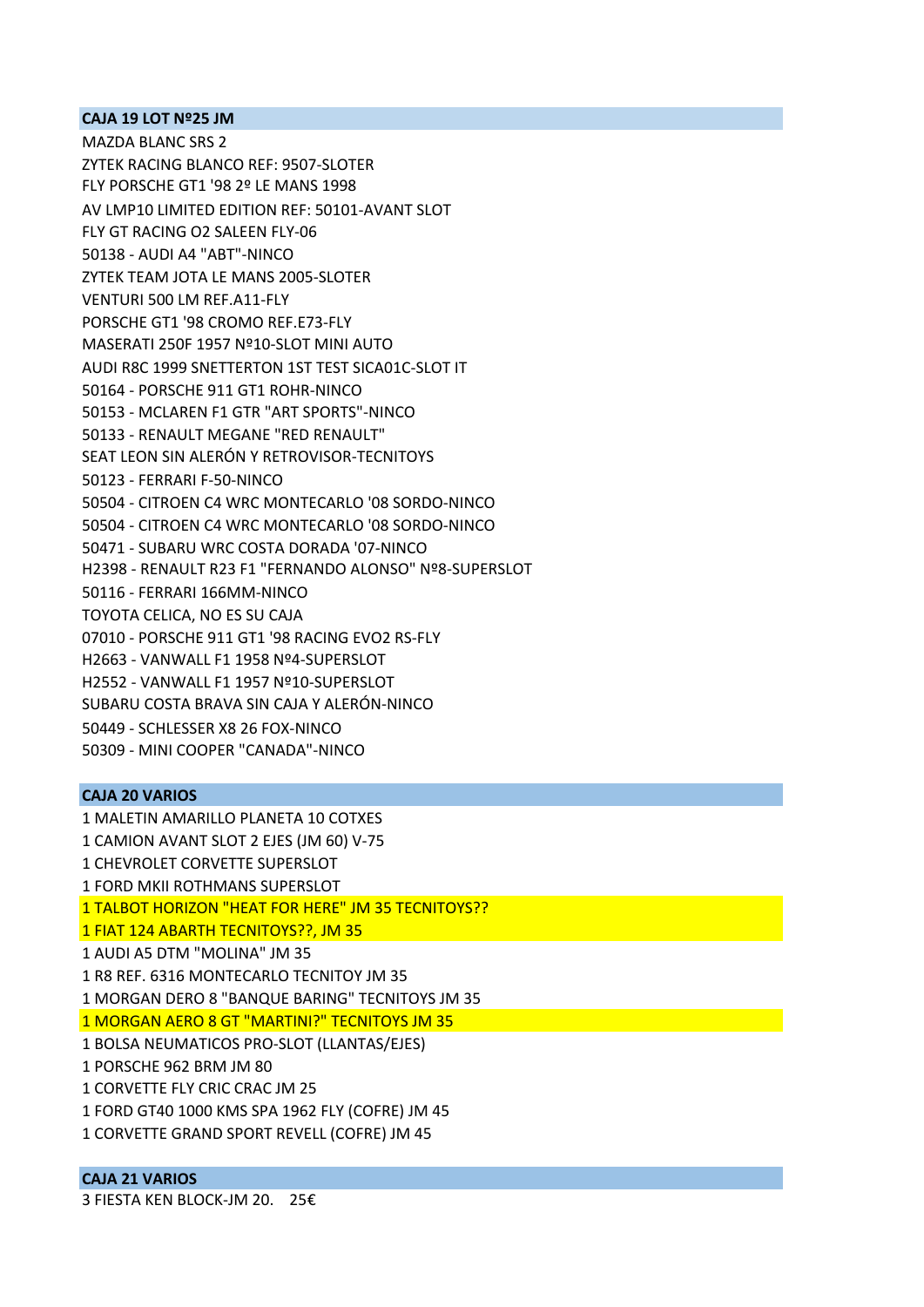1 PORSCHE 908 TARGA FLORIO 1971 FLY 1 FIESTA PROKOV?? JM 35 1 CHEVRON B/9 2º 24 DEL JARAMA‐71 REF.GB11 JM 30 V 50€ 1 HUMMER AMARILLO NINCO 40€ 1 LAMBORGHINI PLATA NINCO 35€ 1 PORSCHE SAINZ? FLY SLOT CARS 50€ 9 MINIS CLUB SCALEXTRIC (CASTELLGALI 15) 25€ UNITAT 1 CITROEN C4 REF.6482 TECNITOYS (JM 35) 35€ UNITAT 2 SISU REF.08018 DTR SL 250 NURBURGRING 2003 TRUCK 9. 50€ UNITAT 1 F1 CLUB SCALEXTRIC 2006 1 VIPER GTS‐R EDICION 2.000.000 S‐300 REF. 96051 (?? 25) V 50€ 9 CARROCERIAS TIBURON (JM4) 5€ UNITAT 1917 AMARILLO EXIN (MASADAS nº10) 1 FN 07 AZUL EXIN (MASSADAS nº10)

## **CAJA 22 MALETINES**

1 FORD CAPRI FLY

1‐ RALLIES MITICOS (12 COCHES) JM 2‐ LEYENDAS DE CIRCUITO (12 COCHES) JM

2‐ F‐1 (8 COCHES)

# **CAJA 23 VARIOS FLY JM**

FORD GT 40 1000KM SPA 1968 REF.96039 FLY (JM) PORSCHE 908 FLUNDER REF.SM2 FLY (JM) FERRARI 512S GUIAS MAIS REF.T6 FLY (JM) PORSCHE 908 FLUNDER BUENOS AIRES 1970 REF. C‐46 FLY (JM) PORSCHE 908 FLUNDER LM REF. A‐412 FLY (JM) PORSCHE 908/3 JUAN FERNANDEZ CTO. EUROPEO MONTAÑA REF. C‐66 (JM) LOTE Nº45 VIPER VERDE REF. EG FLY (JM.LOTE Nº30) PORSCHE 908 FLUNDER LM? LE MANS 1969 C‐47‐FLY (JM) PORSCHE 908/3 TEST NURBURGRING 1971 REF. C-60 FLY (JM) LOTE Nº 35 PORSCHE 908/3 FLUNDER 1ºMONTLHERY 1970 REF. C‐41 FLY (JM) FORD GT 40 6H. JARAMA 1969 REF.A‐181 FLY (JM) LOTE Nº45 PORSCHE 917H TEST ABRIL LE MANS 1970 REF. 88572 FLY (JM) LOTE Nº45 FORD GT‐40 24H. LE MANS 1969 REF. A‐183 FLY (JM) LOTE Nº35 SALEEN 57 12H. SEBRING 2003 REF. A‐268 FLY (JM) LOTE Nº20 PORSCHE 908/3 2º 1000KMS NURBURGRING 1971 REF. C‐68 FLY (JM) LOTE Nº35? 2‐ PORSCHE 908 FLUNDER CALCAS‐DECALS REF. C‐44 FLY (JM) FERRARI 250 GTO TARGA FLORIO 1964 REF. 88250 FLY (JM) LOTE Nº40 2‐ VIPER BARÇA "FIRMADAS POR STOICHKOV" FLY REF.E‐5 (JM) FERRARI F‐50 "RACING" NINCO REF. 50169 NINCO (JM) ARROWS A‐20 Nº15? JAPANESE REF. 50282?? NINCO JM (LOTE Nº25) LAMBORGHINI MURCIELAGO "PIRELLI" REF. 50543 NINCO JM LOTE Nº25 REYNARD‐FORD "CORONA" REF.50341 NINCO PALVAL? (LOTE Nº8) LOLA FORD "RAHAL TEAM" REF. 50316 NINCO JM (LOTE Nº25) LOLA FORD HERDEZ COMPEITION Nº4 REF. 50318 NINCO JM (LOTE Nº25)

## **CAJA 25 NINCO JM A PRECIO**

3‐ PORSCHE 911 GTI "SCHÜBEL" REF.50181 NINCO LAMBORGHINI GALLARDO BLANCO PAIN? REF.50531 NINCO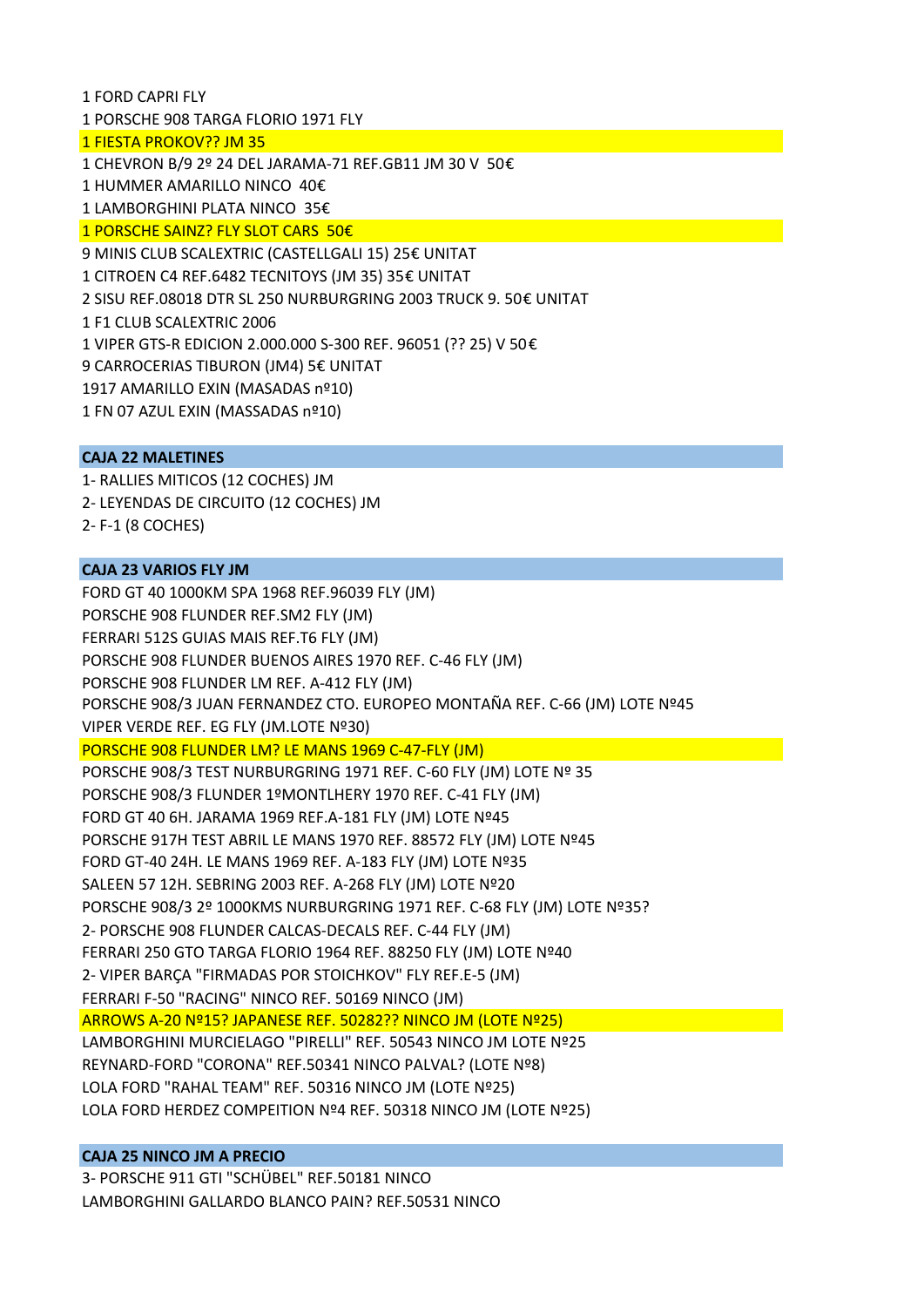#### JORDAN? 197? ITALIAN DRIVER Nº12 REF.50173 NINCO

ARROWS A23 Nº20 FRENTZEN REF.50280 NINCO CALLAWAY C 12‐R "LE MANS" REF.50255 NINCO REYNARD TOYOTA "TELEFONICA" REF.50340 NINCO JORDAN PEUGEOT Nº11 REF.50172 NINCO MINARDI FORD Nº21 REF. 50200 NINCO IVM C‐12 "ART CAR" REF. 50248 NINCO FERRARI F‐310 B Nº6 REF. 50163 NINCO REYNARD FORD "CORONA" REF. 50341 NINCO CALLAWAY C12 "ROAD CAR" REF. 50233 NINCO CALLAWAY C‐12 NINCO PLATA + LETRAS CALLAWAY MERCEDES CLK CTR "MILLENIUM" EDICIÓN LIMITADA REF.50194 NINCO LOTUS EXIGE? GT3 "ZAGAME"? REF. 50517 NINCO AUDI TT‐R "BELLCAR" REF. 50327 NINCO

#### **CAJA 26 VARIOS (JM)**

9 SLOTER (METALIC BOX) 1 PORSCHE CROMADO FLY NO CAJA LOTE Nº15 2 PANDAS CLUB SCALEXTRIC 2007 2 F1 CLUB SCALEXTRIC 2006 2 F1 CLUB SCALEXTRIC 2002 1 MERCEDES ATEGO FIA ETRC 1998 ELLEN LOMR?? TRUL33 REF.08033 JM 50‐ 50 € 1 TOUAREG CLUB SCALEXTRIC 1 LOTUS T72D VANQUISH (JM 125) 125€ 1 PROTOSLOTKIT. PORSCHE 914/6 60€ (JM 60) 1 MEGANE RACC NINCO REF.50161 JM Nº35 LOTE

# **CAJA 27 VARIS (INCOMPLETO)**

1 VW BEETLE "POLICIA" PINK KAR CV021‐ 45€ (DORMILONA? BOXED) 1 PANOZ FLY COCA‐COLA LOTE GIRONA Nº7‐ 35€ 1 FERRARI 250 GTO SHU SWETEES (1962) ROJO ??

#### **CAJA 28 VARIOS**

3 CAJAS MOTORES RX‐41 (LOTE Nº25) BLISTERS GUIES SCX (LOTE Nº25) ESCOBILLES SCX (LOTE Nº25) COTXE CLUB SCX 2010 REF. 6443 SIGMA VINTAGE SUBARU TECNITOYS (LOTE Nº25) FERRARI 250 GTO AMARILLO SANT CELONI 2005 PINK KAR MERCEDES RES5? CALÇOTADA '09 FERRARI 166KM RACC 1997 NINCO (LOTE Nº60) 10 BLISTERS PISTA ROJA CUENTA VUELTAS (Nº33) F1 CLUB 2002 SCX

PORSCHE GT3 CLUB 2008 SCX

# **CAJA 29 VARIOS**

GOLF RACC 2001 NINCO (LOTE Nº30) REF.50321 NINCO MITSUBISHI LANCER "EXPONEU '05 NINCO(LOTE Nº30) REF.50395 5‐ CHEVROLET IMPALA SS? "MOBIL 1" REF. A10145S300? (IBOR) SCX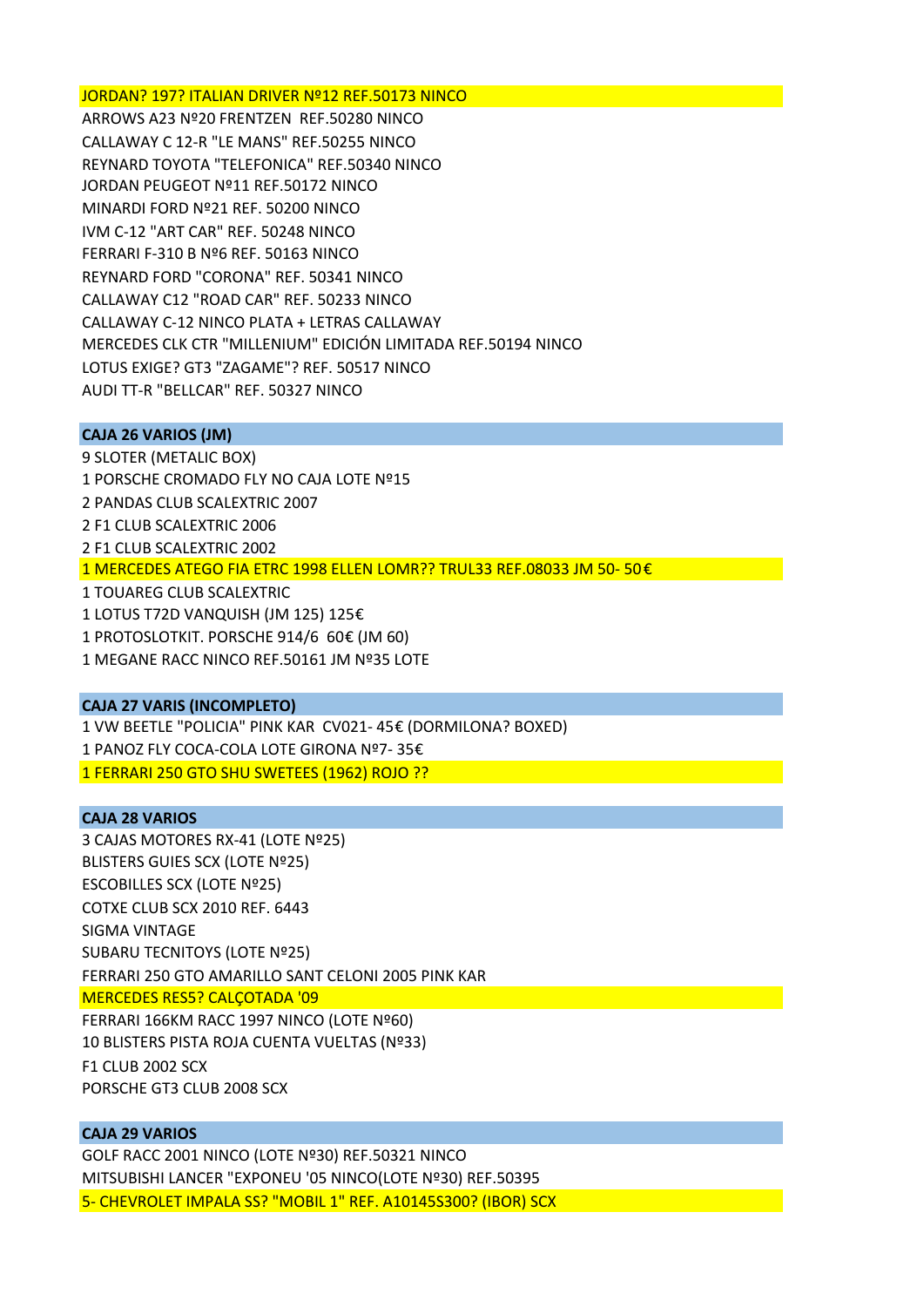MCLAREN MERCEDES "VODAFONE" REF. A10080 X 3U 0? SCX CHEVROLET IMPALA SS? "GO DADDY" REF. A101415300 (IBOR?) PROTRUCK BALDWIN REF.50462 NINCO (LOTE Nº30) GOLF "POLIZEI" NINCO REF. 50321 (LOTE Nº35) MITSUBISHI PAJERO EVO DAKAR 06 REF.50390 NINCO (LOTE Nº35) MITSUBISHI PAJERO "MASUOKA" REF.50306 NINCO (LOTE Nº30) X5 "MOTOR CADI" REF. 50343 NINCO (LOTE Nº30) MITSUBISHI LANCER "ANCAP" REF.6001 SCALEXTRIC PLYMOUTH ?UTA BLANCO Y AZUL SCALEXTRIC (IBOR)

# **CAJA 30 VARIOS NINCO JM 17000/43**

- 4‐ SAXO "SOLA?"
- 1‐ GOLF RACC
- 1‐ FOCUS COSTA DAURADA '09
- 1‐ CITROEN C4 WRC COSTA DAURADA '08
- 1‐ PORSCHE 956 COUPE CLASSIK?
- 1‐ PORSCHE 660 JD? 530
- 1‐ AUSTIN HEALEY HARDTOP LIEGE
- 1‐ AC COBRA THAMES EDITION
- 1‐ JAGUAR KX 120 ELISSE
- 1‐ CORVETTE SOFTOP? PANAMERICANA
- 2‐ KARTS‐SUPERKART F1 + KART BIREL

# **CAJA 30**

4 SAXO S.1600 RACC‐SOLA 2 + WORLD CHAMPION SOLA 2 (OJO TAPA ROTA) 1 1 GOLF CATALUNYA 1 FOCUS WRC COSTA DORADA 09 1 CITROEN C4 WRC CATALUNYA 08 1 PORSCHE 356 COUPE WLASSIK 1 PORSCHE 660 JD 530 1 AUSTIN HALEY HARDTOP LIEGE 1 AL COBRA THAMES EDITION 1 JAGUAR KX 120 ECOSSE 1 CORVETTE SOFTTOP PANAMERICANA 1 KARTS ‐ SUPERKART F1 + KART BIREL

## **CAJA 31 VARIOS 17000/43 JM NINCO**

7 MINIS ‐ SILVER + ESCOCIA + UNION JACK + MONTE 2002 + ENGLAND +STARSSTRIPERS + PIRELLI 3 MEGANES TROPHY ‐ CESAM + BRIBUS + TDS 1 PORSCHE 911 SC + 1977 ROJO 2 PORSCHE 934 ‐ BURTON OFF LONDON + VAILLANT 1 PORSCHE KREMER JAGERMEIFTER 1 PORSCHE 997 NUPEL TEAM ‐ C. DORADA '07 1 PORSCHE 997 VELTINS 1 PEUGEOT 307 C.DORADA '06 1 SUBARU WRC C. DORADA '07 1 MITSU LANCER C. DORADA 2 JAGUAR ETYPE COUPE ‐ ROAD CAR RED + SEBRING 2 AUSTIN HALEY ‐ HARDTOP LE MANS + MK III ROADSTER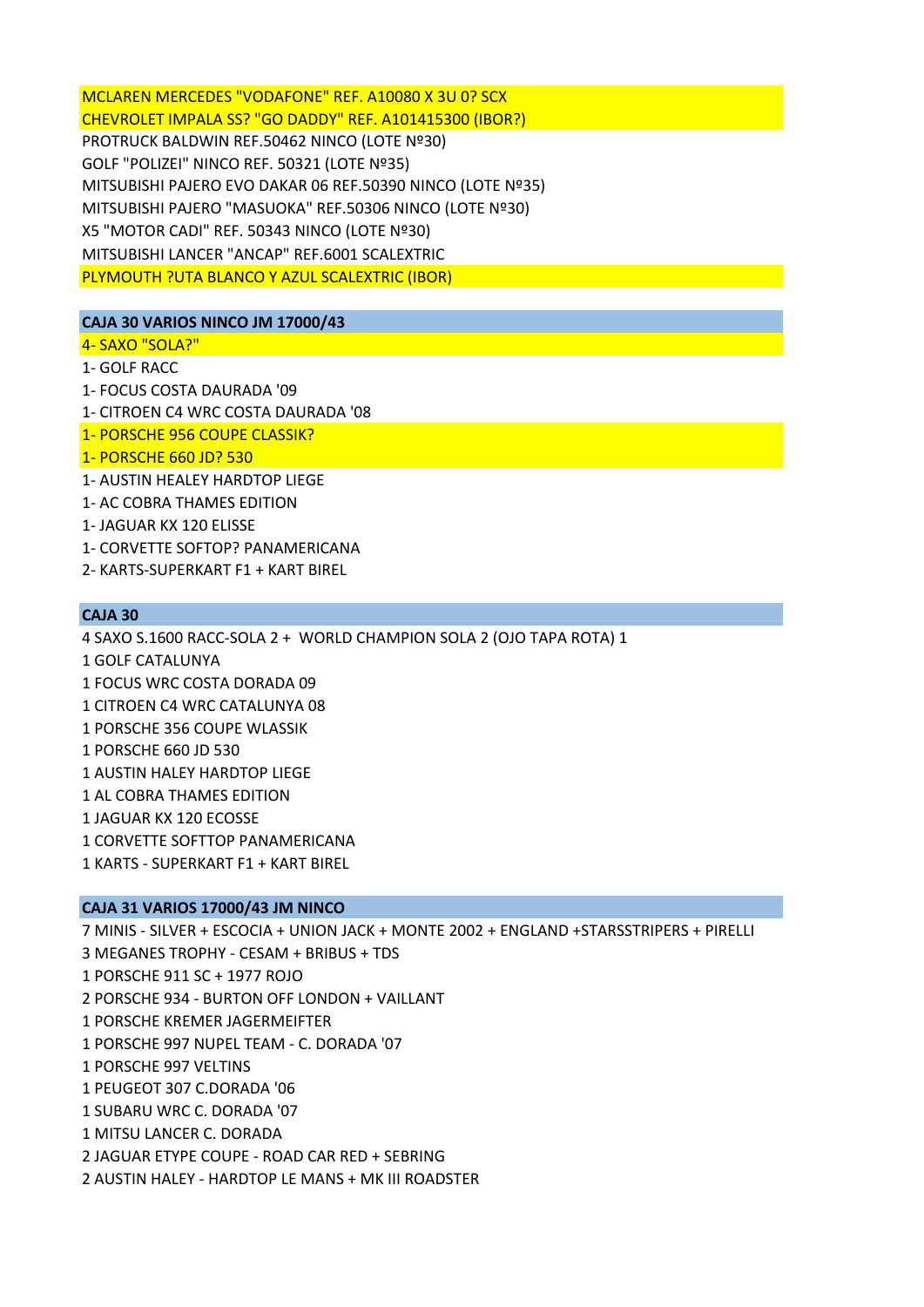### **CAJA 32 CASTELGALI Nº15**

18‐ MINIS CLUB SCALEXTRIC

## **CAJA 34 CASTELLGALI Nº15**

18‐ MINIS CLUB SCALEXTRIC

### **CAJA 36 VARIOS JM**

CARROCERIA CX "TEAM SLOT" ROJA Nº10 SUBARU IMPREZA BLANCO "REPSOL" TYCO (Nº20) SEAT CORDOBA REPSOL (SIN ALERON) SCALEXTRIC (Nº20) PORSCHE 959 NEGRO EXIN (Nº20) SIMCA ROJO TEAM SLOT REPSOL? (Nº20) PEUGEOT 405 T16 AMARILLO EXIN (Nº20) FORD MK IV NSR ‐ 40 PEUGEOT 206 WRC "WORLD CHAMPION 2000" REF.6064 SCALEXTRIC LOTE Nº30? BLISTER 2 COMPACT (LOTE Nº15) SCALEXTRIC 2 MOTO BYCMO (LOTE Nº15) CAMION FLY MERCEDES TIGRE (LOTE Nº50)

## **CAJA 37 VARIOS**

AUDI R8 WINNER LE MANS 2000‐CARRERA 1/24 PORSCHE RS SPYDER Nº6 ALMS 2006 LANCIA 1/24 FORD MUSTANG GT 1/24 AUTOART MARCOS GT. VERDE (LES CARS, BRUSSELS) (LISTA 50) PORSCHE CARTRONIC 25 EUROS LOLA T280 ECURIE BONNIER REF.400207 SLOTER VOLVO 850T ROJO SRS 2 REF. 8392‐09 SCALEXTRIC LAMBORGHINI MURCIELAGO VERDE AUTOART (LISTA 67) JAGUAR "CASTROL" XS8 REF. C382 SUPERSLOT FORD GT 2003 ROAD VERSION REF.M2570 1000KMS MONZA 1972 BRIAN REDMAN REF.400103 SLOTER FERRARI 250 ROJO NINCO (LISTA 65?) DAYTONA 1972 Nº2 REF.400101 SLOTER CHEVROLET MONTECARLO REF.62670 SCLEXTRIC TOYOTA CELICA GT‐4 55?‐185 RED TEAM SLOT (LISTA 105) NISSAN FAIRLADY Z AUTOART PORSCHE 959 BLANCO SLOT IT (LISTA 60) NISSAN R390 611 1997 ROAD CAR‐SLOT IT (LISTA 61) MAZDA RX‐8 AUTOART F1 CLUB SCALEXTRIC 2002 (LISTA 100) AUSTIN HEALEY AMARILLO PINK KAR (LISTA 13) BMW M1 PROCAR 1980 REF. A1301 FLY PORSCHE 911 GT1 LIMITED EDITION BY S.OLIVER REF. E53 FLY TOUAREG "SALON HUBBY 2005" REF. 50403 NINCO MITSUBISHI PAJERO EVO "DAKAR 06" SERIE LIMITADA OPEN ESPAÑA 2006 NINCO REF.50390 (LISTA 5 PORSCHE 997 REF.#4 DIGITAL REF. 50472 NINCO (LISTA 1) 40 EUROS PORSCHE 997 AZUL #1 DIGITAL NINCO (LISTA 64) 40 EUROS.

# **CAJA 38 JM 42**

50352 ‐ AL COBRA "WHITERACING"‐NINCO‐JM42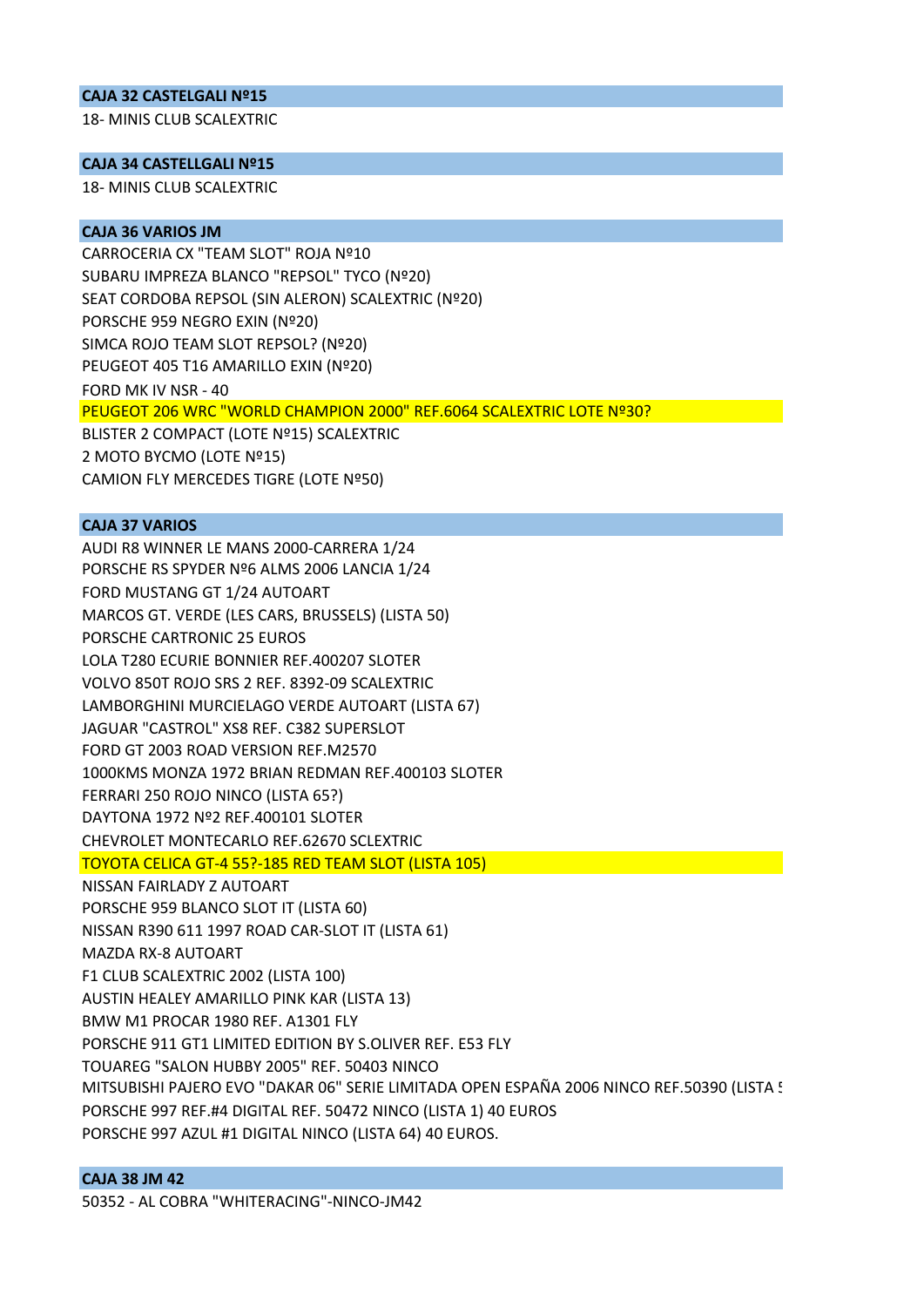50195 ‐ AL COBRA‐NINCO‐JM42 50258 ‐ AUSTIN HEALEY "SOFTOP"‐NINCO‐JM 42 50347 ‐ CORVETTE CLASS C "SEBRING '56"‐NINCO‐JM42 50566 ‐ JAGUAR XK 120‐RALLY ALPES‐NINCO ‐JM42 50465 ‐ JAGUAR XK 120 SILVER‐NINCO‐JM42 50317 ‐ JAGUAR XK 120 "ALPEN RALLY"‐NINCO‐JM 42 50282 ‐ MB CLK F1 "SAFETY CAR"‐NINCO‐JM42 50272 ‐ CITROËN SAXO "BLUE TUNING"‐NINCO‐JM 42 50273 ‐ CITROËN SAXO "BLUE TUNING"‐NINCO‐JM 42 50244 ‐ VW GOLF "CAJA RENTING"‐NINCO‐JM42 50431 ‐ SUBARU WRC '06 "RALLY ARGENTINA"‐NINCO‐JM42 50568 ‐ MCLAREN F1 GTR ‐ARTCAR‐VINTAGE‐NINCO‐JM42 50305 ‐ MITSUBISHI PAJERO "JUTTA"‐NINCO‐JM42 50508 ‐ BOWLER NEMESIS ‐TEST CAR‐ NINCO‐JM42 50547 ‐ CITROËN C4 WRC ‐REMEMBER‐LIGHTNING‐NINCO SPORTS‐JM42 50551 ‐ RENAULT MEGANE TROPHY '09 ATAG? LIGHTNING‐NINCO SPORTS‐JM42 50312 ‐MERCEDES CLK GTR "ORIGINAL TEILE"‐NINCO‐JM42 50391 ‐ RENAULT MEGANE TROPHY "SHOWCAR"‐NINCO‐JM42

50240 ‐ PORSCHE 911 GT3 R "REPSOL"‐NINCO‐JM42

### **CAJA 39 JM NINCO A PRECIO**

5 ALFAROMEO 155 V6 (50127‐50104‐50127‐50105‐50112) 4 MERCEDES CLK (50131‐50107 x 2‐50139‐UNNOTE) 2 AUDI A4 (50158‐50138) 1 CALIBRA V6 (50114) 4 CELICA GT TOUR (50113 x 2 + 50120 x 2) 3 CORDOBA WRC (50180) 3 TOYOTA COROLLA (50166+50176+NOTE REF.ROJO SAINZ 2 MEGANE 50133 + 50161 3 FERRARI F50 (50123 + 50124 x2 + 50169 4 MCLAREN F1 (50153 + 50130 + 50129 + 50140) 1 PORSCHE 911 GT1 50149 1 CALIBRA CLIFF CESTO?

3 PORSCHE 911 GT1 C50164 x 2 + 50143

**NINCO 1 x 4** MUSTANG 55007

CORBETTE 55003 CORBETTE 55004 MUSTANG 55006 **NINCO CLASSIC**

PORSCHE SPEED 50125 PORSCHE SPEED 50206 FERRARI 166 50136 **FLYSLOT** 1 ALFA TARGA FLORIO 1 WILLIAMS F1 KEAGAN **CAJA CARTÓN**

2 MERCEDES AMG 50167 x 2

1 MERCEDES AMG 50106

1 ALFA 155 50104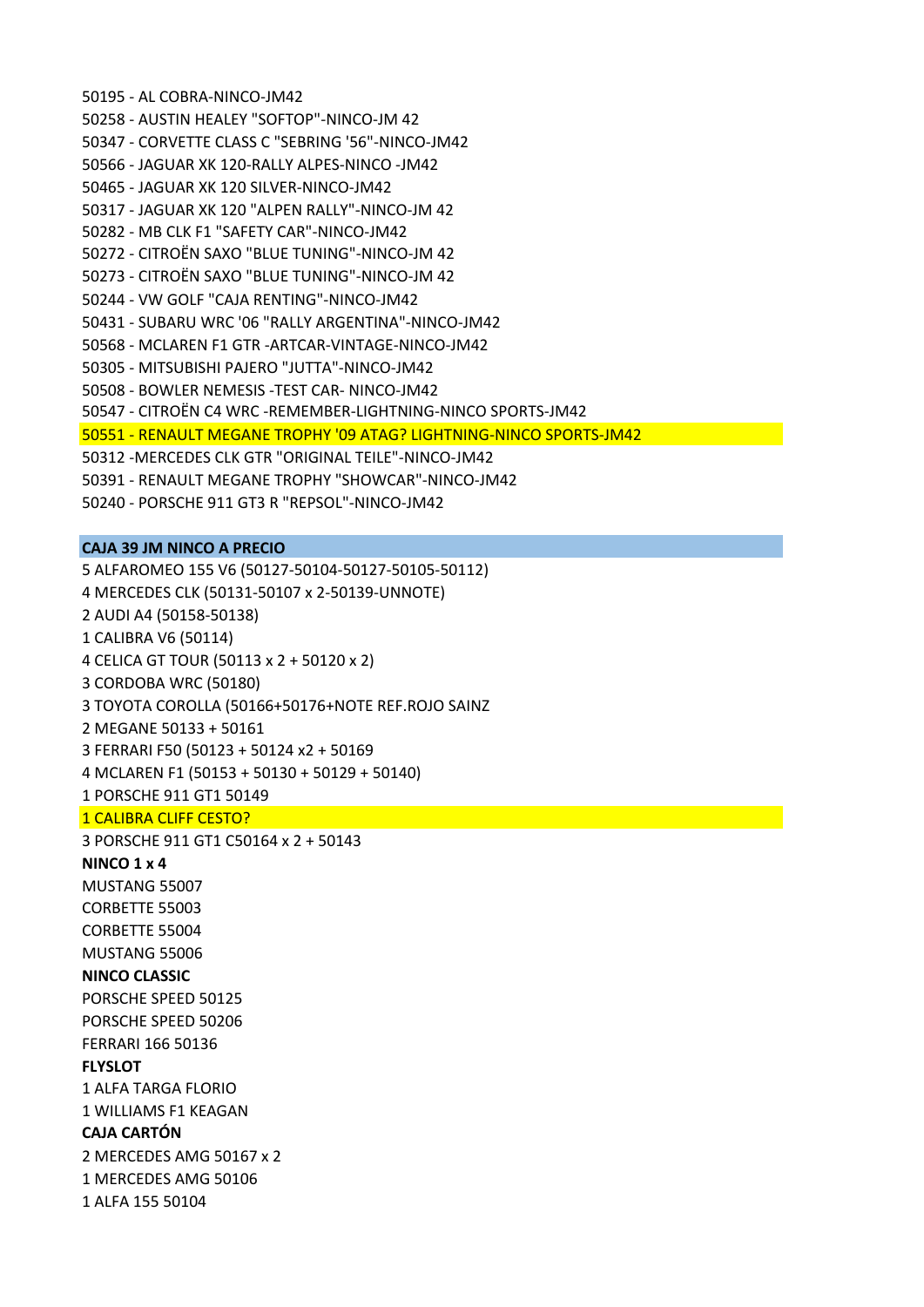# **CAJA 40 FLY JM 17000/43 (PORSCHES/AUDIS)**

PORSCHE 911 CARRERA 24H. LE MANS 1973 REF.88274 FLY AUDI QUATTRO A2 RALLY SAFARI 1984 REF. E‐1901 FLY PORSCHE 934 TRANS‐AM CHAMPION 1976 REF.A‐961 FLY PORSCHE 911 JARAMA 1970 REF. 99106 FLY PORSCHE 934 300 KMS. NURBURGRING 1976 REF. 88288 FLY PORSCHE 911 SC RALLY MONTECARLO 1980 REF. 88170 FLY PORSCHE 911 CARRERA 24H.LE MANS 1973 REF.A‐933 FLY AUDI QUATTRO A2 RALLY 1000 LAGOS 1983 REF.A‐1901 FLY AUDI QUATTRO A2 1ºRALLY R.A.C.? 1983 REF.88245 FLY AUDI QUATTRO A2 RALLY SAFARI 1984 REF.88258 FLY AUDI QUATTRO A2 "BECKER AUTORADIO" REF. 99044 FLY AUDI QUATTRO A2 RAC RALLY 1985 REF. 88285 FLY PORSCHE 911 S? RALLY FIRESTONE 1970 REF.932 FLY PORSCHE 911 CARRERA RS REF. 96070 FLY "ROYAL AIR MARROC" PORSCHE 934 24H.LE MANS 1977 REF.88291 FLY PORSCHE 934 MOMO 6H WATKING GLENN REF.F04101 FLY PORSCHE 911 S? IV TRECE COPA CLASICOS REF. E‐903 FLY PORSCHE 911 R TOUR DE FRANCE AUTO 1970 REF. 88242 FLY PORSCHE 934 24H.LE MANS 1981 REF.A‐936 FLY PORSCHE 911 SC "JOCAVI" REF.88278 FLY PORSCHE 911 SC RALLY EL CORTE INGLES REF. A‐963 FLY PORSCHE 911 SC RALLY PRINCIPE ASTURIAS 1983 REF. 88343 FLY PORSCHE 911 RS ? GT CLASS HOCKENHEIM? 1972 REF.99018 FLY PORSCHE 911 CARRERA 24H.LE MANS 1973 REF.A‐902 FLY PORSCHE 911 SC 1ºTOUR DE CORSE 1980 REF.88329 FLY PORSCHE 934 TRANS AM 1976 REF.88159 FLY PORSCHE 911 "RALLY ??" REF.E-932 FLY PORSCHE 911S 24H LE MANS 1972 REF A‐901 FLY PORSCHE 911S 1ºRALLY MONTECARLO 1970 REF.A‐931 FLY PORSCHE 911S 1º GT CLASS 1000KM NURBURGRING 1970 REF.99081 FLY PORSCHE 911 CARRERA RSR 24H LE MANS 1973 REF.88184 FLY PORSCHE 934 24H LE MANS 1977 REF.88214 FLY PORSCHE 934 24 H LE MANS 1978 REF.88181 FLY PORSCHE 911 "RACING RALLY 2005" REF. FLY‐131/ REF.0756 (BLANCO) PORSCHE 911 "RACING RALLY 2005" REF. FLY‐133 (ROJO) PORSCHE 911 "RACING RALLY 2005" REF. FLY‐132 (AMARILLO)

# **CAJA 41 VANQUISH (JM LOTE Nº52)**

MCLAREN M8‐D VICE? FORD LAGUNA SECA 1971 VANQUISH LOLA T260 JOHN GUNN 3º ELKHART LAKE 1974 VANQUISH LOLA T260 3º MSPART? 1973 BOB NAPEL VANQUISH LOLA T260 REINE WISELL WATKING GLEN 1972 VANQUISH SHADOW MKII SPECIAL VANQUISH SHADOW MKII JACKIE OLIVER TEST CAR 1971 VANQUISH SHADOW MKII JACKIE OLIVER 3º EL MONTON? 1971 VANQUISH 2‐ MCLAREN M8C ROGER MCCAIG 5º ROAD ATLANTA 1970 VANQUISH MCLAREN M8C CLARIS? CRAFT ZOLDER 1971 VANQUISH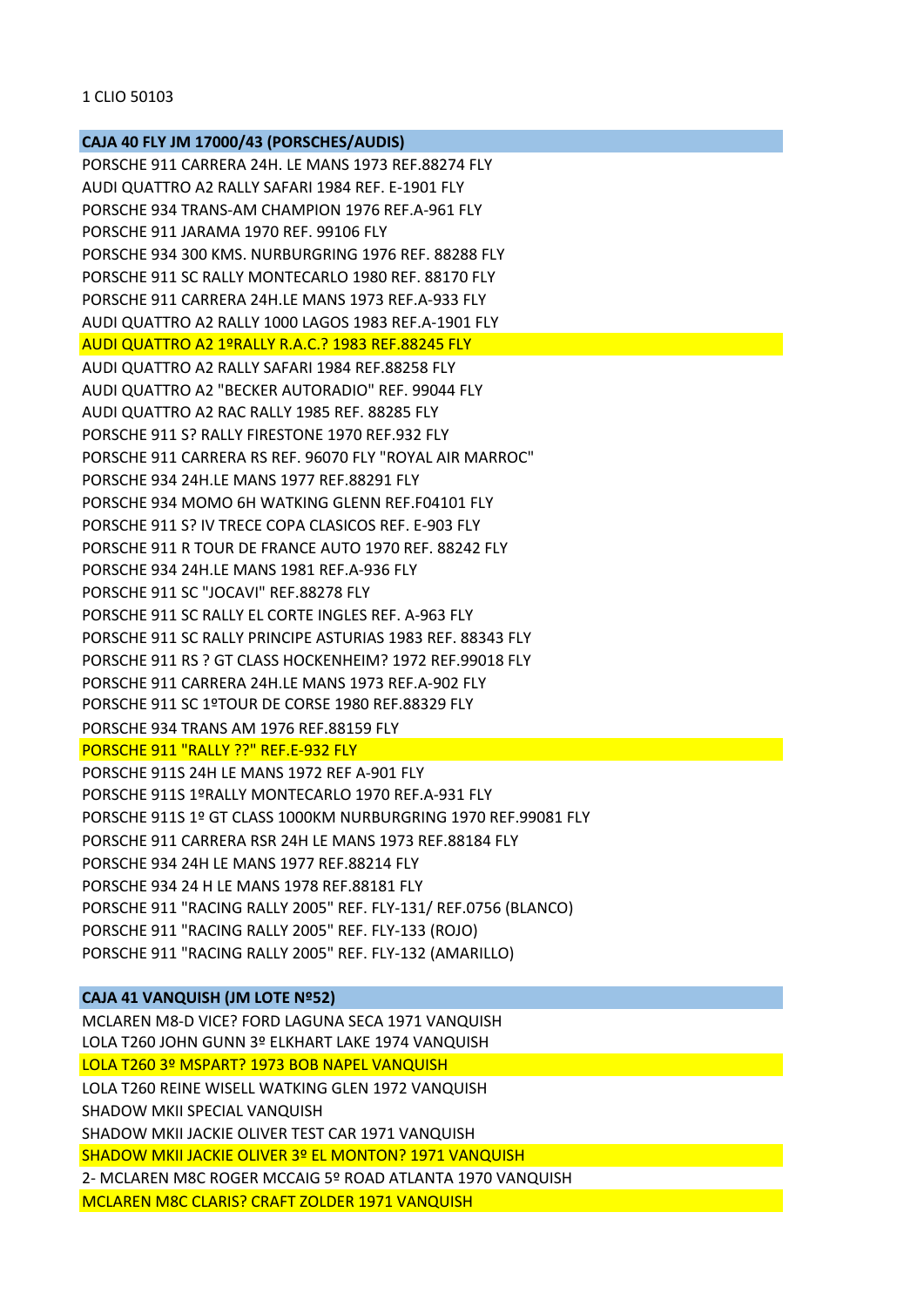SHADOW MKII JACKIE OLIVER SAINT JOVITE 1971 VANQUISH MCLAREN M8B BRUCEMCLAREN CAN AM? CHAMPION 1969 VANQUISH MCLAREN M8B DENNY HULME 1º BRIDGEHAMPTON? 1969 VANQUISH SHADOW MKII JACKIE OLIVER ELKHANT LAKE 1971 VANQUISH BRM P154 GEORGE EATON? MOSPART? 1970 VANQUISH 2‐ BRM P154 HISTORIC CAR SILVERSTONE 1987 VANQUISH MCLAREN M8B DENNY HULME 1º BRIDGEHAMPTON 1969 VANQUISH MCLAREN FORD M8C CRAFT TAYLOR 9º 1000KMS BUENOS AIRES 1971 VANQUISH MCLAREN M8D CHUCK BURSONS? 5º RIVERSIDE 1971 VANQUISH MIRAGE FORD BELL‐VAN LENNEP 12H. SEBRING 1972 VANQUISH MIRAGE FORD HAILWOUD‐BELL 1º 1000KMS SPA 1973 VANQUISH

# **CAJA 42**

#### **CAJA 43 JM 42**

E‐5‐ DODGEVIPER "F.C.BARCELONA"‐FLY‐JM 42‐FIRMADO E‐5‐ DODGEVIPER "F.C.BARCELONA"‐FLY‐JM 42‐FIRMADO 07048 ‐ FLY GT RACING 03 FORD CAPRI RS TURBO FLY‐31‐FLY CLASSICS JM 42 A142‐ FORD CAPRI RS TURBO 1º NURBURGRING DRM 1981‐FLY‐JM42 88689 ‐ FERRARI DAYTONA 24H. LE MANS 1972 (A‐653) FLY‐ JM42 96032 ‐ FERRARI DAYTONA "TRECE COPA DE CLÁSICOS" (E‐652)‐FLY‐JM42 88029 ‐ PORSCHE 917K 24H. LE MANS 1971 C86‐FLY‐JM42 C11 ‐ PORSCHE 908 BLANCO‐FLY‐JM42 C43 ‐ PORSCHE 908 FLUNBER LE MANS 1972‐FLY‐JM42 88136 ‐ 365 GTB/4 "DAYTONA" A671‐FLY‐JM42 C12 ‐ PORSCHE 908 AMARILLO‐FLY‐JM42 C16 ‐ PORSCHE 908 MARTINI‐FLY‐JM42 F41 ‐RED JOEST‐FLY‐JM42 C14 ‐ PORSCHE 908 BRANDS HATCH‐FLY‐JM42 C45 ‐ PORSCHE 908 FLUNDER LE MANS 1973‐FLY‐JM 42 C42 ‐ PORSCHE 908 FLUNDER "BP"‐FLY‐JM42 C13 ‐ PORSCHE 908 BP‐FLY‐JM42 88101 ‐ PORSCHE 917K 12H. SEBRING 1970 (C‐88) JM42 C15 ‐ PORSCHE 908 GESIPA‐FLY‐JM42 C17 ‐ PORSCHE 908 REPSOL‐FLY‐JM42 07060 ‐ ALFA 156 RACING ETCC06 FLY‐150‐FLY‐JM42 88150 ‐ ALFAROMEO GIULIA BTU 24H. SPA FRANCORCHAMPS 1976 IMBERT‐BEGUIN A‐8

### **CAJA 44 JM 42**

50308 ‐ SUBARU WRC "TURKEY 2003" 4X4‐NINCO‐JM42 50344 ‐ SUBARU PRORACE "IMOLA"‐ NINCO‐JM42 50249 ‐ SEAT CORDOBA "TELEFONICA" 4WD NC1‐NINCO‐JM42 50385 ‐ SUBARU "IMOLA '05"‐NINCO‐JM42 50346 ‐ SUBARU "IMOLA" BARRO‐NINCO‐JM42 50322 ‐ SUBARU WRC 2003 "PRORACE"‐NINCO‐JM42 50451 ‐ SUBARU SIMM‐NINCO‐JM42 50359 ‐ PEUGEOT 307 WRC "MONTECARLO '04" NIEVE‐NINCO‐JM42 50231 ‐ VW GOLF RALLY CATALUNYA‐NINCO‐JM42 50351 ‐ PEUGEOT 307 WRC "MEXICO '04"‐NINCO‐JM42

VW GOLF "38 FESTIVAL DE LA INFANCIA" SERIE LIMITADA‐NINCO‐JM42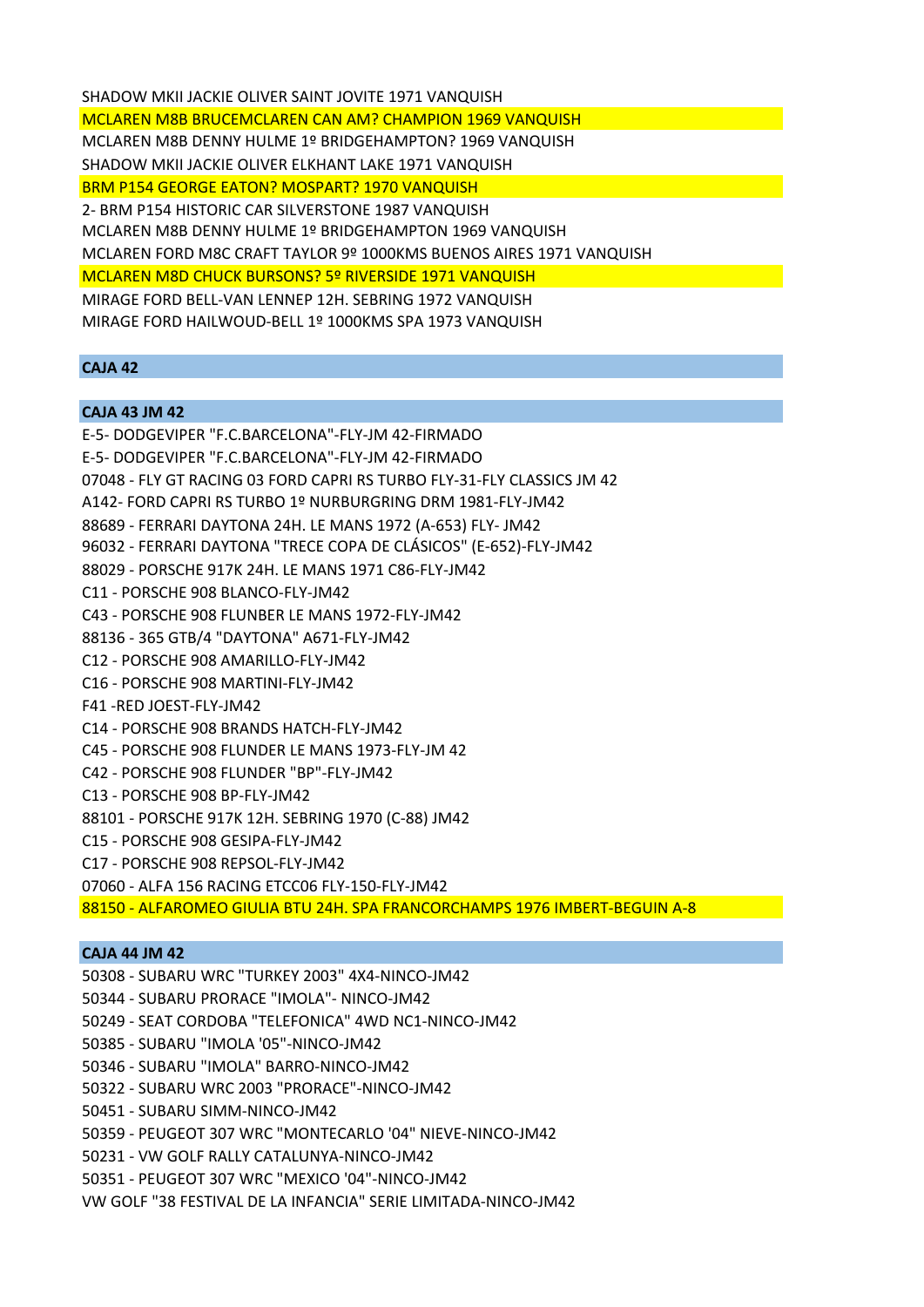50303 ‐ AC COBRA "LE MANS"‐NINCO‐JM42 50389 ‐ AUSTIN HEALEY "SNETTERTON"‐NINCO‐JM42

50476 ‐ PORSCHE 550 SPYDER 5ª PANAMERICANA‐NINCO‐JM42

### **CAJA 45 MEZCLA**

#### **REVELL**

1 CORVETTE GREEWOOD SPIRIT SHERING '76 1 LOTUS CORTINA ALAN‐MAM‐RACING 1 JAGUAR E‐TYPE LE MANS 68 1 601 TLCR MARIO SHUMANN 1 NSU TT CUP 1300 ROBIN PODAK 1 SHELVY KING COBRA LAGUN.S.63 1 BMW 320 DRM 77 STUCK 1 JAGUAR LE MANS 64 **SUPER SLOT** 1 COOPER CLIMAX 60 Nº2 H2639 1 CHEVROLET CAMARO SUNOCO 691 VANWALL F1 58 Nº4 M2663 1 FORD CORTINA Nº71 JIM CLARCK H2913 1 FORD SCORTMK1 SAFARI M3099 (FALTA FARO DELANTE) 1 EAGLE GURNEY Nº10 S3102 1 LOTUS 49 JIM CLARK H3206 **AVANT SLOT** 1 ALPINE 310 DAKAR 51105 1 LANCER DAKAR NANI 50702 1 LANCER DAKAR 2010 50704 **AUTO ART** 1 PORSCHE 911 GT3 RS 2004 1 LAMBO MIURA SV **SCALEXTRIC** 1 CORDOBA WRC CATALUNYA GARDEMEISTER **SLOT POWER** 1 HUMMER H1 BREITLING **SPIRIT** 1 COLA CAJA CARTON **GBTRACK** 1 CHEVRON B19 LAUDA SAL2BUR.71 CARTON **FLY** 1 FERRARI 5125 ASAMBLEA GEN. FIVA CAJA CARTON

## **CAJA 46 ROBERTO NINCO 23**

50289 ‐ FIAT PUNTO SUPER 1600 "S.VALLEJO"‐NINCO‐ROBERTO NINCO Nº23 50277 ‐ MINI COOPER "YELLOW"‐NINCO‐ROBERTO NINCO Nº23 50288 ‐ BMW M3 GTR "LEO'S"‐NINCO‐ROBERTO NINCO Nº23 50260 ‐ SUBARU WRC "MONTECARLO2002"‐NINCO‐ROBERTO NINCO Nº23 50282 ‐ MBCLK F1 "SAFETY CAR"‐NINCO‐ROBERTO NINCO Nº23 50279 ‐ BMW M3 GTR "SCHEID"NINCO‐ROBERTO NINCO Nº23 50268 ‐ OPEL ASTRA V8 COUPE "60 SECONDS"‐ NINCO‐ROBERTO NINCO Nº23 50254 ‐ BMW V12 LM "FAT"‐NINCO‐ROBERTO NINCO Nº23 50264 ‐ AUSTIN HEALEY MK III ROADSTER‐NINCO‐ROBERTO NINCO Nº23 50263 ‐ MBCLK GTR "SPORTSWEAR"‐NINCO‐ROBERTO NINCO Nº23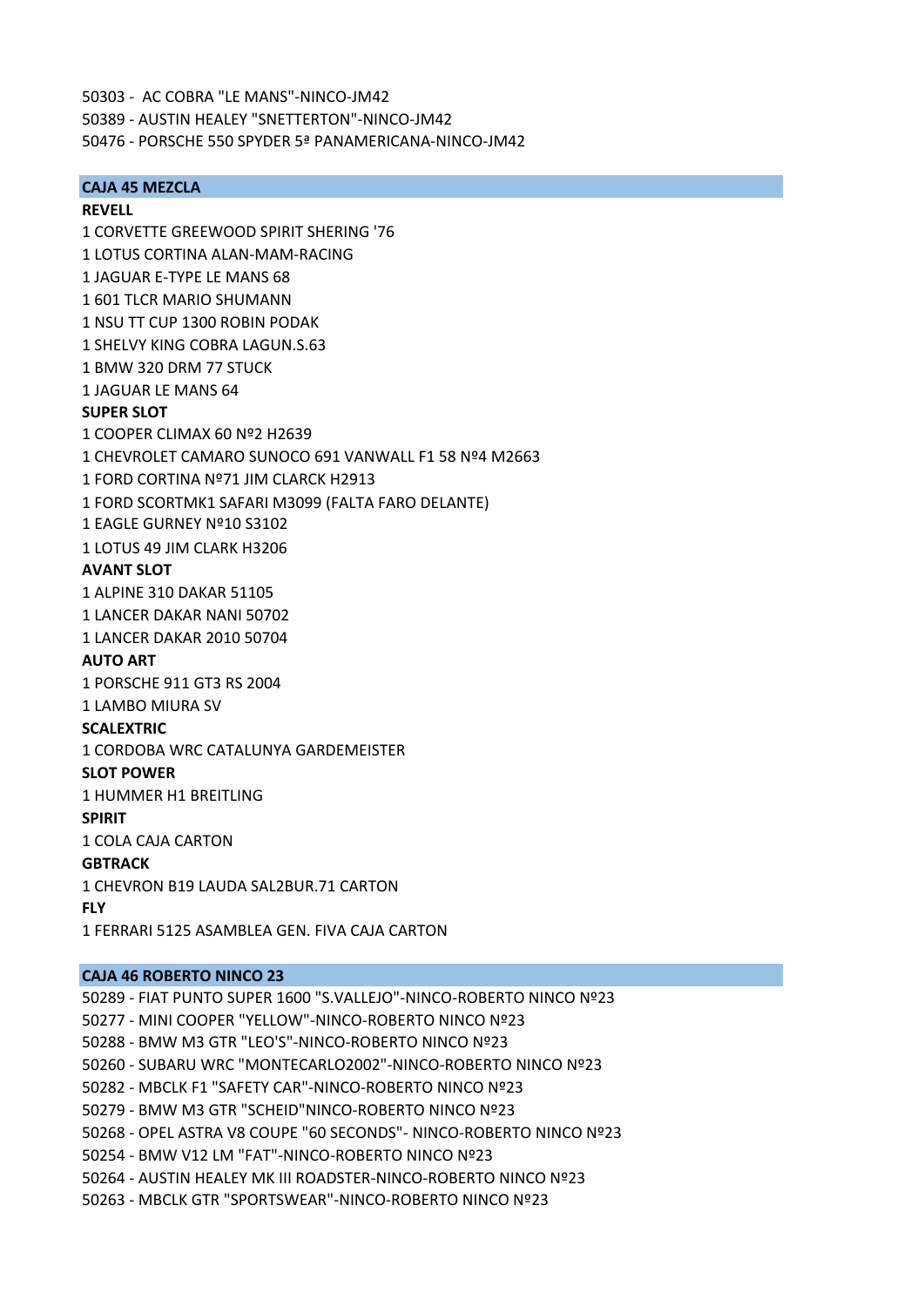50258 ‐ AUSTIN HEALEY "SOFTOP"‐NINCO‐ROBERTO NINCO Nº23 50295 ‐ BMW M3 GTR "MEIJERS"‐NINCO‐ROBERTO NINCO Nº23 50271 ‐ BMW M3 GTR "MOTORSPORT Nº43"‐NINCO‐ROBERTO NINCO Nº23 50275 ‐ MINI COOPER "RED"‐NINCO‐ROBERTO NINCO Nº23 50273 ‐ MCLAREN F1 GTR "FINA"‐NINCO‐ROBERTO NINCO Nº23 50252 ‐ AUDI TT‐R "TUNNING"‐NINCO‐ROBERTO NINCO Nº23 50262 ‐ BMW V12 LMR "ARTCAR"‐NINCO‐ROBERTO NINCO Nº23 50253 ‐ MERCEDES CLK DTM "WARSTEINER"‐NINCO‐ROBERTO NINCO Nº23 50281 ‐ ARROWS A23 Nº21 BERNOLDI‐NINCO‐ROBERTO NINCO Nº23

50287 ‐ MERCEDES CLK DTM "CEB"‐NINCO‐ROBERTO NINCO Nº23

#### **CAJA 48 ROBERTO NINCO Nº23**

50216 ‐ PORSCHE GT3 "KADACA"‐NINCO‐ROBERTO NINCO Nº23 50249 ‐ SEAT CORDOBA "TELEFONICA" 4WD NC1‐NINCO‐ROBERTO NINCO Nº23 50300 ‐ RENAULT CLIO SUPER 1600 "ELF"‐NINCO‐ROBERTO NINCO Nº23 50276 ‐ MINI COOPER "BLUE"‐NINCO‐ROBERTO NINCO Nº23 50265 ‐ MERCEDES CLK DTM "MIKA"‐NINCO‐ROBERTO NINCO Nº23 50255 ‐ CALLAWAY C12‐R "LE MANS"‐NINCO‐ROBERTO NINCO Nº23 50267 ‐ AUDI TT‐R "RED BULL"‐NINCO‐ROBERTO NINCO Nº23 50261 ‐ MB CLK DTM "SAFETY CAR"‐NINCO‐ROBERTO NINCO Nº23 50207 ‐ COBRA "BLACK" Nº51‐NINCO‐ROBERTO NINCO Nº23 50269 ‐ BMW M3 GTR "ROAD CAR"‐NINCO‐ROBERTO NINCO Nº23 50259 ‐ P911 GT3‐R INTERVIU‐NINCO‐ROBERTO NINCO Nº23 50239 ‐ SUPER KART "HOT CHILIS TEAM"‐NINCO‐ROBERTO NINCO Nº23 50225 ‐ KART F1 SERIES "GREEN"‐NINCO‐ROBERTO NINCO Nº23 50240 ‐ PORSCHE 911 GT3 R "REPSOL"‐NINCO‐ROBERTO NINCO Nº23 50278 ‐ MINI COOPER "SILVER"‐NINCO‐ROBERTO NINCO Nº23 50201 ‐ BMW V12 LM "PANASONIC"‐NINCO‐ROBERTO NINCO Nº23 50238 ‐ SUPER KART "SPIDER TEAM"‐NINCO‐ROBERTO NINCO Nº23 50280 ‐ ARROWS A23 Nº20 FRENTZEN‐NINCO‐ROBERTO NINCO Nº23 50510 ‐ CITROEN C4 WRC RALLY CATALUNYA '03‐NINCO‐ROBERTO NINCO Nº23 50270 ‐ BMW M3 GTR "MOTORSPORT Nº42"‐NINCO‐ROBERTO NINCO Nº23

## **CAJA 49 PASQUAL Nº8**

REF. 6066 ‐ SKODA OCTAVIA WRC "MONTECARLO 2001"‐TECNITOYS‐PASQUAL Nº8 REF. 6090 ‐ MITSUBISHI LANCER EVO 7 "COSTA BRAVA 2002"‐TECNITOYS‐PASQUAL Nº8 REF. 6176 ‐ SEAT CORDOBA E2‐TECNITOYS‐PASQUAL Nº8 REF. SCX.6083 ‐ SEAT CORDOBA E2 "ROCA"‐TECNITOYS‐PASQUAL Nº8 REF.6184 ‐ SEAT CUPRA GT "DOMO"‐TECNITOYS‐PASQUAL Nº8 REF. 6044 ‐ SUBARU IMPREZA WRC "COSTA BRAVA 2002"TECNITOYS‐PASQUAL Nº8 6007 ‐ TOYOTA COROLLA "MOVISTAR"‐TECNITOYS‐PASQUAL Nº8 6120 ‐ HYUNDAI ACCENT WRC "EFECTO BARRO"‐TECNITOYS‐PASQUAL Nº8 6002 ‐ MITSUBISHI LANCER "AUSTRALIA 97"‐TECNITOYS‐PASQUAL Nº8 6104 ‐ CITROËN XSARA WRC "EFECTO AGUA" TECNITOYS‐PASQUAL Nº8 6095 ‐ WILLIAMS F1 Nº5 2001‐TECNITOYS‐PASQUAL Nº8 6172 ‐ PEUGEOT 206 ‐"CRITERIUM"‐TECNITOYS‐PASQUAL Nº8 6110 ‐ OPEL ASTRA DTM "SCHEIDER"‐TECNITOYS‐PASQUAL Nº8 6089 ‐ MITSUBISHI LANCER EVO7 "MONTECARLO 2002"‐TECNITOYS‐PASQUAL Nº8 6077 ‐ CITROËN XSARA WRC "COSTA BRAVA 2001"‐TECNITOYS‐PASQUAL Nº8 6161 ‐ PEUGEOT 307 WRC‐TECNITOYS‐PASQUAL Nº8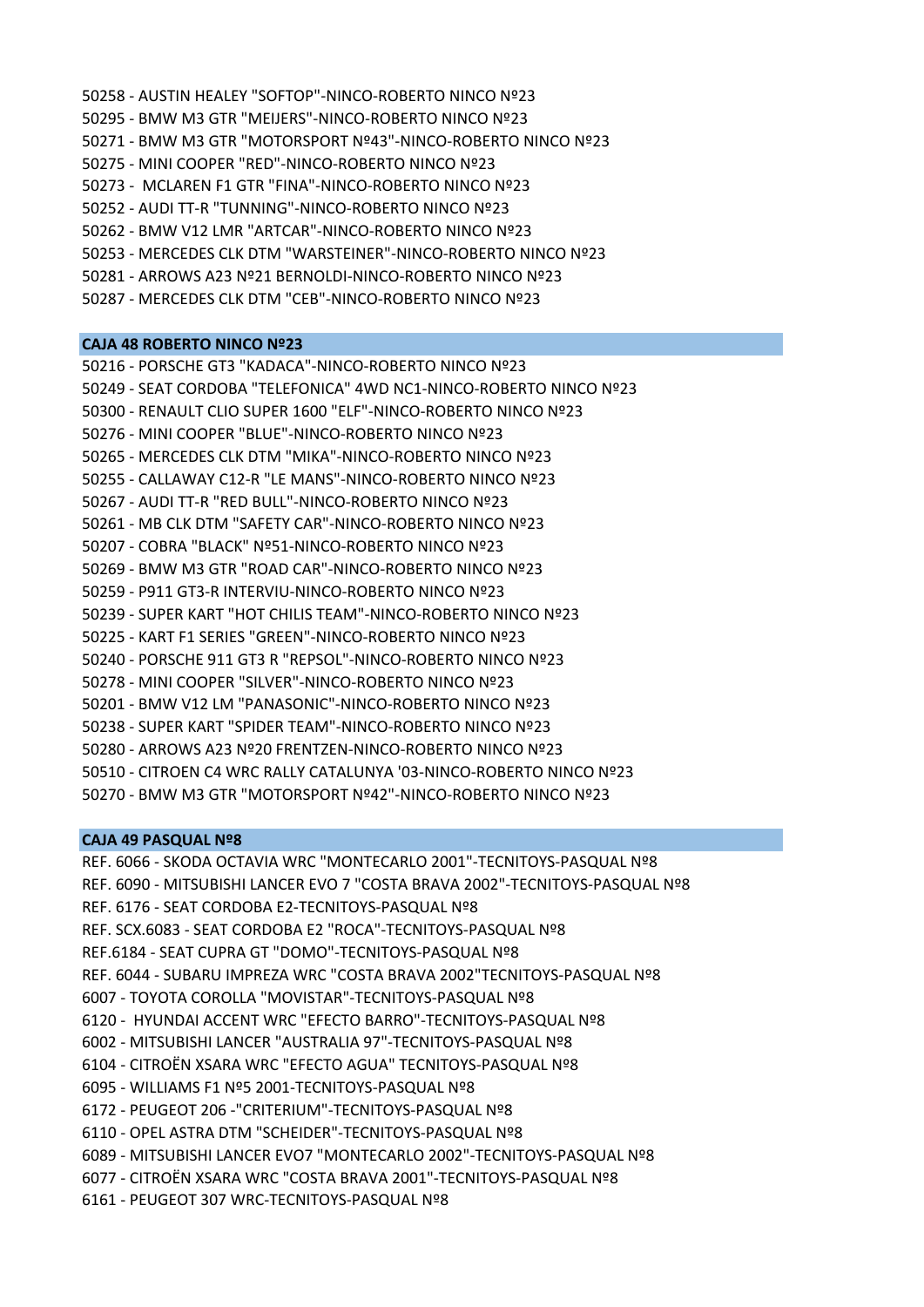6266 ‐ CITROËN C4 WRC RALLY MONTECARLO‐TECNITOYS‐PASQUAL Nº8 6171 ‐ CITROËN XSARA WRC "WORLDCHAMPION"‐TECNITOYS‐PASQUAL Nº8 6079 ‐ SUBARU IMPREZA WRC "COSTA BRAVA 2001"‐TECNITOYS‐PASQUAL Nº8 6144?‐ SUBARU IMPREZA WRC "WORLD CHAMPION"‐TECNITOYS‐PASQUAL Nº8 6130 ‐ AUDI R8 "SPORT JAPAN" TECNITOYS 6111 ‐ SUBARU IMPREZZA WRC "EFECTO NIEVE" TECNITOYS 6152 ‐ MINARDI F1 "MELBOURNE" TECNITOYS 6209 ‐ SEAT LEON WTCC TECNITOYS 6080 ‐ SUBARU IMPREZZA WRC "ACROPOLIS 2001" 6074 ‐ CITROEN XSARA WRC "2001" TECNITOYS 6062 ‐ FORD FOCUS WRC "EFECTO NIEVE" 6223 ‐ SUBARU IMPREZZA WRC 6051 ‐ PEUGEOT 206 WRC "EFECTO BARRO" 6185 ‐ MITSUBISHI LANCER EVO VII 6004 ‐ FERRARI 333 SP "PILOT" 6133 ‐ SEAT LEON "SCALEXTRIC" 6142 ‐ DALLARA WORLD SERIES "GENE" 6151 ‐ CITROEN XSARA WRC "SUECIA"

6166 ‐ CITROEN C2 WRC

## **CAJA 50 JM 42**

50286 ‐ SUPERKART F1 "BRIDGESTONE"‐NINCO‐JM42

- 50238 ‐ SUPERKART "SPIDERTEAM"‐NINCO‐JM42
- 50572 ‐ MERCEDES CLK GTR (VINTAGE)‐NINCO‐JM42
- 50504 ‐ BOWLER NEMESIS‐NAC RACING‐NINCO‐JM42
- 50353 ‐ RENAULT CLIO "CATALUNYA"‐COSTA BRAVA 2004‐NINCO‐JM42
- 50429 ‐ RENAULT MEGANE TROPHY "WORLD CHAMPION"‐NINCO‐JM42
- 50378 ‐ MITSUBISHI LANCER WRC '05 "AUSTRALIA" GIGI GALLI‐NINCO‐JM42

### **CAJA 53 ROBERTO NINCO Nº23**

- 50322 ‐ SUBARU WRC 2003 "PRORACE"‐NINCO‐ROBERTO NINCO Nº23
- 50310 ‐ MINI COOPER "ESCOCIA"‐NINCO‐ROBERTO NINCO Nº23
- 50312 ‐ MERCEDES CLK GTR "ORIGINAL TEILE"‐NINCO‐ROBERTO NINCO Nº23
- 50304 ‐ P911 GT3‐R "ALEX JOB"‐NINCO‐ROBERTO NINCO Nº23
- 50302 ‐ MINI COOPER "STARS AND STRIPES"‐NINCO‐ROBERTO NINCO Nº23
- 50272 ‐ CITROEN SAXO "BLUE TUNING"‐NINCO‐ROBERTO NINCO Nº23
- 50244 ‐ W GOLF "CAJA RENTING"‐NINCO‐ROBERTO NINCO Nº23
- 50309 ‐ MINI COOPER "CANADA"‐NINCO‐ROBERTO NINCO Nº23
- 50318 ‐ LOLA FORD "HERDEZ COMPETITION Nº4"‐NINCO‐ROBERTO NINCO Nº23
- 50353 ‐ RENAULT CLIO "CATALUNYA"COSTA BRAVA 2004‐NINCO‐ROBERTO NINCO Nº23
- 50317 ‐ JAGUAR XK 120 "ALPEN RALLY"‐NINCO‐ROBERTO NINCO Nº23
- 50320 ‐ VW GOLF "MOSSOS ESQUADRA"‐NINCO‐ROBERTO NINCO Nº23
- 50DHL ‐ AUDI A4 "DHL"‐NINCO‐ROBERTO NINCO Nº23
- 50321 ‐ VW GOLF "POLIZEI"‐NINCO‐ROBERTO NINCO Nº23
- 50303 ‐ AC COBRA"LE MANS"‐NINCO‐ROBERTO NINCO Nº23
- 50433 ‐ NISSAN 356Z "SALON DEL HOBBY"‐NINCO‐ROBERTO NINCO Nº23
- FIAT PUNTO "CATALUNYA COSTA BRAVA" OFFICIAL RALLY DRIVER ‐NINCO‐ROBERTO NINCO Nº23
- 50322 ‐ SUBARU WRC 2003 "PRORACE"‐NINCO‐ROBERTO NINCO Nº23
- 50307 ‐ BMW M3 GTR "EURO GT"‐NINCO‐ROBERTO NINCO Nº23
- COBRA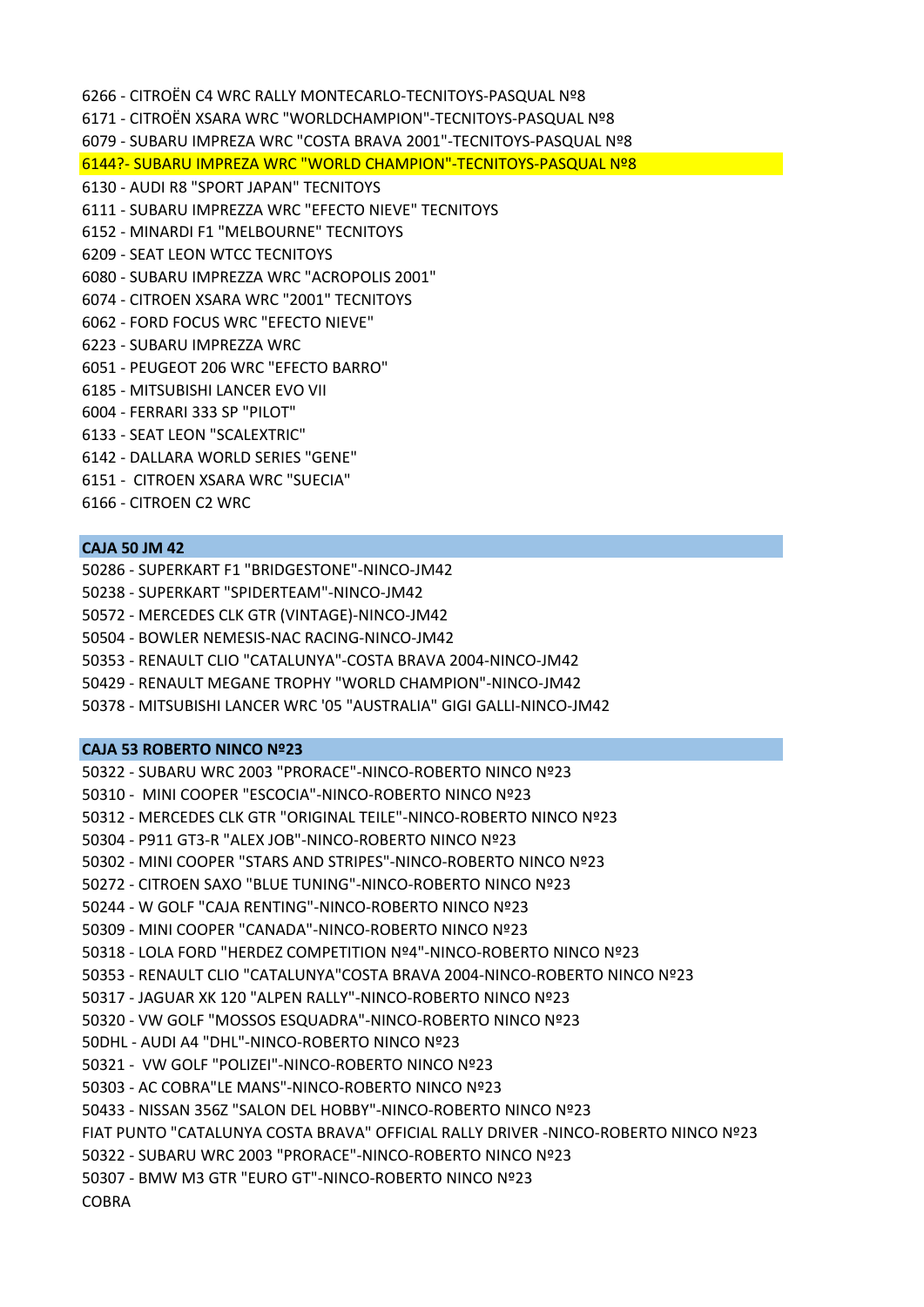#### **CAJA 54 ROBERTO NINCO Nº23**

50316 ‐ LOLA FORD "RAHAL TEAM"‐NINCO‐ROBERTO NINCO Nº23 50319 ‐ LOLA FORD "HERDEZ COMPETITION Nº55"‐NINCO‐ROBERTO NINCO Nº23 MINI COOPER 50471 ‐ SUBARU WRC COSTA DORADA '07‐NINCO‐ROBERTO NINCO Nº23 50471 ‐ SUBARU WRC COSTA DORADA '07‐NINCO‐ROBERTO NINCO Nº23 50324 ‐ MCLAREN F1 GTR "SOK"‐NINCO‐ROBERTO NINCO Nº23 50311 ‐ MINICOOPER "ENGLAND"‐NINCO‐ROBERTO NINCO Nº23 50314 ‐ MITSUBISHI PAJERO "KHBOL"‐NINCO‐ROBERTO NINCO Nº23 50306 ‐ MITSUBISHI PAJERO "MASUOKA"‐NINCO‐ROBERTO NINCO Nº23 50305 ‐ MITSUBISHI PAJERO "JUTTA"‐NINCO‐ROBERTO NINCO Nº23 50323 ‐ MITSUBISHI PAJERO "ARGOS" DESERT DIRT‐NINCO‐ROBERTO NINCO Nº23 50247 ‐ RENAUL CLIO SUPER 1600 "SHOWCAR"‐NINCO‐ROBERTO NINCO Nº23 VW GOLF "FESTIVAL DE LA INFANCIA"SERIE LIMITADA‐NINCO‐ROBERTO NINCO Nº23 50291 ‐ MERCEDES CLK DTM "ORSE?"‐NINCO‐ROBERTO NINCO Nº23 50301 ‐ MINICOOPER "UNION JACK"‐NINCO‐ROBERTO NINCO Nº23

#### **CAJA 55 JM OCT'2016 Nº22**

3 AUDI QUATTRO "R6" TEAM SLOT 3 AUDI QUATTRO "PIRELLI" TEAM SLOT 3 AUDI QUATTRO "R6" TEAM SLOT 15 SALEEN TEAM SLOT 12 ALFA ROMEO "AMARILLO"TEAM SLOT""

### **CAJA 56 JM Nº22 2016 TEAM SLOT**

6 R5 "OFICIAL" TEAM SLOT 10 R5 "CARLBENSON"TEAM SLOT 9 R5 "MOMO" TEAM SLOT

#### **CAJA 57 JM 2017**

MARCOS LOTE Nº20 FLY AUDI LOTE Nº40 FLY 037 LOTE Nº40 FLY R5 LOTE Nº45 FLY 911 LOTE Nº45 FLY 917 FLY LOTE Nº40 CHEVRON FLY Nº30 LOTE

# **CAJA 58 JM**

8 CORVETTE CRIC‐CRAK FLY (LOTE Nº15) 1 AM SLOT RARO? (Nº50 LOTE) 2 PROSLOT FERRARI PLATA ROAD CAR (LOTE Nº20) 1 MOTO BYCMO LOTE Nº16

#### **CAJA 59**

8 AUSTIN HEALEY VINTAGE 25?

**CAJA 60 JM**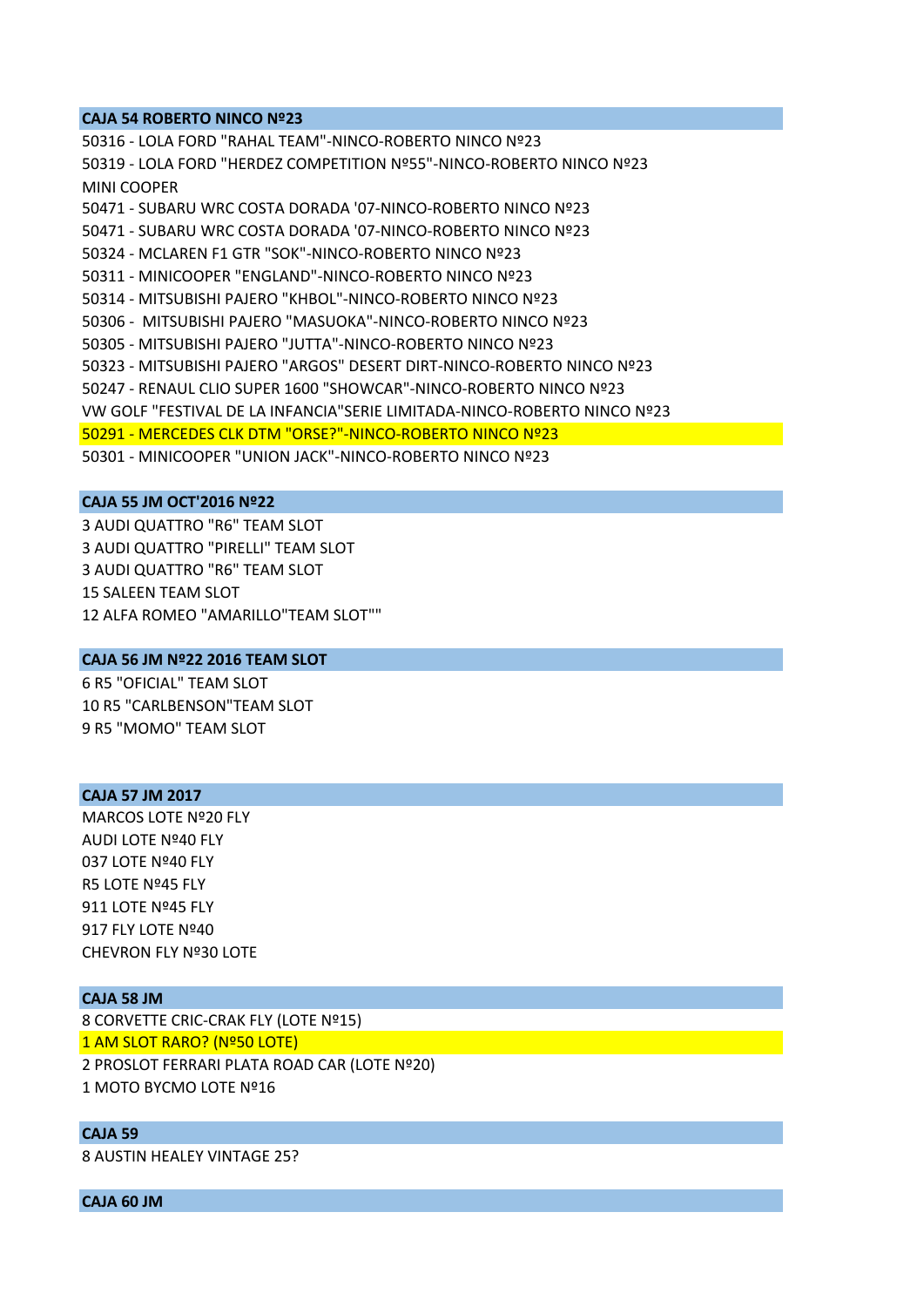4 MG METRO MSC 10 MG METRO MSC AZUL "FARERA" 1 PORSCHE 959 NEGRO MSC 1 PORSCHE 959 BLANCO MSC

#### **CAJA 63 VARIOS JM NINCO BIG BOX Nº25 / NSR**

GULF PORSCHE 917K 24H. DAYTONA 1970 MARTINI NSR MERCEDES CLK D2 Nº11 REF. 50168 NINCO MERCEDES CLK DTM "ORIGINAL‐TEILE? Nº18" REF. 50235 NINCO MOSLER "TV3" REF. 50467 NINCO PORSCHE 997 "ENTRECANALES" REF. 50538 NINCO MERCEDES CLK GTR "PRORACE" REF. 50339 NINCO MERCEDES CLK WASTEINER Nº10 REF. 50167 NINCO

# **CAJA 66 JM**

12 PEUGEOT AVANT SLOT‐LOTE Nº38 8 FORD MK II‐TECNITOYS‐LOTE Nº25 3 LANCIA 037 TESTCARD‐FLY‐LOTE Nº38 FIAT 124 SPIDER‐TECNITOYS‐LOTE Nº25

### **CAJA 67 VARIOS**

14‐ AUDIS TT ROJO/GRIS SCALEXTRIC (LOT Nº15) BLISTERS CARROCERIA XSARA + PISTA SCALEXTRIC

# **CAJA 68 JM 45 FLY**

T4‐PANOZ LMP‐1‐FLY 88259‐ALFA 147 GTA CUP MONZA CHALLENGE 2004 VITALIANO CALDARELLI‐FLY 88093 ‐ ALFA 147 GTA A‐741‐FLY 88114 ‐ ALFA 156 GTA FIA ETCC 2002 PAOLO RUBERTI (A‐78‐FLY) 88179 ‐ RENAULT 5 TURBO TOUR DE FRANCE AUTO 1980 RAGNOTTI‐ANDRIE A‐1204‐FLY 96098 ‐ RENAULT 5 TURBO ED.ESP. POLY "B 1º ANIVERSARIO E‐1203‐FLY 96041 ‐ ALFA ROMEO 156 GTA 1º FIA ETCC 2002 FABRICIO GIOUANARDI E‐781‐FLY 88246 ‐ RENAULT 5 TURBO RALLY DUVAR 1982‐FLY 88191 ‐ PORSCHE 917 LH 24H LE MANS 1971 LARROUSE‐ELFORD A‐1403‐FLY T3‐PANOZ LMP‐1‐FLY 88224 ‐ PORSCHE 917 LH 24H LE MANS 1971 BELLSIFFERT A‐1405‐FLY 88169 ‐ RENAULT 5 TURBO RALLY RACE COSTA BLANCA 1984 SAINZ‐ROTO A‐1203‐FLY 88083 ‐ ALFA147 GTA CUP GRABRIELLE TARQUINI CA‐7225‐FLY 88143 ‐ALFA 147 GTA CUP CHALLENGE 2003 AKBAR VANLEFEWEN? FLY **JM 45** A162 ‐ PORSCHE 917/10 Z RIVERSIDE CAN‐AM 1973‐FLY 96084 ‐ PORSCHE 911 GT1 EVO 10ºANIVERSARIO A‐2003‐FLY 88268 ‐ PORSCHE 935 K3 1º 24H DAYTONA 1981 GARRETSON‐RAHAL REDMAN ‐FLY PORSCHE 917 SPYDER 5º 300 KMS. NURBURGRING 1972 88197 ‐ ALFA 147 GTA CUP CHALLENGE 2004 JAROMIR JIRIK A‐745‐FLY 88204 ‐ BMW M3 E30 RALLY MONTECARLO 1989 M.DUEZ‐A ???A‐1702‐FLY 88081 ‐ BMW 3,5 CSL 1º 24H. DAYTONA 1976 (A‐681)‐FLY 88112 ‐ ALFA 147 GTA CUP BOY ZENTVELDT A‐ 723‐FLY 88146‐ ALFA ROMEO 156 GTA VALENCIA FIA ETCC 2004 SALVATORE TAVANO A‐784‐FLY 88188 ‐ RENAULT 5 TURBO EUROPEAN CUP MASSIMO SIGALA A‐1205‐FLY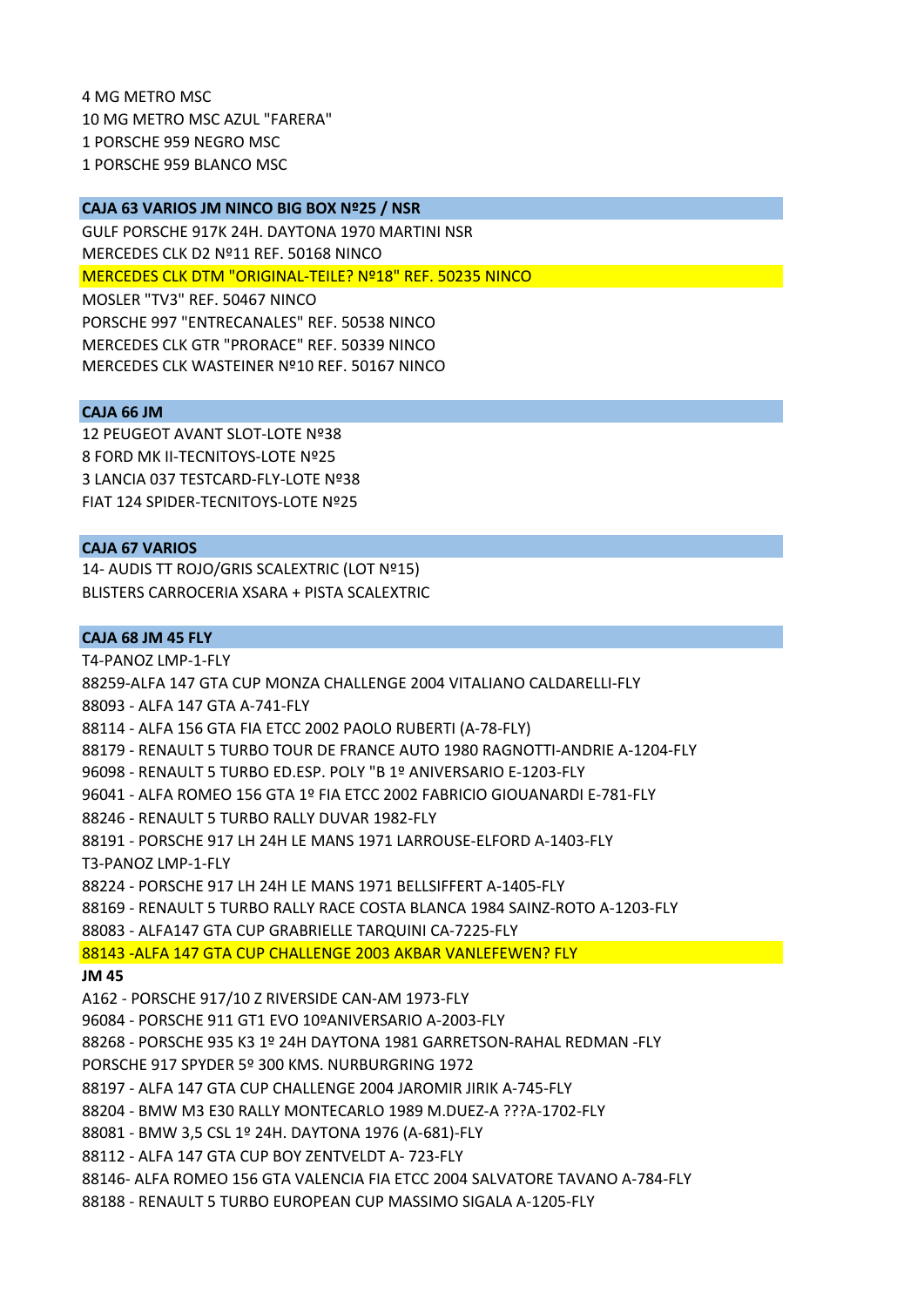- 88177 ‐ BMW CSL KNUTSTURP 2003 RUNE TOBIASSON A‐689‐FLY
- 99125 ‐ BIKERS INCAR 03 JOHNNY CELOTTO BMW M3 E30 KYALAMI‐DTM 1991
- 88159 ‐ PORSCHE 934 TRANS‐AM 1976 AL HOLBERT A‐964‐FLY
- 88108 ‐ ALFA ROMEO 156 GTA 1ºFIA ETCC 2002 FABRICIO GIOVANARDI‐FLY
- 88141 ‐ PORSCHE 934 TRANS‐AM CHAMPION 1976 GEORGE FOLLMER A‐961‐FLY
- 96087 ‐ FERRARI 512 S CODA LUNEA 10ºANIVERSARIO A‐2006‐FLY
- 96032 ‐ FERRARI DAYTONA III TRECE COPA DE CLASICOS E‐652‐FLY
- 88163 ‐ RENAULT 5 TURBO RALLY MONTECARLO 1984 SABY‐ANDRIE A‐1202‐FLY
- 88142 ‐ BMW 3,5 CSL 24H. LE MANS 1976‐FLY
- PORSCHE 911 S 24H. LE MANS 1972‐FLY
- 96083 ‐ JUEST PORSCHE 10ºANIVERSARIO A‐2002‐FLY
- 96092 ‐ BMW M3 E30 24H. SPA 1988 ED.ESPECIAL TEAM MAGNUM E.1701‐FLY
- 88219 ‐ RENAULT 5 TURBO EUROPEAN CUP 1981 WALTER RÖHLR A‐1207‐FLY
- 96078 ‐ RENAULT 5 TURBO 30 ANIVERSARIO POLY E‐1202‐FLY
- 88050 ‐ LOLA B98/10 FIA SRWC 2001 A504‐III TRECE
- 99070 ‐ MARCOS LM6 ED.ESPECIAL V TRECE COPA DE CLASICOS PDG‐FLY
- 99094 ‐ LANCIA BETA MONTECARLO EDICION ESPECIAL CAMPEONATO NACIONAL DE RALLY 2007
- 99077 ‐ BMW M3 E30 ED.ESPECIAL CAMPEONATO NACIONAL RALLYSLOT 2007‐FLY

ALFA 147 GTA

- BMW M3 ED.LIMITADA U32 FLY
- ALFA ROMEO 156 GTA 1ºFIA ETCC 2002
- 88082 ‐ ALFA 147 GTA CUP LUIS VILLAMIL (A‐721)‐FLY
- 88134 ‐ PORSCHE 911S 1ºRALLYE MONTECARLO 1970 WALDEGARD HELMER A‐931‐FLY
- 96080 ‐ PORSCHE 911 S IV TRECE COPA DE CLASICOS E‐903‐FLY

### **CAJA 69 JM OCT'2016 Nº22 TEAMSLOT**

- 16 ‐ TOYOTA CELICA "CATALUÑA '94" TEAM SLOT
- 13 ‐ TOYOTA CELICA "ESSO" TEAM SLOT
- 1 ‐ R5 "CAMEL" TEAM SLOT
- 1 ‐ SALEEN TEAM SLOT
- 1 ‐ AUDI QUATTRO "R6" TEAM SLOT
- 1 ‐ ALFA ROMEO "AMARILLO" TEAM SLOT
- 1 ‐ STRATOS "SPORT" (50€)

### **CAJA 70 VARIOS**

MASERATI MC12 SUPERSLOT ‐ 30 EUROS MERCEDES SAUBER C9 REF.SICA 06C SLOT IT ‐ 70 EUROS CHEVROLET CAMARO 1970 SUPERSLOT ‐ 30 EUROS PORSCHE 911 S 24H. LE MANS 1972 REF.A‐901 FLY ‐ 50 EUROS FORD SIERRA COSWORTH RESINA ROAD CAR TEAM SLOT ‐ 65 EUROS FORD ESCORT RS 1600 REF.C2643 SUPERSLOT ‐ 30 EUROS MORGAN AERO EDICIÓN LIMITADA SCALEXTRIC ‐ 35 EUROS MCLAREN F1 GTR "SOK" REF. 50324 NINCO ‐ 40 EUROS (SANTANDER) BMW 320 I REF.6197 SCALEXTRIC ‐ 25 EUROS (SANTANDER) FIAT ABARTH "FERIA CORNELLA 2001" ‐ 60 EUROS JAGUAR XKR GT3 REF.42978 SUPERSLOT ‐ 30 EUROS SLOTER 24 HRS. SANT CELONI 2006 ‐ 50 EUROS MERCEDES BENZ CLASE SL CARRERA?? ‐ 35 EUROS AUDI R8 CARRERA? ‐ 35 EUROS FERRARI F‐40 "PILOT" SCX ‐ 45 EUROS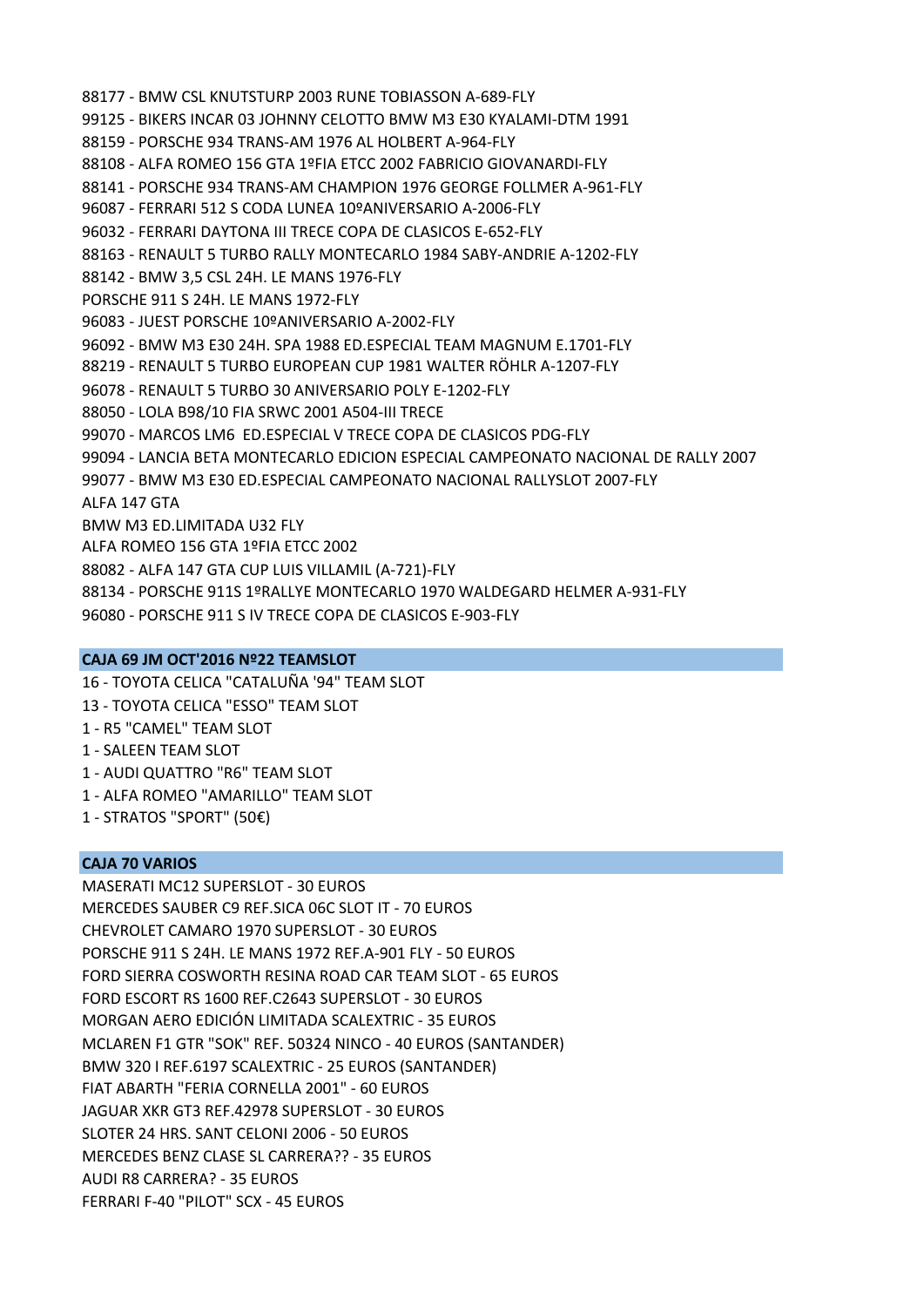XSARA BLANCO "SORDO" SCALEXTRIC ‐ 35 EUROS QUAD POWER SLOT ‐ 25 EUROS BMW M3 "CENTRAL HISPANO" NEW/BOXED ‐ 55 EUROS CARROCERIA C4 LOEB RED BULL ‐ 15 EUROS FERRARI 250 GTO "TARGA FLORIO 63" ROJO REF.CV008? PINK KAR ‐ 50 EUROS PORSCHE 959 "ROJO" SCALEXTRIC ‐ 50 EUROS ALFA GTV "ALOY" FLY ‐ 50 EUROS PORSCHE 908 FLUNDER STEVE MCQUEEN REF.SM2 (SIN CAJA) ‐ 60 EUROS MARCOS TRICOLOR REF. A27 FLY ‐ 50 EUROS

### **CAJA 71 RIPOLL AMIGO CUNI (Nº17)**

CAMBIO DE RASANTE SCALEXTRIC BOXED KIT ELEVACIÓN PISTAS SCALEXTRIC BOXED RS 200 "MARLBORO" EXIN AUDI QUATTRO "MARLBORO" EXIN LANCIA 037 "MARTINI" EXIN BUGGYRA "CEPSA" ANTONIO ALBACETE FLY TYRRELL P‐34 AMARILLO EXIN BOXED CHAPARRAL BLANCO EXIN BOXED SIGMA NARANJA EXIN BOXED TYRRELL FORD ROJO BOXED EXIN

# **CAJA 72 RIPOLL PACK Nº17 ‐ AMIGO CUNI**

PERALTES BLISTERS SCALEXTRIC CUENTAVUELTAS ELECTRONICO SEMAFORO SCALEXTRIC LANCIA DELTA INTEGRALE "REPSOL" REF. 6157 SCALEXTRIC 40 EUROS AUDI R8 "COCODRILO" SCALEXTRIC 50 EUROS 2‐ ASTON MARTIN DBR 9 (50 EUROS) INTERKITS MITSUBISHI PAJERO "GUARDIA CIVIL" REF. 50519 NINCO 35 EUROS TYRRELL FORD "VINTAGE" SCALEXTRIC 50 EUROS MORGAN AERO SCALEXTRIC EDICION LIMITADA 35 EUROS SIGMA "VINTAGE" SCLAEXTRIC" 50 EUROS MCLAREN "VINTAGE" SCALEXTRIC 40 EUROS MUSTANG "VINTAGE" SCALEXTRIC 50 EUROS RENAULT 8 AZUL REF. 6316 SCALEXTRIC 50 EUROS AUDI R8 "KRISTENSEN" REF. 6170 SCALEXTRIC 30 EUROS FIAT ABARTH "TISSOT" REF. 6146 SCALEXTRIC 45 EUROS RENAULT 5 "DIAC" REF. 6204 SCALEXTRIC 40 EUROS RENAULT ALPINE A110 "MONTECARLO" REF.6239 SCALEXTRIC 50 EUROS FIAT 124 SPYDER REF.6377 SCALEXTRIC 40 EUROS

# **CAJA 73 FLY LAST ALICANTE**

R5 "MARLBORO" SPIRIT 205 T.16 "GAULOISES"? SPIRIT VIPER ROJO FLY LANCIA 037 "SERVIA" REF. 88148/A‐991 FLY PORSCHE 917 NARANJA COCA‐COLA REF.C81 (NO MOTOR PRUEBA TAMPO) MAR TRUCK CAMION CROMADO (FALTA RETRO CONDUCTOR) FLY MAN TR 1400 JARAMA FIA ETRA 2001 TRUCK 41 ALBACETE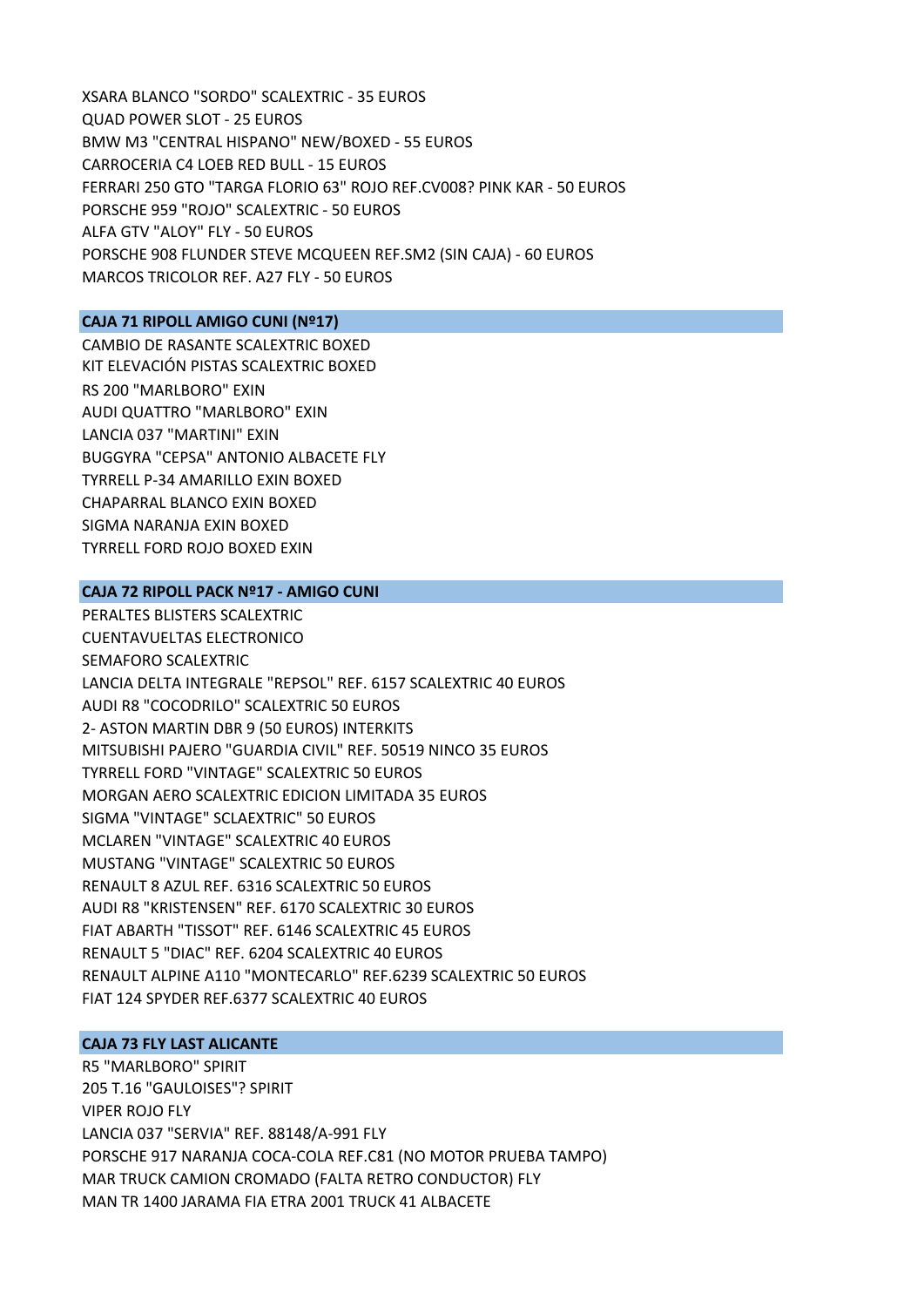SISU CAMION "EDICION SEGUROS MERCURIO"FLY MERCEDES CROMADO FLY (NO CAJA ORIGINAL) SISU VERDE DRT FLY (NO CAJA) JOEST? NARANJA "JAGERMEIFTER" FLY

### **CAJA 74 JM VARIOS**

3‐ VOLKSWAGEN TOUAREG "BAJA? ARAGON" NINCO REF.50580 (LOTE Nº75) SCHLESSER BUGGY "FOX" (EFECTO BARRO NINCO) (LOTE Nº75) FORD FOCUS WRC MUNCHIS (MEMORIAL X.M.D. NINCO 2009) LOTUS EXIGE MEMORIAL (X.M.D. 2011) REF. 50534 NINCO (LOTE Nº75) BMW 635 CSI BAÑOLAS 2009 SPIRIT (LOTE Nº50) COURAGE C65 CMR 2009 (TOP DRIVERS 09) SPIRIT (LOTE Nº50) FIAT ABARTH NSR FIRMADO PROPIETARIO NSR (LOTE Nº50) RENAULT CLIO R3 "VIÑAS MERCADER" FIRMADO NSR (LOTE Nº50) PORSCHE 956 C Nº7 1ST LE MANS 1985 SLOT IT (LOTE Nº75) PORSCHE GT3 "LA CAIXA" SCALEXTRIC FERRARI F‐430 CHALLENGE (BAR MODELS) (LOTE Nº35) F430 CHALLENGE (BAR MODELS) KIT (LOTE Nº35) PORSCHE "NÜREMBERG" SCALEXTRIC (LOTE Nº40) PEUGEOT 908 HDI "NUREMBERG" (LOTE Nº40) FIAT ABARTH (24 HORAS SANT CELONI 2001) REPROTEC (LOTE Nº30) MITSUBISHI LANCER "RCT VALLES" SCALEXTRIC (LOTE Nº50) AUSTIN HEALEY "GASS 2002" PINK KAR (LOTE Nº75) TEAM LOTUS TYPE 49 SUPERSLOT (LOTE Nº35) 3‐ EUROPEAN ENDURANCE CHAMPIONSHIP 2013 SLOT IT (LOTE Nº75) TOYOTA 88C Nº45 WEC FUJI 1000KMS 1988 REF.CA19E SLOT IT (LOTE Nº75) 2‐ XSR 12 WEC 24H.SALOONAGGIORE REF.SC13B SLOT IT (LOTE Nº75) NISSAN R390 GTI Nº31 LE MANS 1998 REF. CA14E SLOT IT (LOTE Nº75)

### **CAJA 75 JM 2016 NINCO B16 BOX A PRECIO**

50458 ‐ ASCARI KZ1 10º ANIVERSARIO‐NINCO 50350 ‐ BMW M3 GTR "RED BULL"‐NINCO 50518 ‐ LOTUS EXIGE GT3 QUINTESSENCE‐NINCO 50507 ‐ MITSUBISHI PAJERO‐BOMBEROS‐NINCO 50295 ‐ BMW M3 GTR "MEIJERS"‐NINCO 50318 ‐ LOLA FORD "HERDEZ COMPETITION Nº4"‐NINCO 50186 ‐ STEWART FORD Nº19 F1NINCO 50396 ‐ BMW M3 GTR "ADVAN"‐NINCO 50265 ‐ MERCEDES CLK DTM "MIKA"‐NINCO 50554 ‐ AUDI R8 GT3 ACM‐NINCO 50555 ‐ AUDI R8 GT3 TEST CARLIGHTENED‐NINCO 50269 ‐ BMW M3 GTR "ROAD CAR"‐NINCO

### **CAJA 76 JM MMK A PRECIO**

FER. MONZA GP SPA FRANCOCHAMPS MMK 26‐ 120€ FERRARI DINO N.A.R.T. LE MANS 1996‐ 100€ DARL MAT LE MANS 1938 ABARTH 1000 LE MANS 1969‐ 130€ R.A 310 TK13‐ 90€ FORD Nº10 GT 40 H5.05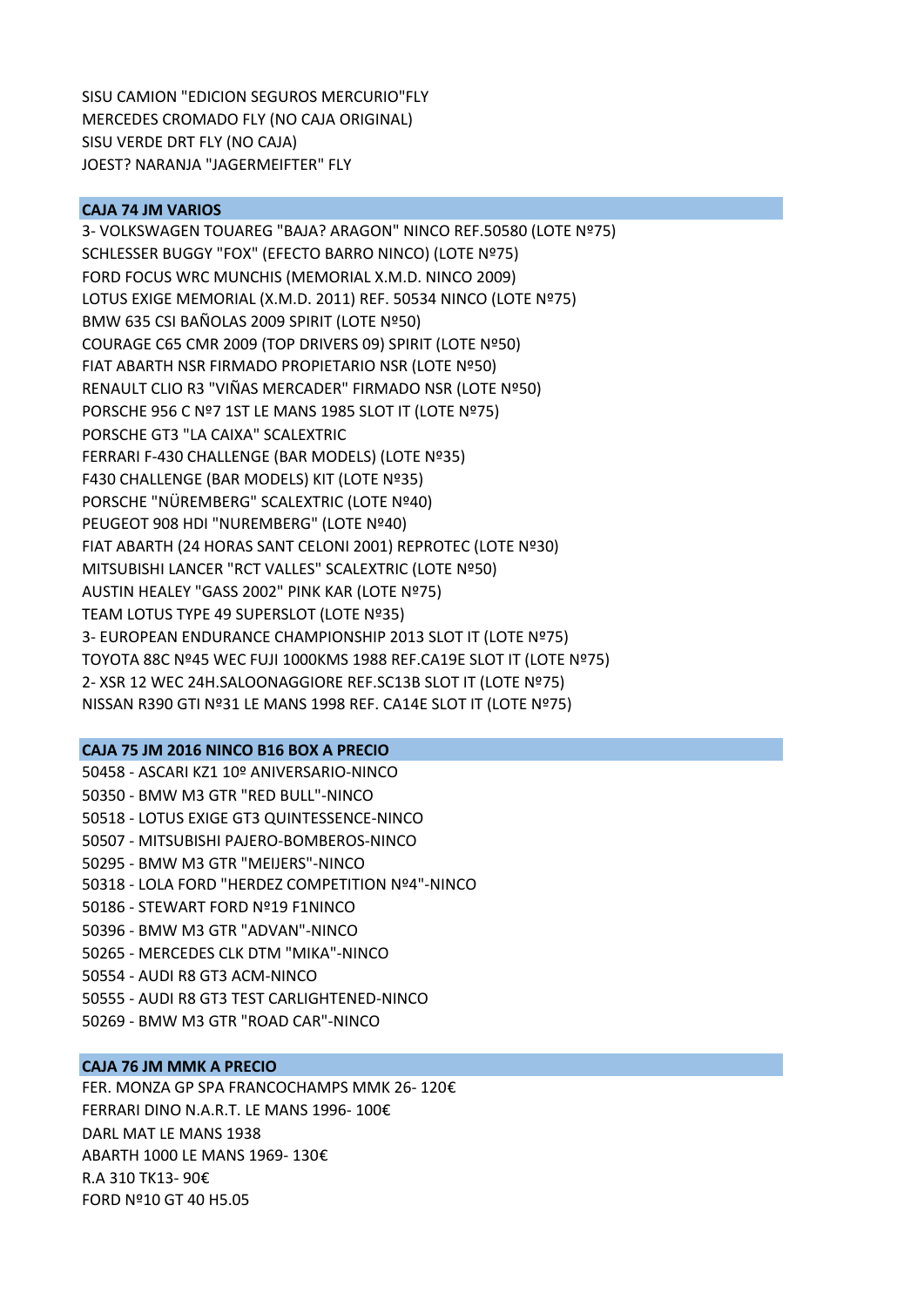SLO5 250 GTO ROADCAR‐RACERSLOT CARS‐ 70€ TKP 22 MAS.BIRDCAGE LONGUE LE MANS 1960‐ 125€ AUDI R8 Nº5 LE MANS 2004 REF.132006 M‐CAJA ROTA‐ 125€ AUDI R10 TDI 24 HEURES DU MANS 2006 REF. 132015M 100€ DARL MAT ROADSTER CIVILE 1938 MMK 14‐160€ MAZERATI LM 61 MMK 18‐100€ LAG LM? 54 MMK 12‐110€ BIZARRINI SPYDER LE MANS ‐ 100€ FERRARI DINO N.A.R.T. LE MANS 1966‐ 100€ FERRARI MONZA‐100€ AUDI R8 Nº3 LE MANS 2003‐REF.132009 ‐125€ BUG.LM 1939 MMK 15‐150€ ASTON DBRI LE MANS 1959 TKP DARL‐MAT LE MANS‐160€ CUNNING C4 RK COUPE LE MANS 1952 MMK 28‐150€ MASE TIPU 63 LM.61 MMK 17‐100€ FERRARI DINO N.A.R.T. LE MANS 1966‐ 100€ DARL MAT ROADSTER CIVILE 1938 MMK 14 CHEVRON B‐8 LE MANS 1969‐100€ ASTON MARTIN DB‐3 COUPE LE MANS 1954‐125€ PORSCHE S50? COUPE LE MANS 1954‐150€ CUNNING C4 RK COUPE LE MANS 1953 MMK 24‐150€ PORSCHE CARRERA G? COURTE LE MANS 1955‐100€ BRISTOL LE MANS 1953 MMK 36 REF. TOP‐7109 MERCEDES BENZ 300 5L? 1956 LIEGE‐ROMA‐LIEGE WINNER LIMITED 1611 400 MMK ?

## **CAJA 77 FLY**

88191 ‐ PORSCHE 917 LH? 24H.LE MANS 1971 LARROUSE‐ELFORD A‐1403‐FLY‐JM42 FLY

C83 ‐ PORSCHE 917K 1000KMS. PARIS 1970‐FLY‐JM 42

88224 ‐ PORSCHE 917 LH 24H. LE MANS 1971 BELL‐SIFFERT A‐1405‐FLY‐ JM 42 FLY

88219 ‐ RENAULT 5 TURBO EUROPEAN CUP 1981 WALTER BÖHLR A‐1207‐FLY‐JM 42 FLY

88188 ‐ RENAULT 5 TURBO EUROPEAN CUP MASSINO SIGALA A‐1205‐FLY‐JM 42 FLY

88179 ‐ RENAULT 5 TURBO TOUR DE FRANCE AUTO 1980 RAGNOTTI ANDRIE A‐1204‐FLY‐JM42 FLY

88202 ‐ RENAULT 5 TURBO RALLY MONTECARLO 1984 CHATRIOT‐BRIGHOT A‐1206‐FLY‐JM42 FLY

E53 ‐ PORSCHE GT1 EVO S.OLIVER‐FLY‐JM42 FLY

96086 ‐ PORSCHE 917 K 10ºANIVERSARIO A‐2005‐FLY‐JM25

88117 ‐ PORSCHE 917 K 24H.DAYTONA 1971 VIC ELFORD‐GIJS? VAN LENNEP 1‐89‐FLY‐JM42 FLY

C55 ‐ PORSCHE 917K WATKINSGLEN 1970 ‐ FLY ‐ JM42 FLY

88187 ‐ PORSCHE CARRERA G 1000KM NURBURGRING 1966 RIDT‐VACCAROLLA A‐1601‐FLY‐JM42 FLY 88201 ‐ PORSCHE CARRERA 6 12H.SEBRING 1967 HUGUS‐CANNON A‐1503‐FLY‐JM42 FLY

E ‐ 5‐DODGE VIPER "F.C.BARCELONA"‐FLY‐JM FLY42

E ‐ 5‐DODGE VIPER "F.C.BARCELONA"‐FLY‐JM FLY42

E ‐ 5‐DODGE VIPER "F.C.BARCELONA"‐FLY‐JM FLY42

E ‐ 11‐VENTURI AZUL‐FLY‐JM FLY 42

VENTURI 600 LE MANS 95‐FLY‐JM FLY42

VENTURI 600 LE MANS 95‐FLY‐JM FLY42

A143 ‐ FORD CAPRI RS TURBO NURBURGRING DRM 1981‐FLY‐JM42 FLY

A141 ‐ FORD CAPRI RS TURBO ZOLDER DRM 1979‐FLY‐JM42 FLY

E141 ‐ FORD CAPRI RS TURBO SPECIAL EDITION UK.‐FLY‐JM42 FLY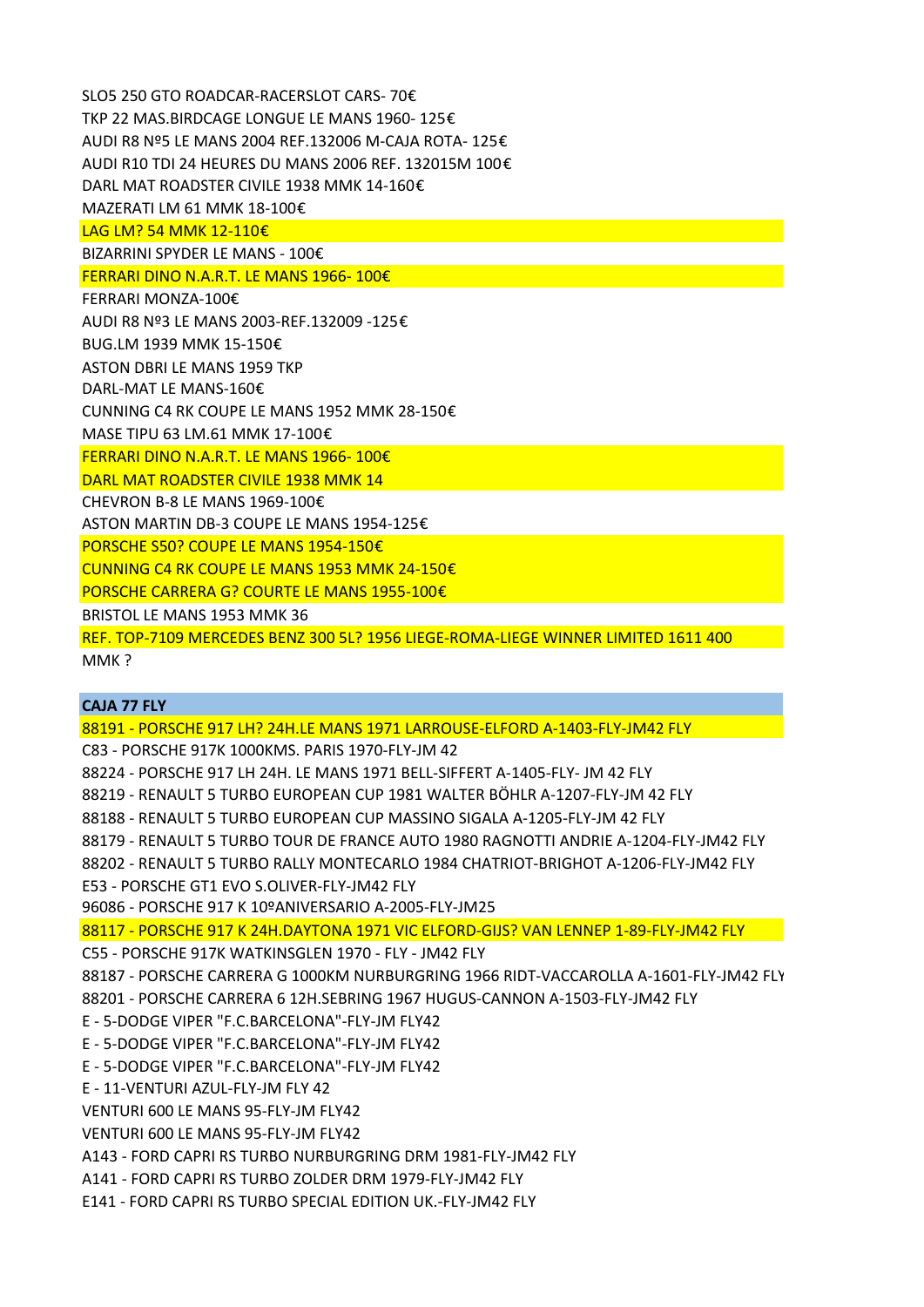88043 ‐ FORD CAPRI RS TURBO 1º ZOLDER DRM 1980 A147‐FLY JM42 FLY A144 ‐ FORD CAPRI RS TURBO HOCKENHEIM DRM 1978‐FLY JM 42 FLY 88206 ‐ PORSCHE 917 LH TEST LE MANS 1970 KAUHSEN LARROUSE A‐1404 ‐ FLY JM 42 FLY 88183 ‐ PORSCHE 917LH 24H. LE MANS 1971 RODRIGUEZ‐OLIVER R A‐1402‐ FLY JM 42 FLY 88169 ‐ RENAULT S TURBO RALLY RACE COSTA BLANCA 1984 SAINZ‐BOTO A‐1203‐FLY‐JM42 FLY 88182 ‐ ALFA ROMEO GIULIA GTA J 4H.JARAMA 1972 "POOKY"‐ VENTURI A‐1501‐FLY‐JM42FLY 99120 ‐ ALFA GIULIA GTA m 4H.JARAMA 1970 JORGE DE BAGRATION ‐FLY‐ JM42 FLY 96095 ‐ ALFA ROMEO GIULIA GTU ED.ESPECIAL MADRIDIARIO E‐802‐FLY‐JM FLY 42 88158 ‐ ALFA ROMEO GIULIA GTA m VI PREMIO CIUDAD DE ALCAÑIZ 1970 RAFAEL BARRIOS A1101‐FL 88174 ‐ ALFA ROMEO GIULIA GTA m 1º 4H.MONZA 1971 TOINE: HEZEMANS A‐1103‐FLY‐JM 42 FLY 88323 ‐ ALFA ROMEO GIULIA GTA J 24H. SPA 1971 RUBENS ‐ VANRYN 88165 ‐ ALFA ROMEO GIULIA GTA m ETCC CHAMPION 1970 TOINE HEZEMANS E51 ‐ PORSCHE GT1 EVO BORUSSIA‐FLY‐JM FLY 42

## **CAJA 78 VARIOS JM 2017**

SUBARU IMPREZZA WRC SCALEAUTO 4‐ FERRARI GTO VINTAGE SCALEXTRIC (33 EUROS/UNIDAD) PORSCHE 935 "GULF" SIDEWAYS 55 EUROS JM FIESTA "KEN BLOCK" (LOTE Nº20) JM COROLLA "CASTROL" NINCO (JM 35) CAMION "2 EJES" RED BULL AVANT SLOT (LOTE Nº60) R5 "TOUR DE CORSE" TEAM SLOT (LOTE Nº45) 2‐ R5 "MARLBORO" TEAM SLOT (LOTE Nº50) BUGGYRA "MONSTER EDITION" (FLYSLOT) (LOTE Nº50) CAMION MERCEDES "CRIN" FLY (LOTE Nº50) CAMION MERCEDES ATEGO FLY (LOTE Nº50) RENAULT 5 MAXITURBO "CAMEL" (LOTE Nº45) TEAM SLOT FERRARI 250 LM "TOUR AUTO 1969" FLYSLOT (LOTE Nº35)

## **CAJA 79 JM VARIOS**

2‐ MITSUBISHI PAJERO VINTAGE SCALEXTRIC (LOTE Nº75) AUDI R8 PRO GLASSWORK SCALEXTRIC REF.5057 (LOTE Nº30) AUDI R8 PRO REF.5061 SCALEXTRIC (LOTE Nº30) 4‐ FORD SIERRA COSWORTH "MCRAE" REF. 65050 SCALEXTRIC (LOTE Nº30) 2‐ PORSCHE 911 GT3 CUP "BLANCO" LOTE Nº30 CUPRA TECNITOYS SCALEXTRIC REF.6158 LOTE Nº20 VOLVO SRS2 "ROJO" REF.8392.09 (LOTE Nº25) PORSCHE 959 "BP" REF. 83660 SCX (LOTE Nº25) FERRARI F40 REF.83790.20 SCX (LOTE Nº25) BMW M3 "CASTROL" EXIN (LOTE Nº25) PEUGEOT 406 "HASSRODER" REF.83380.20 (LOTE Nº25) SEAT PANDA "ULLOA OPTICO" SCALEXTRIC (LOTE Nº30) 2‐ RENAULT 41 1963 "MONTECARLO" SCALEXTRIC (LOTE Nº30) CITROEN XSARA "SUECIA" REF.6151 SCALEXTRIC (LOTE Nº30) 2‐ FORD ESCORT MKII "EATON YALE#1??" SCALEXTRIC (LOTE Nº30) RENAULT MEGANE "COPA MEGANE" REF.80540 SCALEXTRIC (LOTE Nº30) FIAT 124 SPYDER "SCALEXTRIC" REF.63770 (LOTE Nº30) FIAT ABARTH 1000? REF.6385 SCALEXTRIC (LOTE Nº30)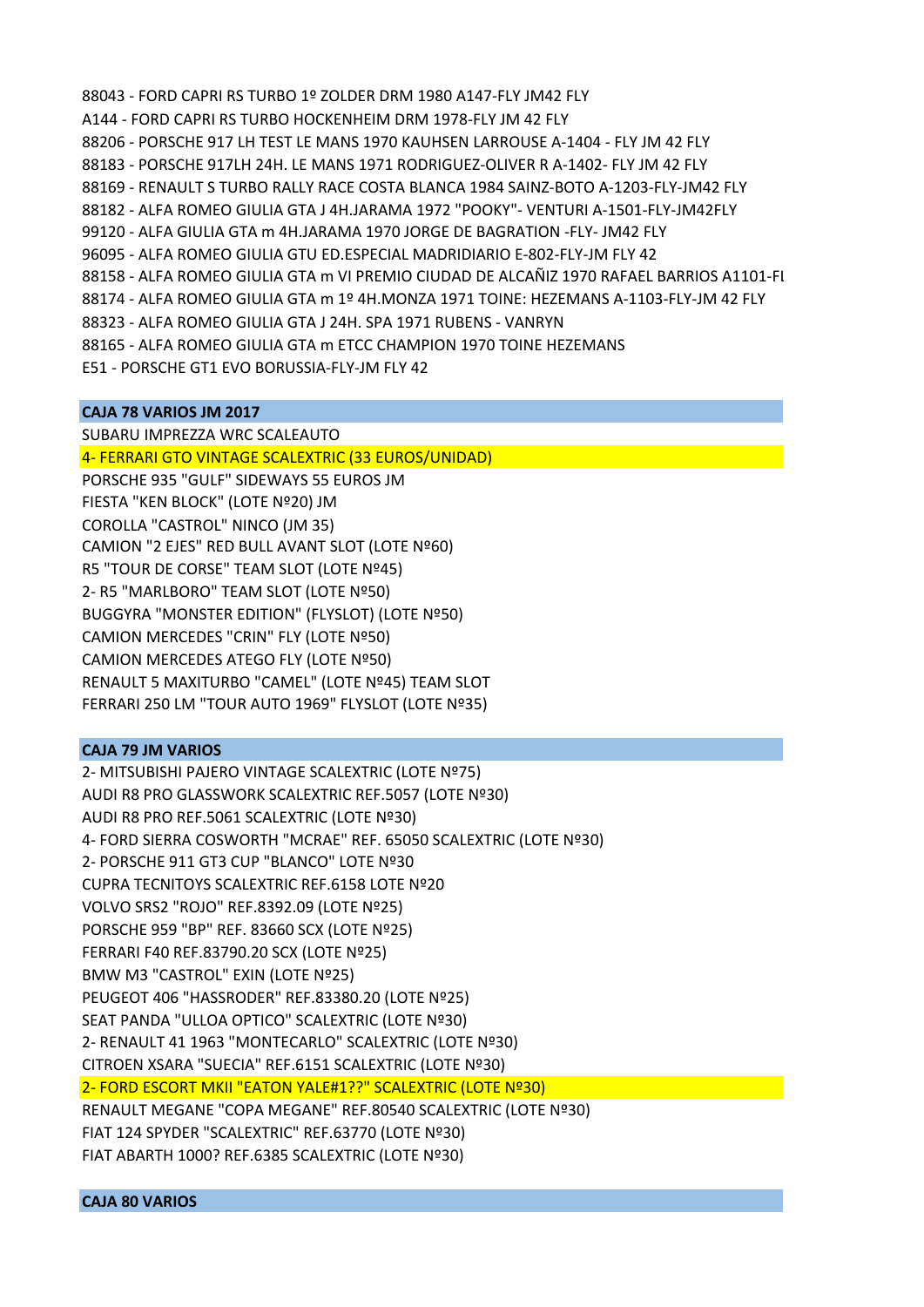KIT RALLY "CORDOBA" SCALEXTRIC 60 EUROS 2‐ PEUGEOT 908 HDI TOY FAIR NÜREMBERG SCALEXTRIC LOTE Nº20 2‐ PEUGEOT 908 HDI TOTAL FIRMADOS MARC GENE SCALEXTRIC LOTE Nº20 11‐ CUPRA "TOY FAIRNÜREMBERG" LOTE Nº20 ITALIA 4‐ BMW M3 "TOY FAIRNÜREMBERG" LOTE Nº20 ITALIA 1‐ MEGANE "RENAULT" NINCO (USADO) BOXED (LOTE Nº30) DODGE VIPER "DHL" SUPERSLOT (LOTE Nº30) ASTON MARTIN "DHL" SUPERSLOT (LOTE Nº30) AUDI R8 LM "DHL" SUPERSLOT"(LOTE Nº30)

### **CAJA 81 ‐ ROBERTO NINCO SMALL BOX Nº23**

50165 ‐ TOYOTA COROLLA CASTROL Nº5 SAINZ‐NINCO 50139 ‐ AMG MERCEDES C‐KLASSE "DAIM"‐NINCO 50130 ‐ MCLAREN F1 GTR "HARRODS"‐NINCO 50149 ‐ PORSCHE 911 GT1 "24H.LE MANS'96" 50140 ‐ MCLAREN F1 GTR "GULF"‐NINCO 50157 ‐ AMG MERCEDES C "WARSTEINER"‐NINCO 50115 ‐ OPEL CALIBRA V6 CLIFF‐NINCO 50140 ‐ MCLAREN F1 GTR "GULF"‐NINCO 50156 ‐ ALFA ROMEO 155 "ANTERA"‐NINCO 50117 ‐ FERRARI 166 MM‐NINCO 50130 ‐ MCLAREN F1 GTR "HARRODS"‐NINCO 50129 ‐ MCLAREN F1 GTR "LE MANS 1995"‐NINCO 50144 ‐ RENAULT MEGANE "COPA Nº1"‐NINCO 50154 ‐ PORSCHE 911 GT1 "BMS"‐NINCO 50117 ‐ FERRARI 166 MM‐NINCO 50136 ‐ FERRARI 166 MM R.A.C.C. 1997‐NINCO 50140 ‐ MCLAREN F1 GTR "GULF"‐NINCO 50149 ‐ PORSCHE 911 GT1 "24H.LE MANS'96"‐NINCO 50133 ‐ RENAULT MEGANE "RED RENAULT"‐NINCO 50131 ‐ AMG MERCEDES C‐KLASSE "MOVIL"‐NINCO 50161 ‐ RENAULT MEGANE CATALUÑA COSTA BRAVA‐NINCO 50158 ‐ AUDI A4 "OAIX"‐NINCO 50164 ‐ PORSCHE 911 GT1 ROHR‐NINCO 50120 ‐ TOYOTA CELICA GT TOUR "ANCAP"‐NINCO 50178 ‐ PORSCHE 356‐A COUPE Nº11‐NINCO 50175 ‐ PORSCHE 911 GT1 "BLUE CORAL"‐NINCO 50118 ‐ TOYOTA CELICA GT FOUR RALLYE COSTA BRAVA CATALUÑA‐NINCO 50137 ‐ AUDI A4 "REPSOL"‐NINCO 50132 ‐ OPEL CALIBRA "PROMARK"‐NINCO 50116 ‐ FERRARI 166 MM‐NINCO 50137 ‐ AUDI A4 "REPSOL"‐NINCO 50159 ‐ JAGUAR XK‐120 MARFIL‐NINCO 50153 ‐ MCLAREN F1 GTR "ART SPORTS"‐NINCO 50129 ‐ MCLAREN F1 GTR "LE MANS 1995"‐NINCO 50159 ‐ JAGUAR XK‐120 MARFIL‐NINCO MCLAREN GTR F1‐UENCOCLINIC‐SIN CARTÓN 50150 ‐ FERRARI 250 TR "TESTA ROSSA" (1957) ROJO‐NINCO 50149 ‐ PORSCHE 911 GT1 "24H.LE MANS '96"‐NINCO 50116 ‐ FERRARI 166 MM‐NINCO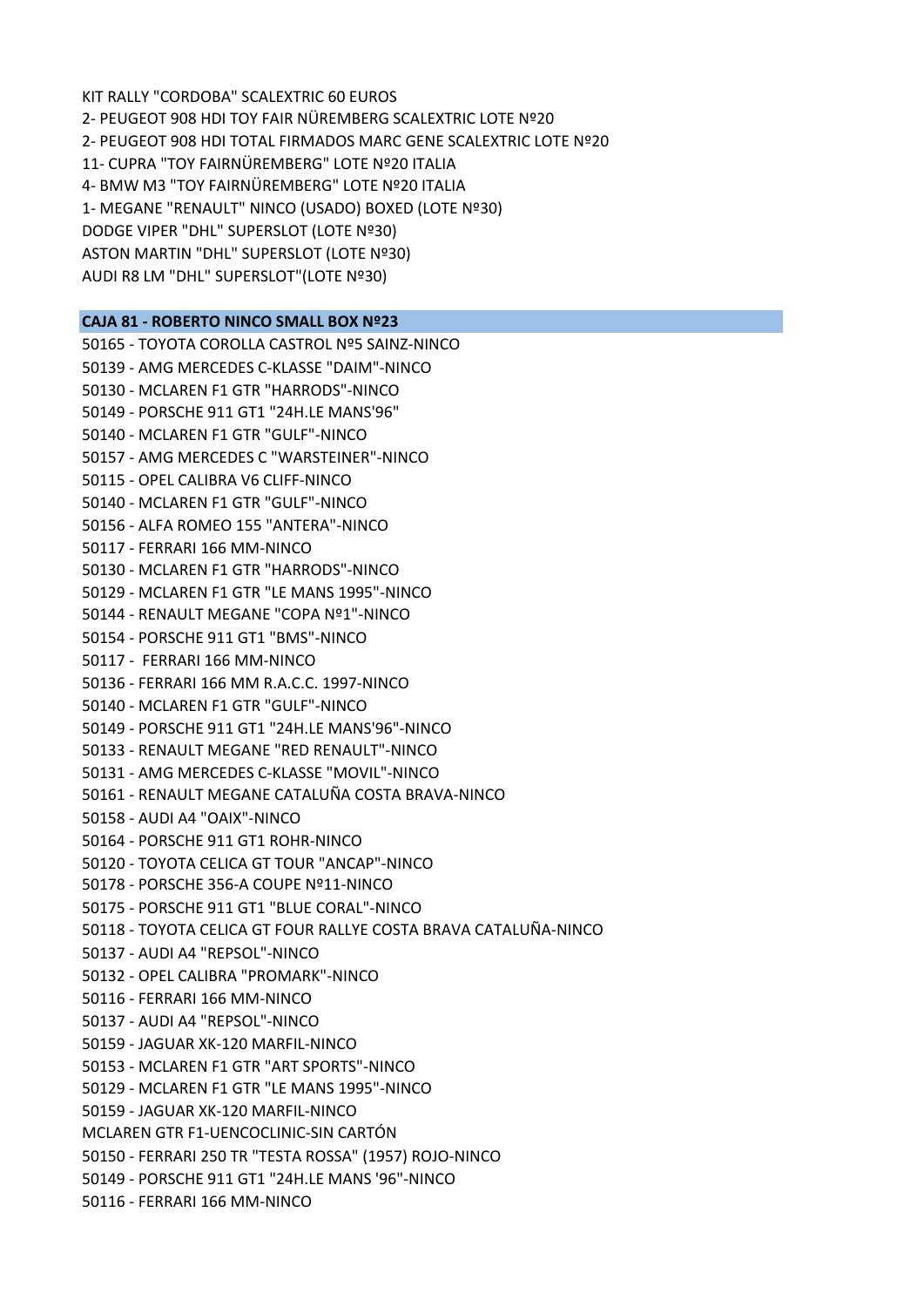50126 ‐ PORSCHE 356 A SPEEDSTER‐NINCO 50160 ‐ JAGUAR XK‐120 "LIEGE‐ROMA‐LIEGE"‐NINCO 50138 ‐ AUDI A4 "ABT"‐NINCO

**CAJA 82 JM 2016 NINCO BIG BOX A PRECIO** 50335 ‐ BMW M3 GTR "AMPREX"‐NINCO 50419 ‐ NISSAN 350Z "HUNINE"‐NINCO 50162 ‐ FERRARI F310 R B Nº5 GERMAN DRIVER‐NINCO 50512 ‐ MITSUBISHI PAJERO SEM‐EMERGENCIAS‐NINCO 50252 ‐ AUDI TT‐R "TUNNING" 50519 ‐ MITSUBISHI PAJERO GUARDIA CIVIL‐NINCO 50511 ‐ LEXUS SC430‐TEAM SARD‐NINCO 50319 ‐ LOLA FORD "HERDEZ? COMPETITION" Nº 55‐NINCO 50163 ‐ FERRARI F310 B Nº6 BRITISH DRIVER‐NINCO 50250 ‐ MERCEDES CLK DTM "SERVICE 24H."‐NINCO 50181 ‐ PORSCHE 911 GT1 SCHÜBEL ‐NINCO 50236 ‐ MERCEDES CLK DTM "ORIGINAL‐TEILE Nº19"NINCO 50194 ‐ MERCEDES CLK GTR "MILLENIUM" LTD ED.‐NINCO 50230 ‐ MERCEDES CLK DTM D2 Nº2‐NINCO 50268 ‐ OPEL ASTRA V8 COUPE "60 SECONDS"‐NINCO 50271 ‐ BMW M3 GTR "MOTORSPORT Nº43"‐NINCO 50307 ‐ BMW M3 GTR "EURO GT"‐NINCO 50211 ‐ ARROWS A20 Nº14 SPANISH‐NINCO

### **CAJA 83 JM 2016 NINCO BIG BOX A PRECIO**

50168 ‐ MERCEDES CLK D2 Nº11‐NINCO 50229 ‐ MERCEDES CLK DTM D2 Nº1‐NINCO 50253 ‐ MERCEDES CLK DTM "WARSTEINER"‐NINCO 50246 ‐ AUDI TT‐R ABT"NS AMARILLO"‐NINCO 50281 ‐ ARROWS A23 Nº21 BERNOLDI‐NINCO 50190 ‐ SAUBER PETRONAS C17 Nº14 JEAN ALES‐NINCO 50417 ‐ NISSAN 350Z "CALSONIC"‐NINCO 50191 ‐ SAUBER PETRONAS C17 Nº15 JOHNNY HERBERT‐NINCO 50463 ‐ ASCARI HANSCAN‐NINCO 50217 ‐ F‐50 SPONSORS‐NINCO 50444 ‐ ASCARI K21 GIGAWAVE‐NINCO 50263 ‐ MB CLK GTR "SPORTSWEAR"‐NINCO 50448 ‐ LAMBORGHINI GALLARDO ROADCAR PLATA‐NINCO 50461 ‐ BMW M3 GTR TUNNING‐NINCO 50287 ‐ MERCEDES CLK DTM "CEB"‐NINCO 50516 ‐ LEXUS SC430 LEXUS‐TEAM TOM'S‐NINCO 50487 ‐ ASCARI KZ1‐PS‐NINCO 50422 ‐ NISSAN 350Z "XANAVI"‐NINCO 50270 ‐ BMW M3 GTR "MOTORSPORT Nº42"NINCO

## **CAJA 84 ROBERT NINCO SMALL BOX Nº23**

50101 ‐ RENAULT CLIO 16 V. (BLANCO)‐NINCO 50104 ‐ ALFA ROMEO 155 V6 TI (ROJO)‐NINCO 50106 ‐ AMG MERCEDES C‐KLASSE VERDE‐NINCO 50124 ‐ FERRARI F‐50 "SHELL"‐NINCO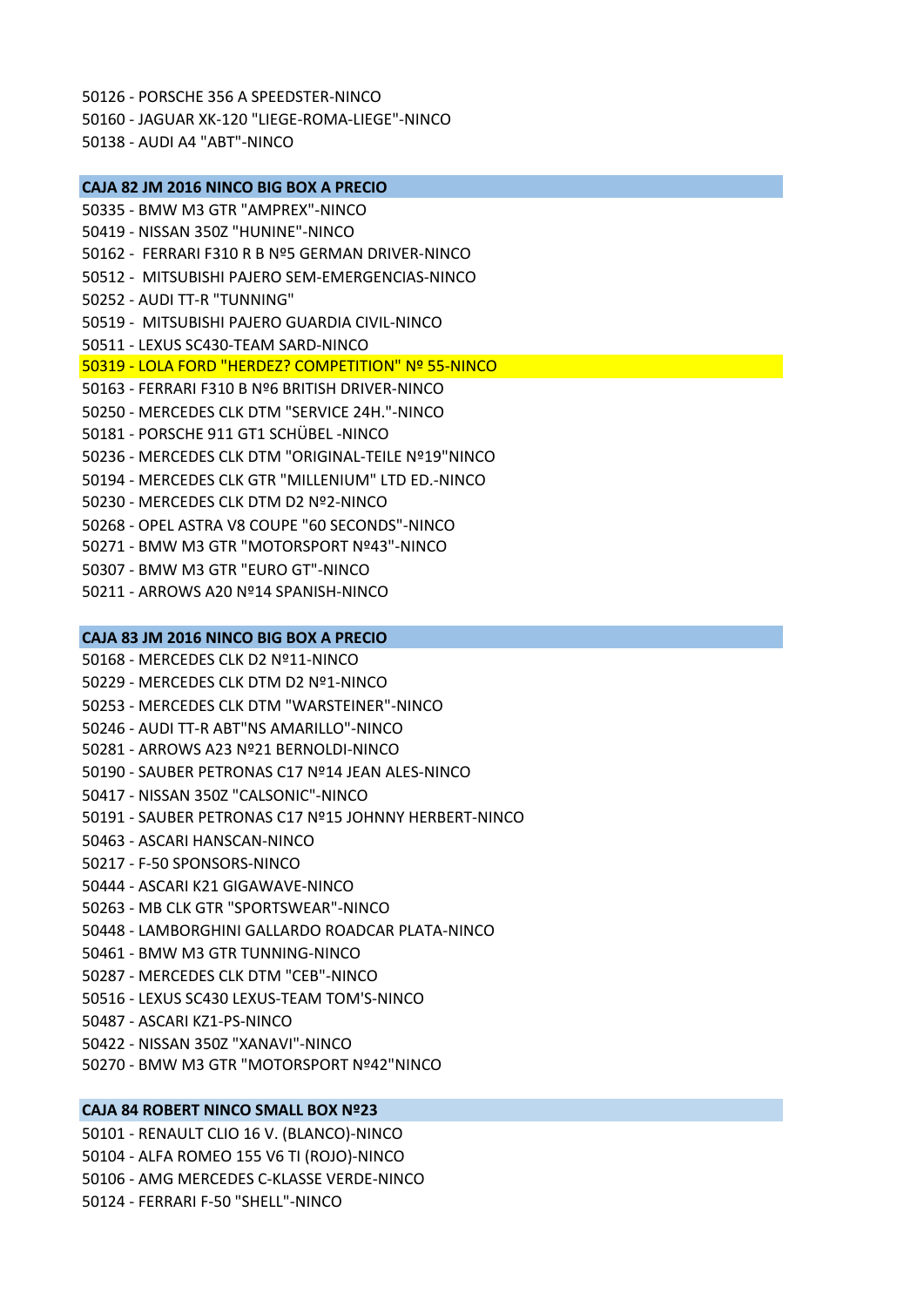50107 ‐ AMG MERCEDES C‐KLASSE (AMARILLO)‐NINCO 50106 ‐ AMG MERCEDES C‐KLASSE (VERDE)‐NINCO 50107 ‐ AMG MERCEDES C‐KLASSE (AMARILLO)‐NINCO 50124 ‐ FERRARI F.50 "SHELL"‐NINCO 50124 ‐ FERRARI F.50 "SHELL"‐NINCO 50125 ‐ PORSCHE 356 A SPEEDSTER‐NINCO 50148 ‐ PORSCHE 911 GT1 "ROADCAR"‐NINCO 50134 ‐ RENAULT MEGANE "DIAL"‐NINCO 50155 ‐ PORSCHE 356‐A "MILE‐MIGLIA"‐NINCO 50105 ‐ ALFA ROMEO 155 V6 TI (NARANJA)‐NINCO 50110 ‐ TOYOTA CELICA GT‐TOUR‐NINCO‐F550 50138 ‐ AUDI A4 "ABT"‐NINCO 50145 ‐ RENAULT MEGANE "COPA Nº2"‐NINCO 50177 ‐ PORSCHE 356‐A COUPÉ Nº10‐NINCO 50151 ‐ FERRARI 250 TR "TESTA ROSSA" (1957)(AMARILLO)‐NINCO 50146 ‐ RENAULT MEGANE "COPA Nº3"‐NINCO 50179 ‐ TOYOTA COROLLA "GALP"‐NINCO 50130 ‐ MCLAREN F1 GTR "HARRODS"‐NINCO 50205 ‐ PORSCHE 356‐A COUPE GUATEMALA‐NINCO 50220 ‐ F‐166 MM"BICOLOR"‐NINCO 50123 ‐ FERRARI F‐50‐NINCO 50221 ‐ F‐250 TR "LM58"‐NINCO 50104 ‐ ALFA ROMEO 155 V6 TI (ROJO)‐NINCO 70154 ‐ TOYOTA 50216 ‐ JAGUAR XK‐120 "ROOF"‐NINCO 50184 ‐ SEAT CORDOBA WRC 99 Nº10 LIATI‐NINCO 50123 ‐ FERRARI F‐50‐NINCO 50123 ‐ FERRARI F‐50‐NINCO 50109 ‐ TOYOTA CELICA GT‐TOUR NINCO CASTROL 50109 ‐ TOYOTA CELICA GT‐TOUR NINCO CASTROL 50147 ‐ RENAULT MEGANE "COPA Nº4"‐NINCO 50206 ‐ PORSCHE 356‐A SPEEDSTER "SEBRING"‐NINCO 50110 ‐ TOYOTA CELICA GT‐TOUR‐NINCO‐F550 50148 ‐ PORSCHE 911 GT1 "ROADCAR"‐NINCO 50169 ‐ FERRARI F50"RACING R?"‐NINCO 50142 ‐ MCLAREN F1 GTR "LM ROAD CAR"‐NINCO 50150 ‐ FERRARI 250 TR "TESTA ROSSA" (1957) ROJO‐NINCO 50112 ‐ ALFA ROMEO 155 V6 TI MARTINI‐NINCO 50113 ‐ AMG MERCEDES C‐KLASSE D2‐NINCO 50114 ‐ OPEL CALIBRA V6‐NINCO 50151 ‐ FERRARI 250 TR "TESTA ROSSA" (1957)(AMARILLO)‐NINCO 50127 ‐ ALFA ROMEO 155 V6 TI "CET"‐NINCO 50114 ‐ OPEL CALIBRA V6‐NINCO OPEL CALIBRA CLIFF MERCEDES AMARILLO DROMARC Nº15 TOYOTA CELICA CASTROL GTF‐FOUR Nº1

### **CAJA 85 JM NINCO LOTE Nº30**

VW GOLF MOSSOS D'ESQUADRA REF.50320 NINCO VOLKSWAGEN TOUAREG "DAKAR'05" REF. 50380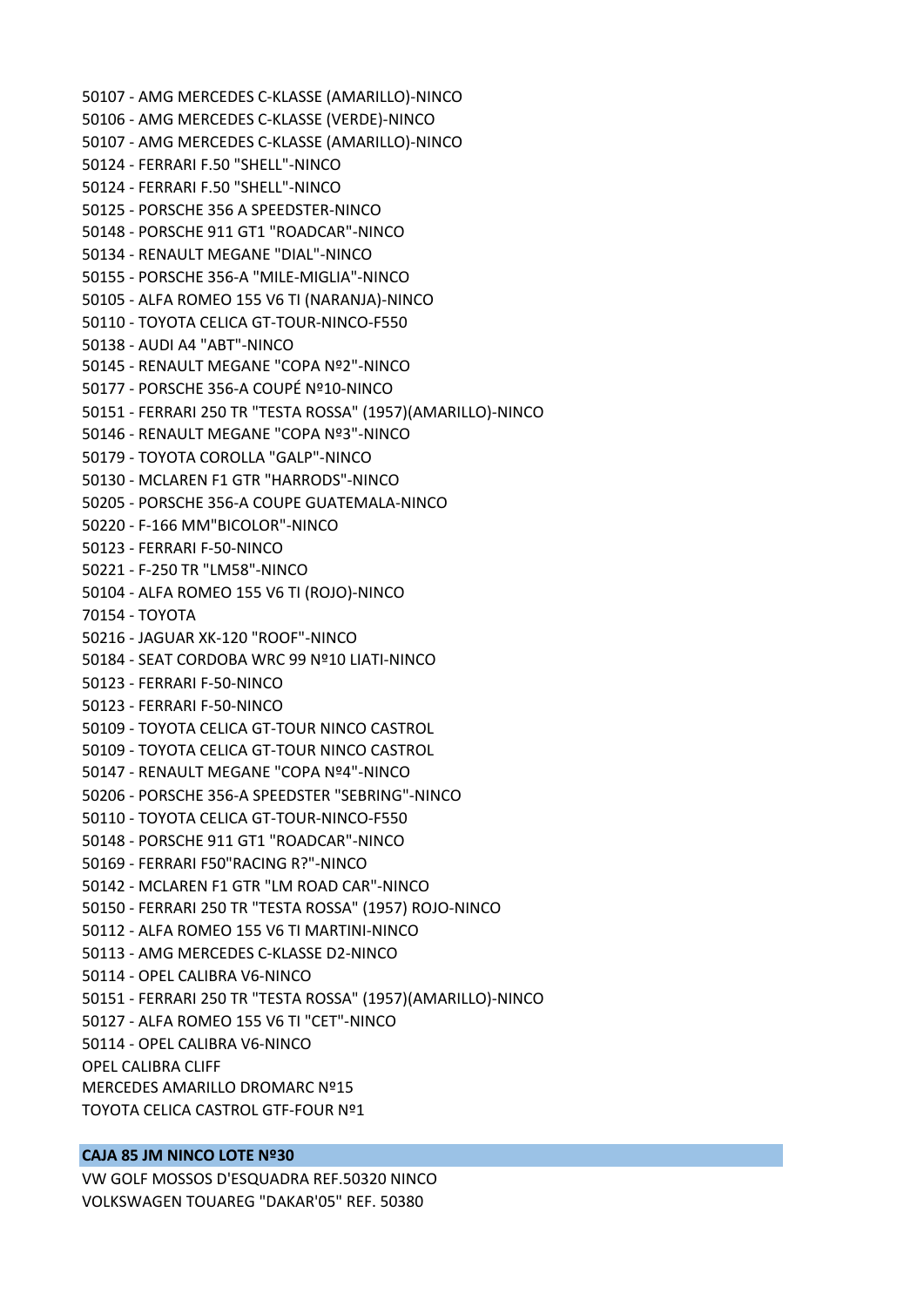VOLKSWAGEN TOUAREG "DAKAR'05"SERIE LIMITADA BAJA ARAGON REF.50380 BMW X5 "MAS SLOT?" REF.50361/NINCO PRO TRUCK "BF GOODRICH" REF.50326 NINCO COBRA GOODWOOD '64 REF.50196 NINCO 2‐ SEAT CORDOBA WRC "RACC'99" REF.50182 NINCO

### **CAJA 86 SCALEXTRIC JM**

FOCUS STOBART "GALLI" SUPERSLOT (JM Nº35) 3‐ FOCUS MONTECARLO DIGITAL REF.13090 SCALEXTRIC 2‐ SKODA EFECTO BARRO REF.63490 SCALEXTRIC (LOTE NºJM 35)

### **CAJA 87 PACK 900 FLY**

12 CAJAS PLAY BOY 1 CHEVRON B 21 RAFAEL BARRIOS

### **CAJA 88 FLY VARIOS JM**

LOLA T70 MKII GP SUECIA REF.99129 FLY (JM Nº35) ALFA ROMEO 156 FIA ETCC 2003 TEAM‐10 REF.96052 FLY (JM Nº35) BMW 320 + BMW 3.5 CSL? H+T REF. E‐681 FLY (JM Nº35) PORSCHE 911 T 1ºRALLY MONTECARLO 1968 VIC ELFORD REF. 96094 FLY (JM Nº35) TEAM SANTA LUCIA BMW M3 E30 2 COCHES REF.99045 FLY (JM Nº35) LANCIA BETA MONTECARLO RICARDO PATRESE 1º MUGELLO? 1980 REF.96011 FLY (JM Nº35) PORSCHE 908 CROMO REF.512 FLY (JM Nº35) PANOZ ESPERANTE CROMO REF.E61 FLY (JM Nº35) PORSCHE 911 GTI KNOCK OUT REF.E52 FLY (JM Nº35) MARCOS 600 MANTARA? "MINIAUTO" REF.E25 FLY (JM Nº35) CORVETTE "CRIC‐CRAC" FLY (JM Nº35) ALFA GTI "AL04?" REF.E‐801 FLY (JM Nº35) PACK 40 ANIVERSARIO SCALEXTRIC (JM Nº100)

## **CAJA 89 SUPERSLOT MOTOS PACK 900**

13 MOTOS **SCALEXTRIC** 1 PORSCHE 959 REF.9083 1 FORD FOCUS WRC KRESTA 1 FORD FOCUS WRC GARDEMEISTER 1 FORD FOCUS WRC GARDEMEISTER SUELTO **SLOTER** 1 FERRARI DAYTONA 72 Nº6 400102 1 FERRARI DAYTONA 72 Nº2 400101 **TEAM SLOT** 1 SALEEN S7 11302 **SLOT IT** 1 NISSAN R390 GT1 97 1 CARROCERIA XSARA SAINZ 1 CARROCERIA INTEGRALE PURAS

## **CAJA 90 VARIOS JM CARRERA/CARTRIX/MMRC/SPIRIT**

COBRA "CROMADO" MMRC (JM 30) HONDA NSX FORSLOT CARTRIX SERIE LIMITADA (JM 35)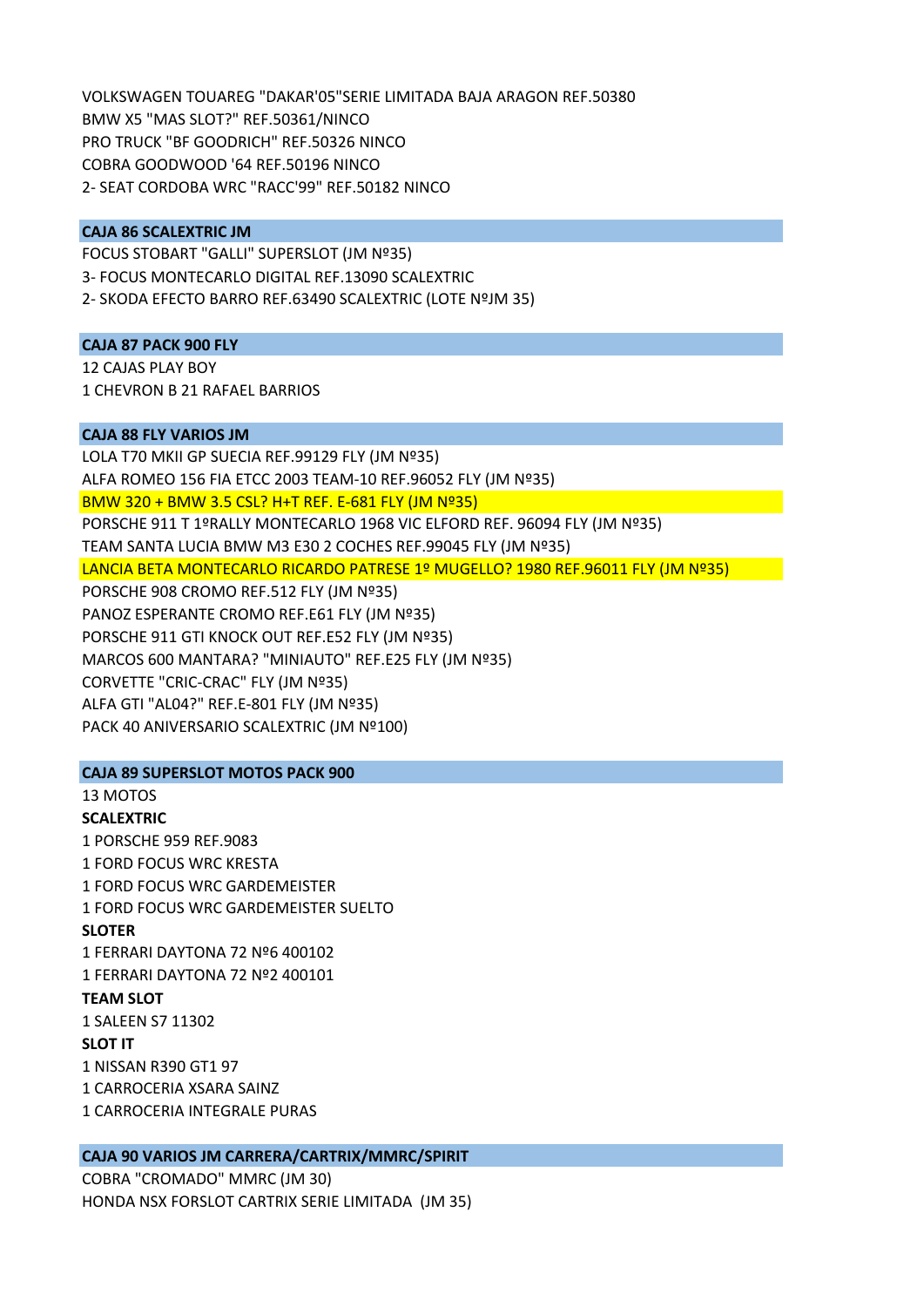MERCEDES C‐KLASSE DTM‐CARRERA‐ JM Nº25 MERCEDES C‐KLASSE DTM‐CARRERA‐ JM Nº25 MERCEDES BENZ CLASE E‐CARRERA‐ JM Nº25 CHEVROLET CORVETTE STING RAY‐CARRERA‐JM Nº25 FERRARI 575 GTC CARRERA ‐ JM Nº25 PORSCHE 911‐ROAD CAR‐CARRERA‐ JM Nº25 FORD MUSTANG GT LIBERTY EAGLE CARRERA JM Nº25 PORSCHE 935/78 "MOBY‐DICK" POLONO? 1983 ‐ CARRERA JM Nº25 MERCEDES 300 SLR ‐ MILLE MIGLIA 1955 ‐ CARRERA ‐ JM Nº25 LOLA B2K/10 ‐ 24H. DAYTONA 2002 ‐ SPIRIT JM Nº25

### **CAJA 91 SCALEXTRIC X FAIXEDAS LOTE Nº13**

PORSCHE 959 ROJO (USADO) PORSCHE 959 NEGRO FERRARI F‐40 CATAMARAN VOLVO ROJO SRS 2 REF.8392.09 SCALEXTRIC F1 CLUB SCALEXTRIC 2006 MERCEDES SLS CLUB SCALEXTRIC 2012 F‐40 IGOL SCALEXTRIC (CAJA NO ORIGINAL) CHEVROLET NASCAR? "DUPONT" SCALEXTRIC FORD GT 40 "VINTAGE" SCALEXTRIC RENAULT MEGANE CLUB SCALEXTRIC 1999 LMC CLUB SCALEXTRIC 2003 PEUGEOT 406 "ESSO" SRS2 REF.83340.20 SCALEXTRIC RENAULT MEGANE DIAL REF.83290.20 SCALEXTRIC SUBARU IMPREZZA REF.83580.20

### **CAJA 92 JM NINCO BIG BOX 17000/42**

FORD FOCUS MUNCHIS REF.50469 NINCO FIAT PUNTO SUPER 1600 "LLOVERA?" REF.50298 NINCO RENAULT MEGANE "TEPAC?" REF.50438 RENAULT MEGANE "MCDONALDS" REF.50452 NINCO SUBARU CLUB NINCO Nº1 REF.50293 NINCO KART "TONIKART" REF.50420 NINCO PORSCHE 934 MARTINI REF.50485 NINCO MERCEDES CLK DTM "SAFETY CAR" REF. 50261 NINCO HUMMER H2 "YELLOW" REF.50457 NINCO HUMMER H2 "GULF" REF. 50489 NINCO

#### **CAJA 93 MEZCLA**

- **SPIRIT**
- 1 R5 TURBO J.CAMERS 1 R5 TURBO M.SIGALA 1 R5 TURBO C.SAINZ 1 R5 TURBO RAGNOTI **SLOT 43** 1 LAMBO MURC. P.GREEN 1 LAMBO MURC. P.YELLOW 1 AUDI R8 WHITE 1 AUDI R8 SILVER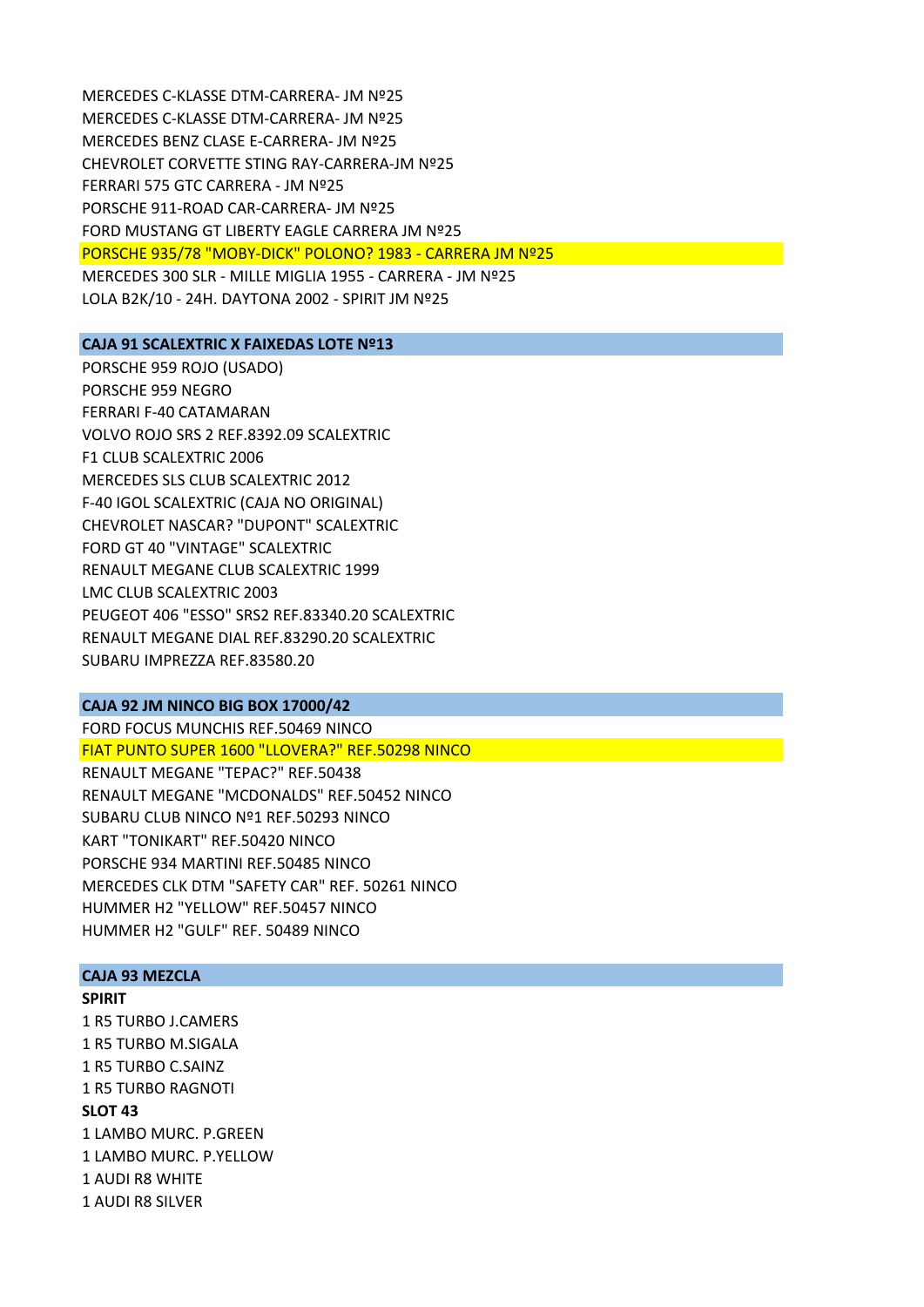1 PORSCHE 962C LM N‐1 1 PORSCHE 962C LM N‐10 1 PORSCHE 917 K N‐3 SEBRING **NSR** 1 ABARTH 500 ASSETE CORSE 1 FORD MK4 LEMANS 67 **PROSLOT** 1 PORSCHE 911 GT2 **SPIRIT** 1 BMW 2002 **GDM SLOT** 1 CELICA GT4 ST 185 SAINZ TOURCORSE 82 **FLY** MARCOS ROJO E25

# **CAJA 95 JM VARIS**

1 CLIO NSCC‐JM200‐250€ 1 F1 NINCO JM40‐40€ 1 MOTO SUPERSLOT SETE (JM 10) 25€ 1 SET ALFA 147 GTA CUP FLY (JM 30) 60€ 1 SET VIPERS FLY (JM 30) 60€ 1 X5 BAJA ARAGON JM 100 V‐100€ 2 MERCEDES CLK DTM ORIGINAL TEILE? Nº19 REF.50236 (JM 40) 40€ UNIDAD (NINCO) 2 FERRARI 166 MM BMW REF.50117 NINCO (JM 40) 50€ 1 PEUGEOT 306 "DRIVERS" NINCO (JM 40) V‐75 1 MEGANE COSTA ALMERIA (JM 100)‐125€ 1 PORSCHE 35A EVA PERON REF.50198 NINCO‐(JM40) 70€

1 PORSCHE 356 "SPEEDSTER" REF. 50125 NINCO (JM 40) 50€

### **CAJA 96 JM Nº25 LOT**

# **FLY**

1 ‐ PORSCHE 911 GTI 98 REF.07010 1 ‐ VIPER GTS R ED.Nº805 CAJA

## **SCALEXTRIC**

- 1 ‐ CITROEN XSARA T4 WRC SUELTO
- 1 ‐ PEUGEOT 206 SUELTO
- 1 ‐ AUDI R8 PRO 5026 CAJA
- 1 ‐ AUDI R8 PRO 50610 CAJA
- 1 ‐ AUDI R8 PRO GLAS 5057 CAJA

## **SPIRIT**

# 1 ‐VW LEMAS? AZUL

# **AUTO ART**

1 ‐ LAMBORGHINI MURCIELAGO

#### **SLOTER**

- 1 ‐ FERRARI 3R SCKXX 9500
- 1 ‐ FERRARI DAYTONA 72 400101
- 1 ‐ TARGA FLORIO 312 400105
- 1 ‐ LITEK LEMANS 05 420102

### **HORNEI**

1 ‐ SUBARU IMPREZA WRC SUELTO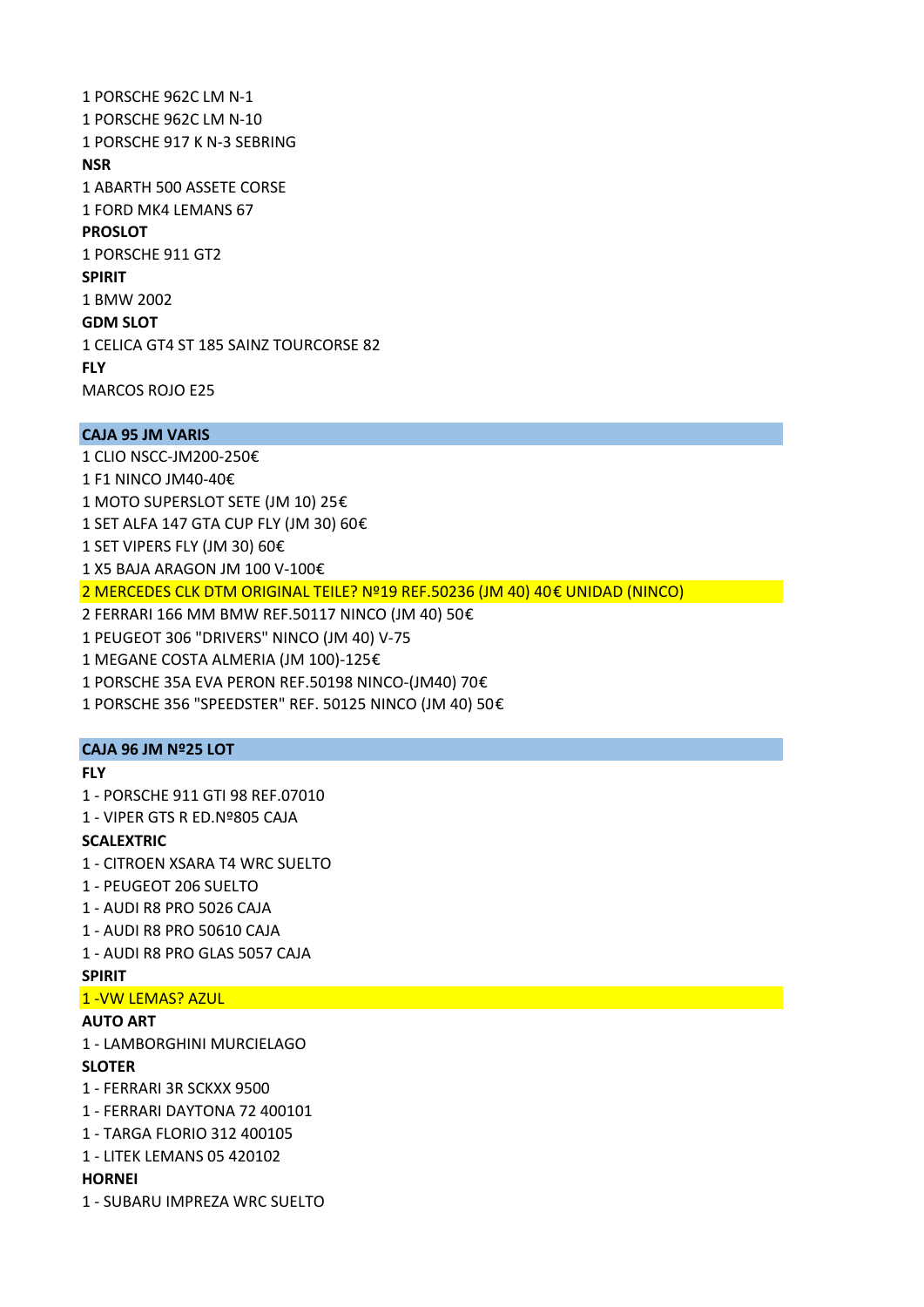### **NINCO (LOTE JM 25)**

- 1 ‐ MERCEDES AMG K VERDE 50106
- 1 ‐ MERCEDES AMG MOBIL 5013
- 1 ‐ MCLAREN F1 GTR HARRODS 50130
- 1 ‐ MITSUBISHI PAJERO DAKAR 50390
- 1 ‐ SUBARU CLUB NINCO 50293
- 1 ‐ MINI COOPER SILVER 50278
- 1 ‐ LEXUS ECLIPSE 50493
- 1 ‐ CHASIS PRO‐RACER CITROEN 81803

### **CAJA 97 VARIOS**

AUDI A5 "EKSTROM" SCLAEXTRIC JM Nº30 ‐ 30 EUROS HUMMER H2 "YELLOW" REF. 50457 NINCO (LOTE GI Nº7?)39 EUROS GREENWOOD CORVETTE RIVERSIDE'75 REVELL (COLE RODRI) 35 EUROS RCR 54A ‐ CHAPARRAL 2E RENAULT 5 "MOMO" TEAM SLOT" (JM Nº30) 35 EUROS AUDI QUATTRO "RACC'82" TEAM SLOT REF. 12205 (JM Nº30) 35 EUROS VOLVO SRS 2 "ROJO" SCX REF.83920.20 (LOTE GI Nº7?)45 EUROS RENAULT 5 CLUB SCALEXTRIC 2011‐ REF.6481 SCALEXTRIC (DORM 45?) 40 EUROS FERRARI 250 GTO AMARILLO REF.CV059‐PINKKAR (GOMA 18??) 39 EUROS MERCEDES CLUB SCALEXTRIC 2012 ‐ SCALEXTRIC (DORMI 45???) 40 EUROS LOTUS 16‐1958 CLIFF ALLISON #12 REF.0955 CARTRIX (JM308??) 55 EUROS MASSERATI 250 F‐ FANGIO #2 GP EUROPE‐PESCARA 1957 CARTRIX (JM 300) 55 EUROS MASERATI 250 F‐ F.GODIA #20‐1956 DEUTSCHLAND CARTRIX (JM300) 55 EUROS

# **CAJA 98**

BLISTERS ALTAYA 25

## **CAJA 99 JM 25**

9 ‐ FIAT 1000 ABARTH "BERLINA CORSA"‐A111215300?

- 13 ‐ MG A "LUND"‐ A100895300
- 2 ‐ AUDI A5 DTM "ROCKENFELLER" ‐ A101615300
- 3 ‐ MERCEDES AMG C‐COUPE DTM "JUNCADELLA" ‐ A101375300
- 5 ‐ AUDI A5 DTM "MOLINA" ‐ A102135300
- 2 ‐ AUDI A5 DTM "MORTARA" ‐ A101905300
- 2 ‐ MERCEDES C‐COUPE AMG DTM "PAFFETT" ‐ A102145300
- 1 ‐ BMW M3 GT2 "CROWNE PLAZA" ‐ A101568300
- 1 ‐ MORGAN AERO 8 "BANQUE BARING" ‐ A10115300
- 1 ‐ CITROEN C4 WRC HYBRID "LOEB" ‐ A101175300
- 1 ‐ FORD ESCORT MK II "MAKINEN‐LIDDON"‐ A102225300
- 1 ‐ SEAT LEON EUROCUP "CASTROL" ‐ A102055300

## **CAJA 100 NINCO JM ‐ BIG BOX ‐ 17000/42**

TOYOTA COROLLA "RACC 2000" REF.50202 NINCO SUBARU'06 "TUNNING" REF.50388 NINCO SUBARU WRC "MONTECARLO 2002" REF.50260 NINCO FIAT PUNTO "RACC 2003" REF.50315 SUBARU "NEW ZEALAND'04" "MUDDY" 50345 NINCO SEAT CORDOBA WRC "RACC 99" REF.50182 NINCO RENAULT CLIO SUPER 1600 "ELF" REF. 50300 NINCO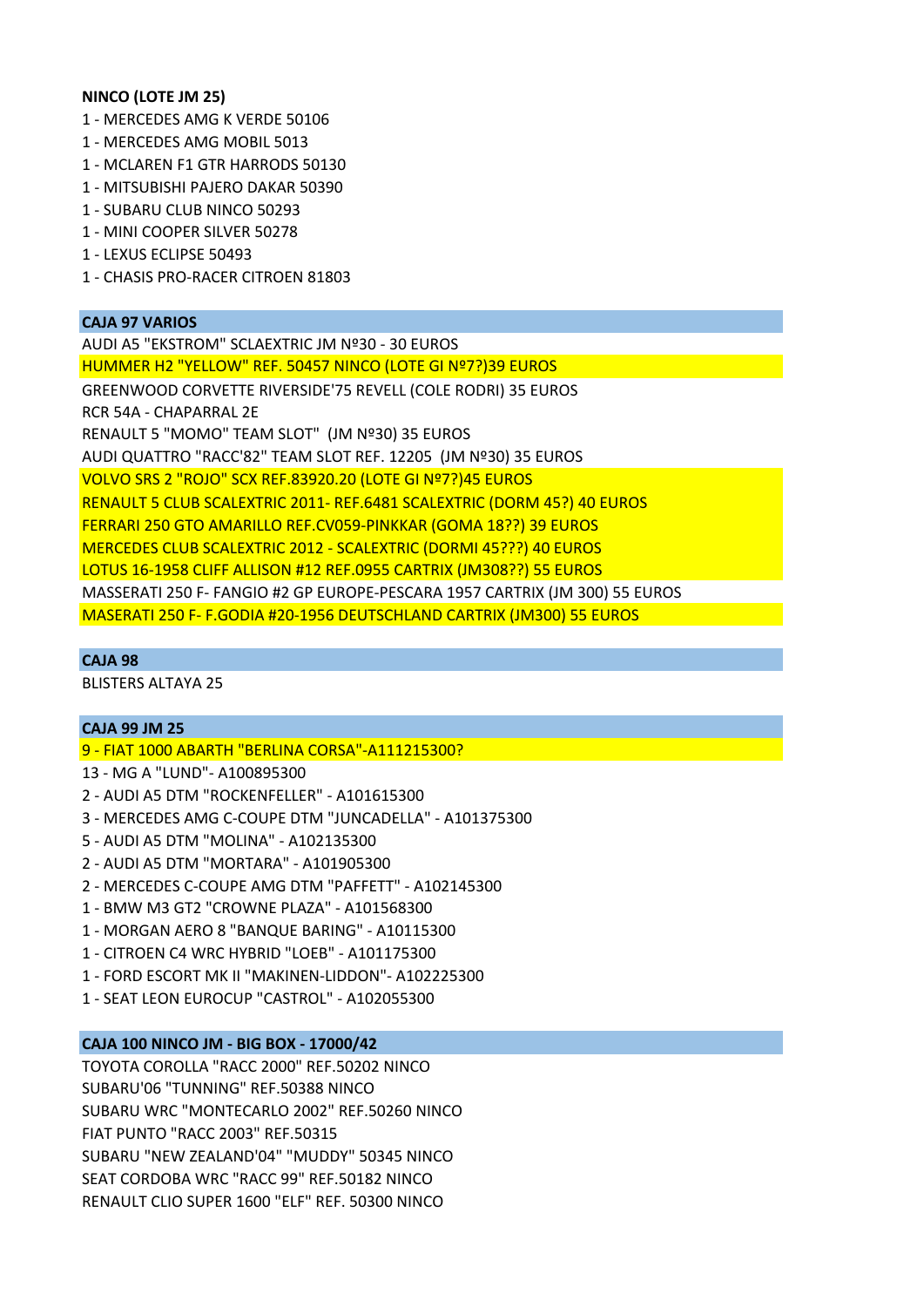GO KART Nº47 "BELSON" REF. 50215 NINCO FIAT PUNTO SUPER 1600 "VODAFONE" REF. 50336 NINCO SUBARU WRC "RACC 2002" REF.50257 NINCO GO KART "ALLEGRINI" REF. 50214 NINCO SUPER KART "HOT CHILIS TEAM" REF.50239 NINCO KART F1 SERIES "ROJO" REF. 50226 NINCO CITROEN SAXO WRC "RACC" DANI SOLA REF. 50266 NINCO MINI COOPER "AMARILLO" REF. 50277 NINCO MINI COOPER "AZUL" REF. 50276 NINCO MINI COOPER "CANADA" REF.50309 NINCO MINI COOPER "ROJO"REF.50275 NINCO PORSCHE GT3 "ROAD CAR BLUE"REF.50234 NINCO

## **CAJA 101 JM 25**

14 ‐ RENAULT SPORT R.S. 01 "MONLAU" ‐ A1022248300 ‐SCALEXTRIC 14 ‐ TALBOT SUNBEAM "HEAT FORHIRE" ‐ A101975300 ‐SCALEXTRIC 2 ‐ AUDI R8 LMS "24H.NBR" ‐ A102255300 ‐ SCALEXTRIC 3 ‐ RENAULT 4L "TIERRA DE FUEGO" ‐ A102215300 ‐ SCALEXTRIC

### **CAJA 102 FLY TRUCKS LOTE 50 JM**

9 ‐ MERCEDES‐BENZ ATEGO FIA ETRC 1998 REF.08007

- 3 ‐ MERCEDES‐BENZ ATEGO JARAMA FIA ETRC 2000 REF.08004
- 4 ‐ MERCEDES‐BENZ ATEGO FIA ETRC 1998 ELLEN LOHR TRUCK 33 REF.08033

### **CAJA 103 CAJAS FLY LOTE 45**

1 LOLA T 70 MK III B CINE S.L. Nº0336 1 PACK ORECATEAM X2 VIPER LE MANS 98 Nº50+51 96040 1 PACK CORVETTE X2 CORVETTE LE MANS 03 Nº50+53 E.C.N.1981 96021 1 FERRARI 5125 DUQUE DE VERAGUA 96015 1 PORSCHE 917K MARQUES DE RISCAL Nº2359 1 MARCOS OLIVIER SPORT 2001 1 VIPER GTSR E.S. 2.000.000 96051 1 PORSCHE 908 ESTEVE MCQUEEN SEBRING70 1 BMW CSL TURBO FRANK STELLA‐LE MANS 76 96059 1 CORVETTE G5R H+T MOTOR RACING 1 PACK GAUGEMASTER TEAM X2 DMW M3+SALEENS7R 1 PACK 917 X2 PORSCHE 917 Nº1+2

1 VIPER GTS R LE MANS 96 E.C.0315

## **CAJA 104 FLY TRUCKS LOTE 50**

9 MAN SUPERTRUCK CROMO III PLATA 96009 5 MAN TR 1400 NURBUR FIA ETRA TRUCK44L 08013 4 MAN TR 1400 JARAMA FIA ETRA TRUCK 45 08016 3 MAN TR 1400 T.CAR TRUCK 47 08021 3 MAN TR 1400 T.CAR TRUCK 46 08010 1 MAN VALENCIA LUTZ BERAU WEBASTO 08028 6 SISU ETRC 1995 08501 1 SISU SL 250 E.ESPECIAL TRUCK12 08035 1 SISU FIA ETRC 93 MINNA KUOPPALA TRUCK11 08027 1 SISU SL 250 FIA ETRC TRUCK 2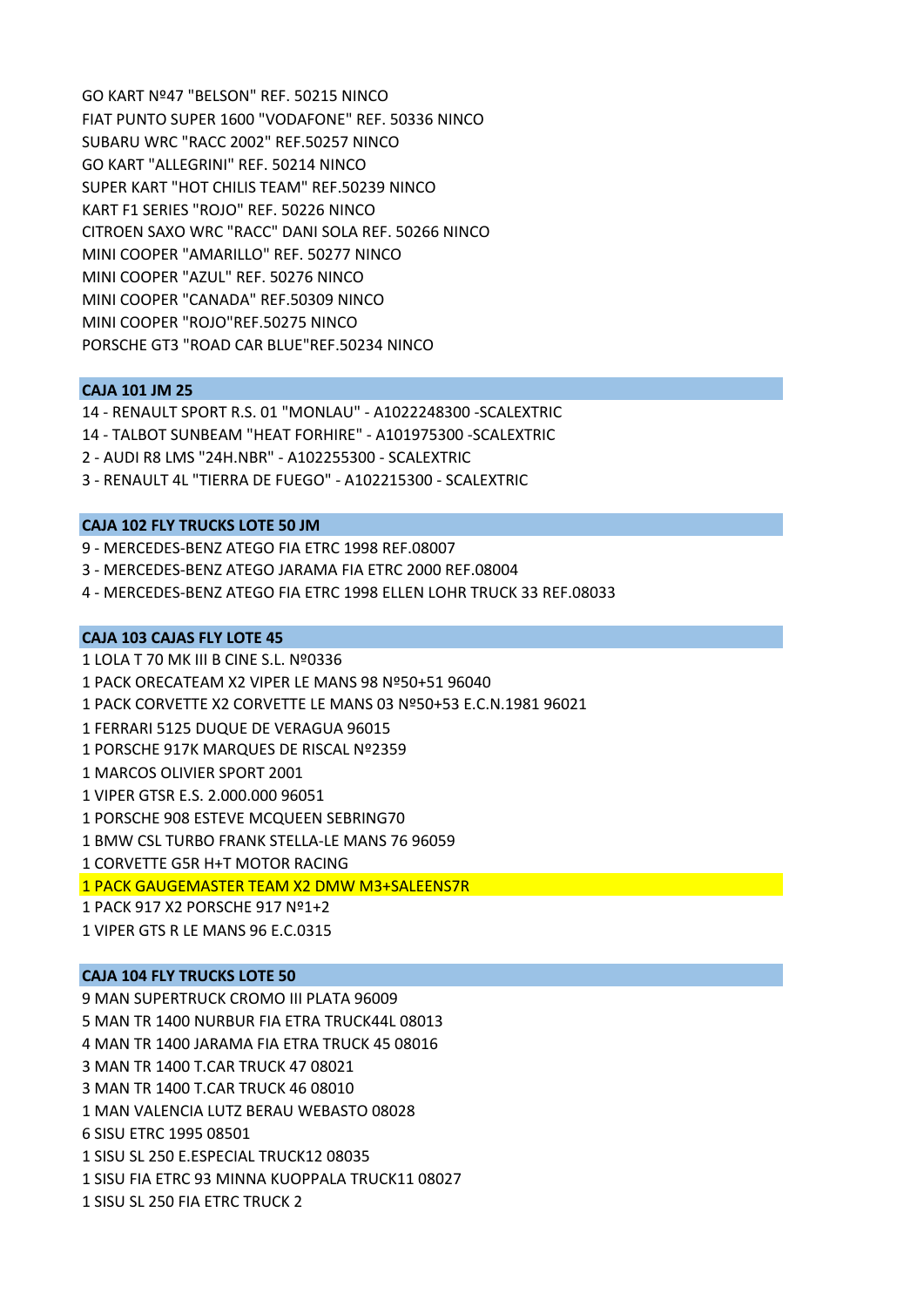### 1 MERCEDES FIA ETRC 2004 NIKO FULI? TRUCK‐35 REF.08043

**NINCO** 1 PEUGEOT 307 C.DOURADA 06 L. EDICION NINCO **SCALEXTRIC VINTAGE** 1 SEAT 850 VINTAGE **SCALEXTRIC**  1 FIAT 600 ABARTH ROJO

### **CAJA 105 JM Nº45**

FERRARI F‐40 IMSA 24H. TOPERA? KFT FLY REF.88283 FERRARI 250 LM 24H. LE MANS 1965 REF.88321 FLY (KIT) MERCEDES BENZ ATEGO CAMION REF.08012 GBTRUCK FLY FORD CAPRI RS TURBO SONDERAUSGABE? AUTO REF.E‐143? FLY FERRARI 512 CODA LUNGA SALON HOBBY REF.08022 FLY BMW M3 LMS? 2001 GT CHAMPION REF.E‐283 FLY PORSCHE GT1‐EVO RHR? REF.A52 FLY PORSCHE GT1‐EVO STP? REF.A53 FLY PORSCHE GT1‐EVO REF.GB72 GBTRACK‐FLY PORSCHE 911 GT1 EVO 24H. DAYTONA 2003‐ REF.88031 FLY MARCOS 600 LM 10ºANIVERSARIO REF.96082 FLY BMW M3 E30 PONCE? REF.99071 FLY PORSCHE 935 K3 LADY RACERS 03 DESIRE WILSON REF.99111 FLY

### **CAJA 106 FLY CAJA PACK 45 JM**

1 PACK LE MANS 95 LISTER+96MARCOS+97 JOEST PORSCHE 1 PACK SHELL PORSCHE 917K + FERRARI 5125 CC 1 PACK BRUMOS PORSCHE 59+61 1 PACK FRANCORCHAMPS FERRARI 250GTO+365 GTB/4 1 PACK TEAM AUTODELTA ALFA 156 3+5 1 FLY CAMPEONES ALEX SOLER ROIG 1 FLY CAMPEONES ROONIE PETERSON 1 FLY CAMPEONES KLAUS LUDWIG 1 FLY COLECTION SAALEN S7R Nº0366 CAJA TRIANGULAR **GBTRACK** 1 PORSCHE 917 SPYDER

#### **CAJA 107 PACK Nº0**

#### **NINCO**

2 MITSUBISHI PAJERO DAKAR 50363 **SLOT. IT** 1 PORSCHE 956C IMOLA 84 1 PORSCHE 962 IMSA CAMP.ESP.SLOT 2014 1 ASTON MARTIN DBR CAMP.ESP.SLOT 2015 1 MERCEDES SAUBER C9 SUZUKA 89 **NINCO** 1 JAGUAR XK 120 MARFIL 50159 1 MCLAREN F1 GTR GULF 50140 **VANQUISH** 1 BRABBAN BT 49C PIQUET 81 **NSR SLOT.IT**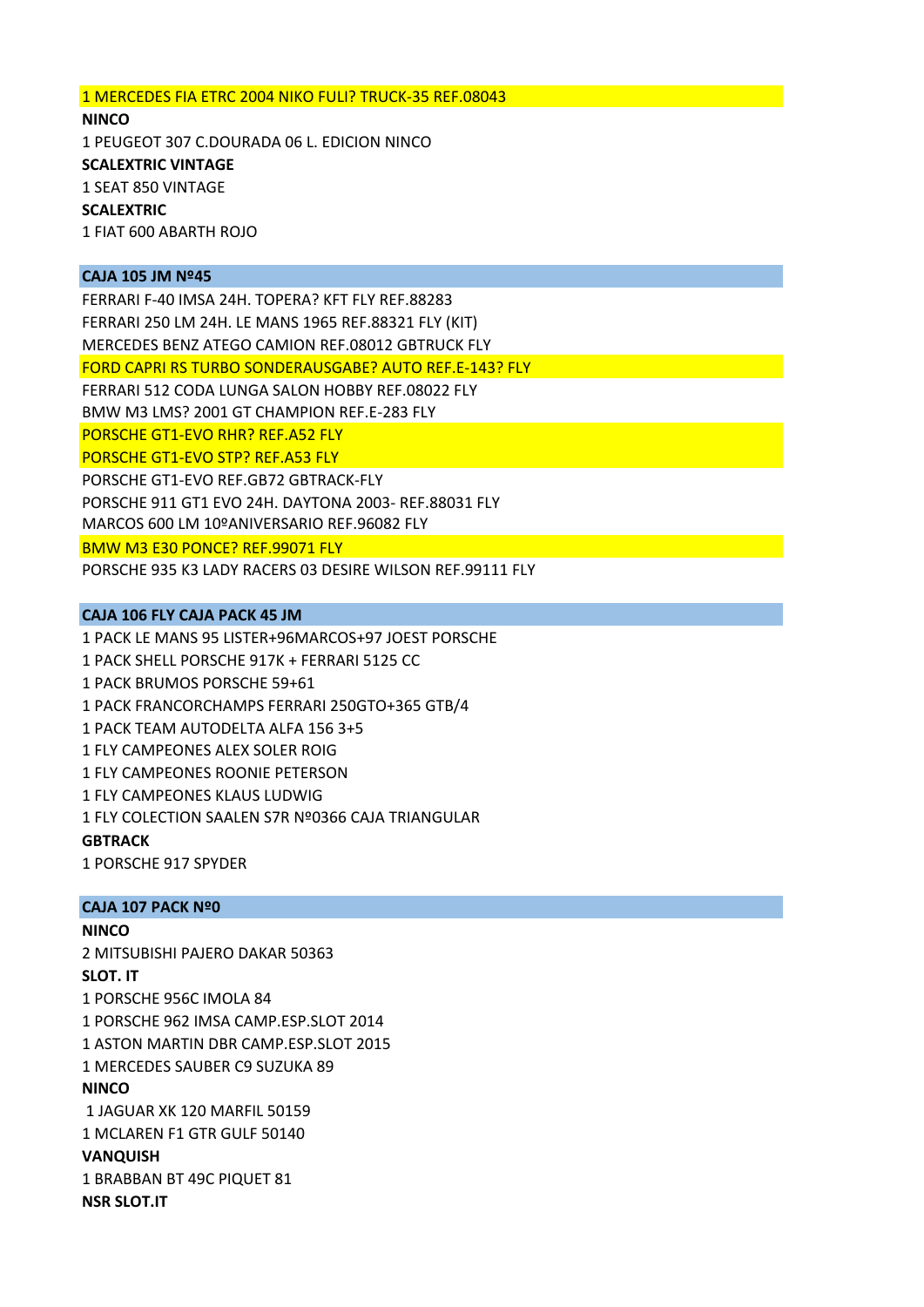1 FIAT ABARTH 500 **SUPER SLOT** 1 ALFA 159 GUARDIA CIVIL **FLY GB** 1 LANCIA BETA MONTECARLO 79 **XSLOT** 1 BMW M3 WARSTEINER 60012 **AUTOART** 1 LAMBO MURCIELAGO VERDE **8 FORD SCORT MK1 ROTOS** 5 TAPAS ROTAS

# **CAJA 108 VARIOS**

PERALTES SCALEXTRIC 10 EUROS VOLKSWAGEN TOUAREG "MAS SLOT" AUDI R8R ALMS 2000 CARRERA PORSCHE 917 Nº29 ZELTWEG 1969 LE MANS MINIATURAS 80 MERCEDES C‐KLASSE DTM REF.25754 CARRERA (JM Nº25) RENAULT ALPINE A110 "TRIPIJOC" TEAM SLOT (JM Nº40) MCLAREN SPECIAL "VANQUISH" (JM Nº100) MERCEDES‐BENZ CLASE SL CARRERA (JM Nº25) MERCEDES‐BENZ CLASE CL CARRERA (JM Nº25) ENZO‐FERRARI ‐ CARRERA (JM Nº25) FORD ESCORT MKII "ANDREWS" "HEAT FOR HIRE" SCALEXTRIC 40 EUROS ASTON MARTIN DBR9 (SALON? HOBBY? 2007 REF.6324 SCALEXTRIC 50 EUROS AUDI R8 REF. 6076 SCALEXTRIC 50 EUROS AUDI R8 REF. 6076 SCALEXTRIC 50 EUROS FIAT 124 SPYDER REF. 6189 SCALEXTRIC 40 EUROS

# **CAJA 109 JM COFRES FLY 17000/43 (DOBLESx2 / TRIPLESx3)**

"TEAM BRUMOS?" PORSCHE 911‐932 (2COCHES) TEAM 13 FLY REF.96081 TEAM DAVID PIPER (2 COCHES) TEAM 04 FLY REF.96010 PORSCHE 917 CHEGVERED? FLAG FLY

TEAM MARTINI LANCIA BETA MONTECARLO (2 COCHES) FLY TEAM PORSCHE 911 CARRERA RSR "MARTINI" (2 COCHES) TEAM 11 FLY TEAM MARTINI PORSCHE 917K‐917LH "PSYCHEDELIC" (2 COCHES) TEAM 12 FLY PORSCHE 911 (01) RACING FILMS TARGA FLORIO 1972 PORSCHE 911 CARRERA RSR TARGA FLORIO? 1973 RACING FILMS 04 FLY TEAM GULF PORSCHE 24H. LE MANS 1970 FLY (2 COCHES) TEAM FERRARI 512 LE MANS 1970 FLY (2 COCHES) TEAM GULF FORD GT40 TEAM 05 FLY (2 COCHES)

# **CAJA 110 JM 17000/43 (DOBLESx2 / TRIPLESx3)**

PORSCHE 917 K ‐ 1000 KMS BUENOS AIRES 1971 RACING FILMS 03 FLY PORSCHE 908/2 "TERGAL" 6H. JARAMA 1970 RACING FILMS 02 FLY PORSCHE 935 K3 24H. LE MANS 1979 REF. 99107 FLY BMW M1 1000 KMS NÜRBURGRING 1980 REF.99073 FLY PORSCHE 917 K 24H. KE MANS 1969 REF.99046 FLY TEAM KREMER‐PORSCHE 911 S? SEBRING 1972 + PORSCHE 935 K3 24H. LE MANS 1980 REF.99065 FLY FORD GT40 24H. DAYTONA 1967 RACING FILMS REF.99038 FLY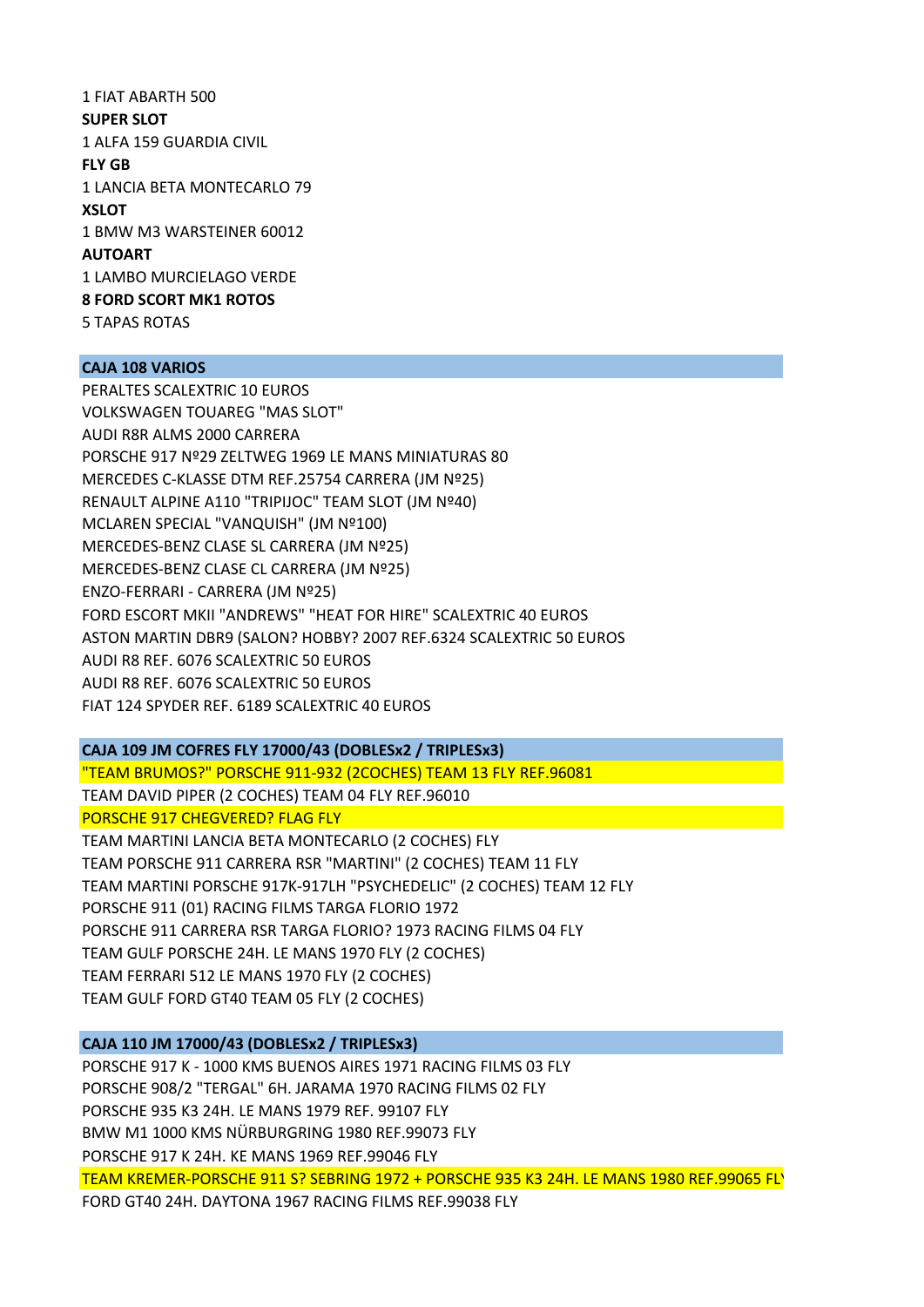FORD GT 40 "MAKING OF LE MANS" REF.99039 FLY TEAM "PORSCHE ALMERAS?" PORSCHE 911 SC MONTECARLO 1980 / PORSCHE 911 SC TOUR DE CORS PORSCHE 917 K 1000 KM. ARGENTINA 1971 ‐ REF.99113 FLY PORSCHE 911 S MAKING OF LE MANS 01 STEVE MCQUEEN REF.99114 CHRYSLER VIPER GTS‐R "ALAIN PROST?" REF.99061 FLY

## **CAJA 111 VARIOS**

MARCOS "CASTROL" FLY (LISTA 116) 30 EUROS SHELBY COBRA 427 S/C MRRC (LISTA 99) 50 EUROS PORSCHE GT3 "KADACH" REF.50210 NINCO (LISTA 129) 35 EUROS HUMMER H2 AMARILLO REF.50457 NINCO (LISTA 111) 35 EUROS FIAT 850 ABARTH REF.6455 SCALEXTRIC 40 EUROS (LISTA 106) CHEVROLET IMPALA SS "HARVICK" REF.63380 SCALEXTRIC (LISTA 96) 30 EUROS REYNARD‐TOYOTA "TELEFONICA" REF.50340 NINCO (LISTA 123) 35 EUROS MINI ANIVERSARIO + LIBRO (NIMI ES EL DEL CLUB) DALLARA? NISSAN SNOT? "GENÉ" REF. 6142 SCALEXTRIC (LISTA 110) 30 EUROS ESCARABAJO VW BEATLE PINK KAR "1 MILION EDITION" (LISTA 97?) 60 EUROS COURAGE C65 AER "KUMHO?"#10 AMERICAN LE MANS SERIES 2005 SPIRIT AUDI TT‐R REF. 6082 SCALEXTRIC (LISTA 109) 40 EUROS PORSCHE 936 "MARTINI RACING"#3? JACKY TKX? SPIRIT ALPINE A11 "POLY" REF.6352 (LISTA 47) 40 EUROS NISSAN R390 "MANUAL 2001" TEAM SLOT COURAGE C65 MAZDA ‐ AMERICAN LE MANS SERIES 2005 SPIRIT PORSCHE 936 DIJON'76 MARTINI SPIRIT LAMBORGHINI ROJO AUTOART (LISTA 92) 30 EUROS HEULIEZ? PREGUNTA? PRITERS? (LISTA 100) 30 EUROS ASTON MARTIN "SALO HOBBY" REF.6324 (LISTA 57) 65 EUROS FERRARI F430 GT SUPERSLOT REF.H2835A PEUGEOT 307 WRC "TOTAL" SUPERSLOT

PORSCHE 997 "BURGFONDS" REF.50468 NINCO (LISTA 128) 35 EUROS LMP10 LE MANS 2007 3RD.CAR REF.50112 AVANT SLOT

### **CAJA 112 JM FLY VARIOS**

FERRARI 512 S EDICION "CAR DRIVER" 2002 FLY

FERRARI 512 S 2ºMONZA 70 REF. C1 FLY

LOLA T70 CALCAS‐DECALS? REF.C35 FLY

LOLA T70 MK 3B ALCAÑIZ 1999 "MINIAUTO" REF.532

FERRARI 512 S SEBRING 70 REF.C5 FLY

FORD GT‐40 1º 24H. LE MANS 1968 REF.A‐182 FLY

LOLA T70 SPYDER REF.F1 FLY

LOLA T70 SPYDER REF.F2 FLY

LOLA T70 SPYDER REF.F3 FLY

MARCH 751 ‐ GP ESPAÑA F1 1975 LLELLA? LOMBARDI LADY RACERS REF. 99082

AUDI QUATTRO R‐COSTA DE MARFIL 1982 MICHELE MOUTON? LADY RACERS REF.99083 FLY

PORSCHE 935 K3 1000 KMS. BRANDS HATCH 1981 DESIRÉ WILSON LADY RACERS REF.99111 FLY

BMW M3 CALAFAT CET 1992 BALBA? C.CAMINO LADY RACERS REF.99135 FLY

PORSCHE 911T VTC ELFORD‐MONTECARLO HISTORIQUE 2008 REF.99115 FLY

PORSCHE 917 K VTC ELFORD MAKING OF LE MANS REF.99128 FLY

MARCH 761 1ºGP ITALIA 1976 RONNIE PETERSON REF.99042

BMW M3 E30 J.M.PONCE 1ºR. EL CORTE INGLES 1995 REF.99071 FLY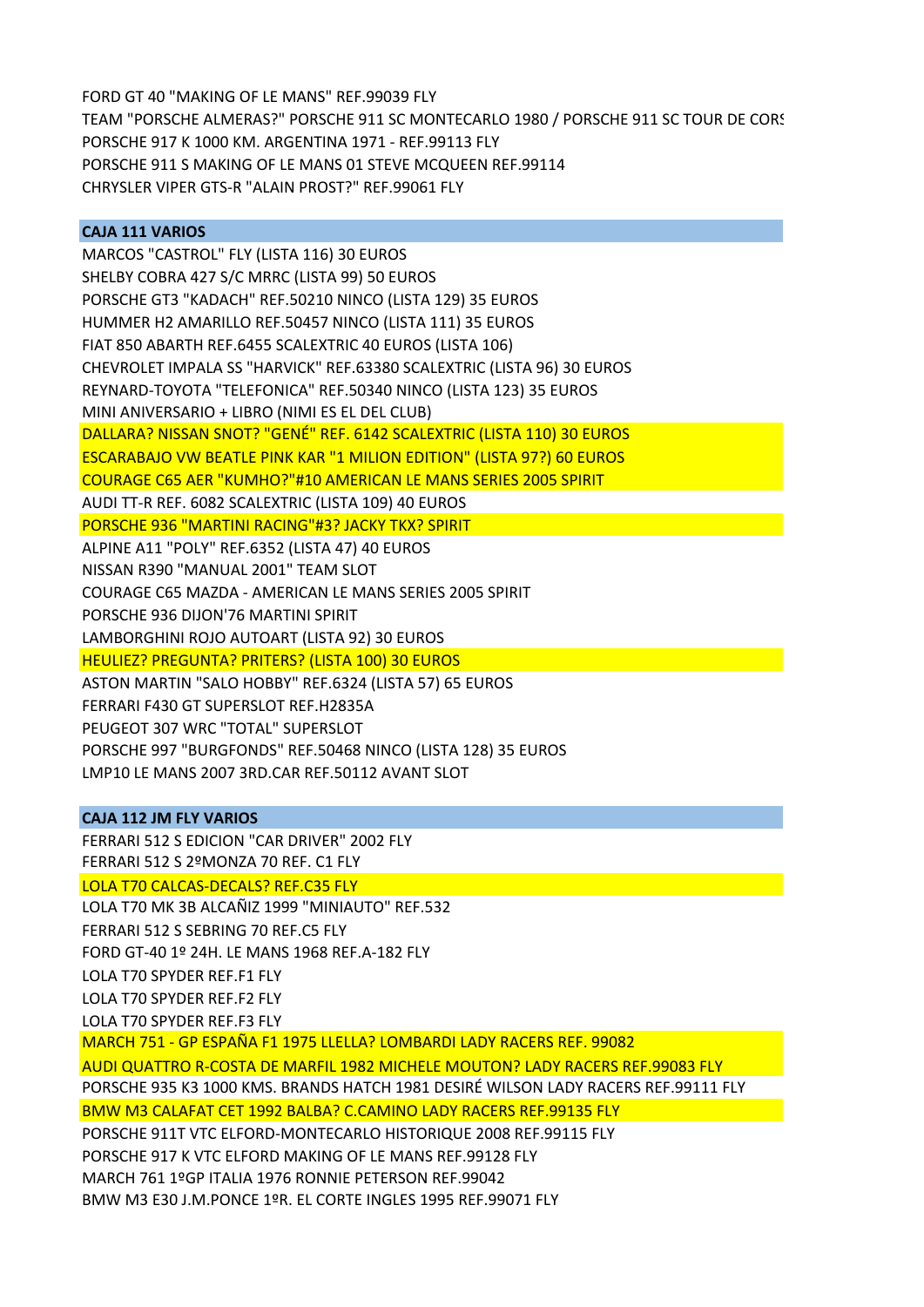### **CAJA 113 FLY CAJAS PACK Nº 45/JM**

1 PLAY BOY COLECTION Nº10 PORSCHE JODI ANNE PATERSON 1 TEAM GAUGEMASTER SALEEN STR+BMW M3 GTR 1 RACING FILMS 02 PORSCHE 908/2 TERGAL JARAM J.FERNA 1 STEVE MCQUEEN PORSCHE 908 FLUNDER 1 STEVE MCQUEEN PORSCHE 917 K 2 STEVE MCQUEEN PORSCHE GT1 1 CORVETTE C5R H+T MOTOR RACING CAJA NEGRA 1 DODGE VIPER 1.000.000 FLY CARS Nº0678 1 FERRARI 512 S CODALUNGA 1 BMW 320i 3.5 CSL 1 ALFA GTU ALOY 1954‐2004 1 PORSCHE 917K 61 27737 1 VENTURI 400 PAG 1 VENTURI 600LM PA2 1 LISTER STORM PA3 1 VIPER GTS R PA4 1 MARCOS LM 600 PA1 1 CORVETTE C5‐R PA5

# **CAJA 114 CAJAS FLY LOTE Nº45**

1 FERRARI 5125 ASAMBLEA GENERAL 96020 2 LANCIA BETA SELECCIÓN ESPAÑOLA 1 LOLA B 98/10 F.C.BARCELONA 96013 1 PORSCHE 911 GT1‐98 REAL MADRID 1 FORD MK2 L.MANS 66 BRUCE MCLAREN 08014 1 LANCIA BETA RICARDO PATRESE 96011 1 MARCOS LM600 SALON COMIC 2003 Nº 19 1 FORD GTG0 1000KM SPA 68 BRIAN REDMAN 96039 1 PORSCHE 911 RACING FILMS TARGA 72 1 FORD GT40 CAMERA CAR RACING FILMS 1 MITSUBISHI MONTERO E.C. PARIS‐TRIPOLI‐DAKAR 1 PORSCHE 911 GT1 98 RED FLAG 1 PORSCHE 935 K3 SPA80 FORD SLOT MAD 1 MARCH 761 RONNIE PETERSON 76

#### **CAJA 115 SCALEXTRIC PACK Nº15**

1 CITROEN XSARA WRC SUECIA 6151 3 TALBOT SUNBEAM HEATFORHIRE 6 F1 CLUB SCALEXTRIC 2002 F1 EDITION 1 IBIZA BIMOTOR 6307 4 PORSCHE 2008 SCALEXTRIC CLUB 2008 3 MEGANE 2008 SCALEXTRIC CLUB 1999 1 ASTON MARTIN VANTAGE N24 V8 6402 1 SCALEXTRIC PRO EDICION 2003 1 MINI SCALEXTRIC CLUB 2004 1 CHEVROLET MONTECARLO REESE'S 62380 1 PANDA CAMPEON 1981 6196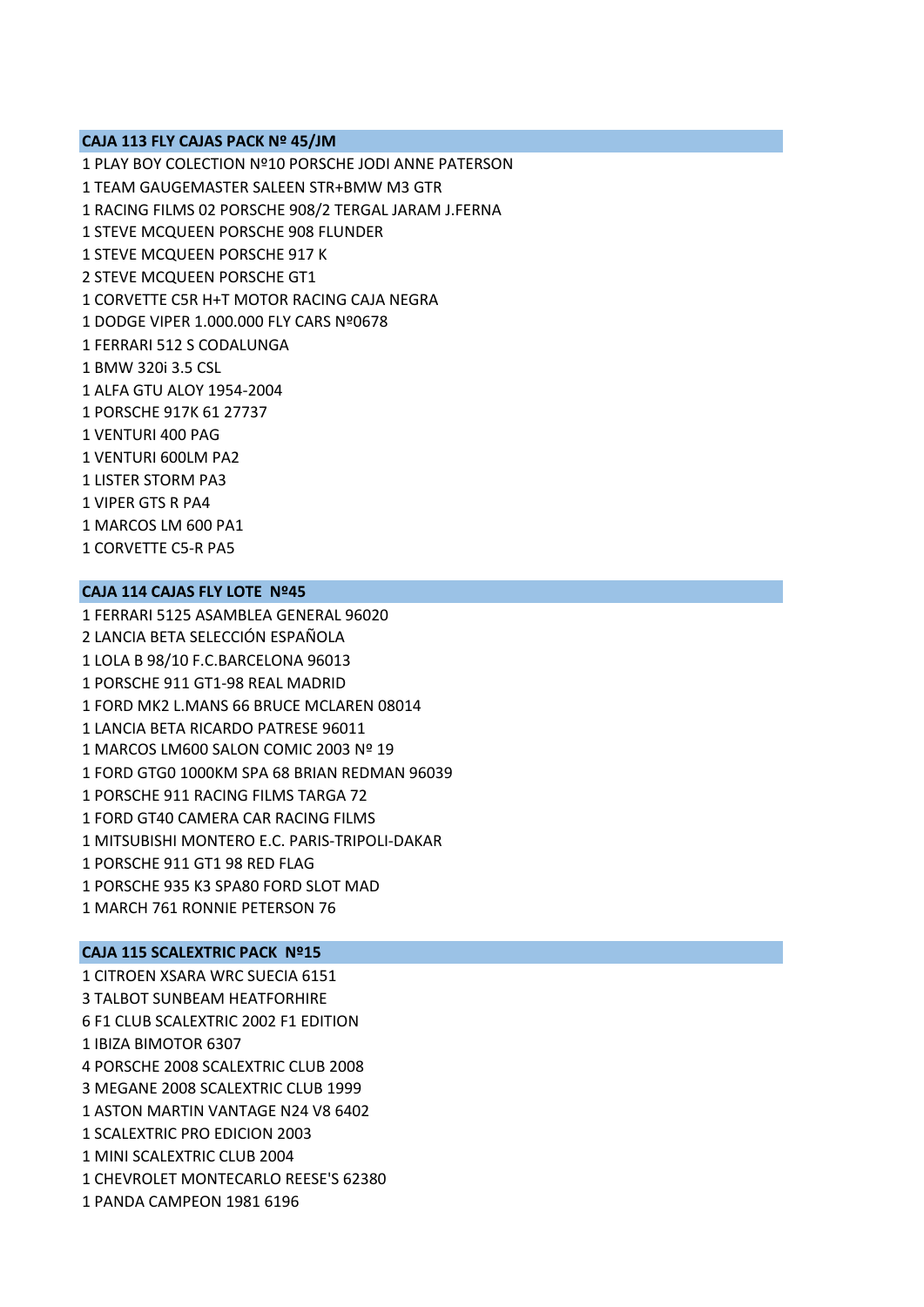1 PANDA SCALEXTRIC CLUB 2007 1 TOYOTA COROLLA SAINZ 1 FORD FOCUS WRC MONTE 2001 LUCES 6067 1 FORD FOCUS WRC C.BRAVA 2002 6094 1 SUBARU IMPREZZA ACROPOLIS 2001 6080 2 LEON SCALEXTRIC CLUB E.2005 1 SEAT TOLEDO GENE 6186 1 MCLAREN MP4 17 6193 1 MCLAREN MP4 22 HAMILTON 6287 1 FERRARI F 2004 6173 2 F1 SCALEXTRIC CLUB 2006

### **CAJA 116 PASCUAL Nº8**

6213 ‐ VOLVO S60‐TECNITOYS‐PASCUAL Nº8 6123 ‐ SUBARU IMPREZZA WRC "ISWRT"‐TECNITOYS‐PASCUAL Nº8 6158 ‐ SEAT CUPRA GT ‐TECNITOYS‐PASCUAL Nº8 6196 ‐ SEAT PANDA "CAMPEÓN 1981" ‐TECNITOYS‐PASCUAL Nº8 6244 ‐ FERRARI 248F1 ‐TECNITOYS‐PASCUAL Nº8 6102 ‐ MCLAREN MERCEDES MP4‐17 "KIMIRAIKKONEN" ‐TECNITOYS‐PASCUAL Nº8 6199 ‐ SEAT CUPRA GT ‐TECNITOYS‐PASCUAL Nº8 6030 ‐ CHEVROLET NACAR "55 MPH" ‐TECNITOYS‐PASCUAL Nº8 6153 ‐ HERDEZ COMPETITION "DOMINGUEZ" ‐TECNITOYS‐PASCUAL Nº8 6193 ‐ MCLAREN MERCEDES MP4‐17 ‐TECNITOYS‐PASCUAL Nº8 6190 ‐ SCALEXTRIC TUNNING CAR ‐TECNITOYS‐PASCUAL Nº8 6154 ‐ JAGUAR RACING "SEPANG" ‐TECNITOYS‐PASCUAL Nº8 6114 ‐ JAGUAR F‐1 "DE LA ROSA" ‐TECNITOYS‐PASCUAL Nº8 6143 ‐ SEAT LEON "REYES" ‐TECNITOYS‐PASCUAL Nº8 6140 ‐ MERCEDES CLK DTM "MUCKE" ‐TECNITOYS‐PASCUAL Nº8 6216 ‐ CHEVROLET CORVETTE C6R ‐TECNITOYS‐PASCUAL Nº8 6248 ‐ FERRARI 366 GTC ‐TECNITOYS‐PASCUAL Nº8 6175 ‐ OPEL ASTRA V8 COUPÉ "BLEEKEMOLEN" ‐TECNITOYS‐PASCUAL Nº8 6044 ‐ ORANGE ARROWS F1 TEAM 2000 SHOWCAR ‐TECNITOYS‐PASCUAL Nº8 6245 ‐ WILLIAMS F1 FW 28 ‐TECNITOYS‐PASCUAL Nº8 6108 ‐ WILLIAMS F1 "GENÉ 2002" ‐TECNITOYS‐PASCUAL Nº8 6129 ‐ DALLARA NISSAN SN 01 "MONTAG NY" ‐TECNITOYS‐PASCUAL Nº8 6246 ‐ MCLAREN MERCEDES MP4‐21 ‐TECNITOYS‐PASCUAL Nº8 6179 ‐ AMG‐MERCEDES C‐KLASSE ‐TECNITOYS‐PASCUAL Nº8 6243 ‐ TUNNING 2 CAR 2007 ‐TECNITOYS‐PASCUAL Nº8 6138 ‐ OPEL ASTRA V8 COUPÉ DTM "DUMBRECK" ‐TECNITOYS‐PASCUAL Nº8 6212 ‐ FERRARI 550 GTS MARANELLO ‐TECNITOYS‐PASCUAL Nº8 6202 ‐ FERRARI 360 GTC ‐TECNITOYS‐PASCUAL Nº8 6274 ‐ SEAT LEON WTCC MONTEIRO ‐TECNITOYS‐PASCUAL Nº8 6036 ‐ AUDI R8 CAMPEON LE MANS 2000 ‐TECNITOYS‐PASCUAL Nº8 6003 ‐ FERRARI 333 S8 "MOMO?" ‐TECNITOYS‐PASCUAL Nº8 6204 ‐ RENAULT 5 TURBO ‐TECNITOYS‐PASCUAL Nº8 60810 ‐ AUDI TT‐R "HOCKENHEIM 2001" ‐TECNITOYS‐PASCUAL Nº8 60150 ‐ PORSCHE 911 GT1 "PENZOIL" ‐TECNITOYS‐PASCUAL Nº8

# **CAJA 117 LOTE VARIOS 665**

**NINCO** 2 MERCEDES CLK DTM N1 50229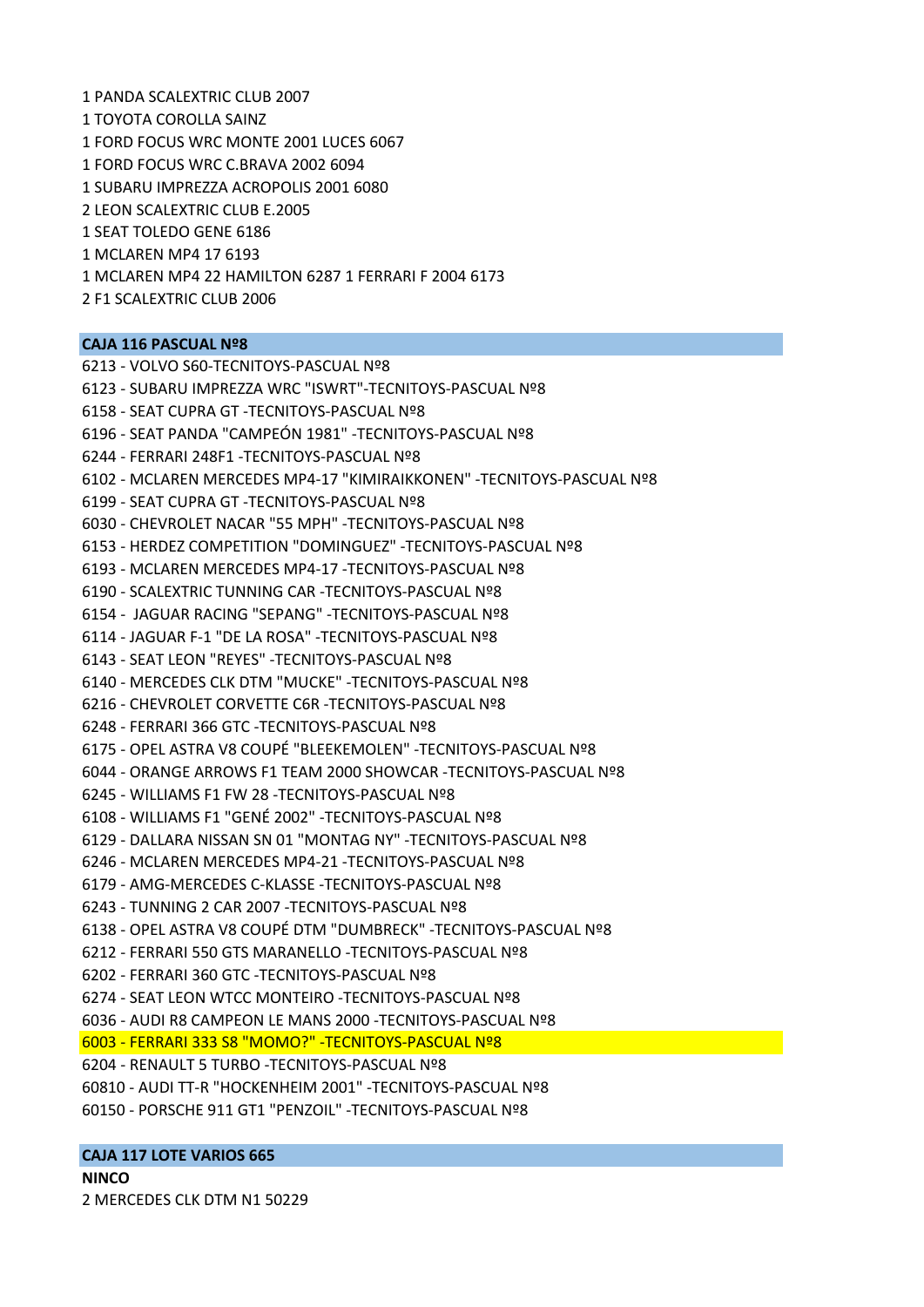1 MERCEDES CLK DTM SAFETY CAR 1 BMW M3 DTM 1 BMW M3 DTM MERTEN 1 OPEL ASTRA DTM SPORT BILD (FALTA ALERON) 1 CALWAY C12 N1 50222 1 MINI COOPER YELLOW 50277 1 AUDI TT R TUNNING 50252 1 PORSCHE GT3 ROAD CAR BLUE 50234 1 SEAT CORDOBA TELEFONICA 52249 1 MITSUBISHI LANCER COSTA DORADA 50401 1 FORD FOCUS WRC MUNCHIS FIRMADO PICOT 50441 1 PEUGEOT 307 COSTA DORADA 06 TOTAL 50410 2 PEUGEOT 307 COSTA DORADA 08 NINCO 50410 1 MITSUBISHI PAJERO EVO DAKAR 50392 1 SCHELESSER X826 DAKAR 50449 1 RENAULT CLIO 16V ROJO CAJA CARTON 50102 **SCALEXTRIC** 3 SEAT 127 PEÑASCAL 1 FIAT 124 ABARTH 1 MCLAREN F1

**FLY**

1 FERRARI 512 S CALLAS‐DECALS C24

### **CAJA 118 FLY CAJAS PACK Nº 45 JM**

1 TEAM GULF PORSCHE 917K + FORD GT40 1 PORSCHE 911 RS 69 GREAT TRADITIONS 1 DODGE VIPER GTS R 1 DODGE VIPER GTS R INTERKITS ANIVERSARIO 1 LOLA T70 MK III PEDRO RODRIGUEZ 1 MARCOS LM 600 A 27 1 MARCOS BY QUICK FLAME 1 FERRARI DAYTONA 365 GTB4 MINIAUTO ANIVERSARIO 1 LOLA T70 MK III B CHEQUERED FLAG 1 PORSCHE 917 K CHEQUERED FLAG 1 LOLA T70 NK III B CHEQUERED FLAG 1 BMW M3 KEN DONE ART CAR 1 TEAM GAUGEMASTER BMW 3.5 CSL+FERRARI DAYTONA

#### **CAJA 119 CAJAS FLY LOTE Nº45**

1 PACK SANTA LUCIA X2 BMW M3 N8+9 99045 1 PORSCHE 917K BCN 71 CARLITOS? HISTORICOS? 99072 1 BMW M1 1000 KMS NURBURG? 80 99073 1 PORSCHE 935 X3 LE MANS 79 99107 1 PORSCHE PLAY BOY COLECTION KATA? KARKXA? 99050 1 BMW GT3 E.E CAJA EXTREMADURA 96049 1 MARCOS LM600 PAGINAS AMARILLAS 1 PANOZ GTR1 PAGINAS AMARILLAS Nº 0682 1 CORVETTE C5R E.E ANIVERSARIO CRIC CRAC Nº 934 1 CHEVRON B20 RAFAEL BARRIOS

**SLOT MINI AUTO**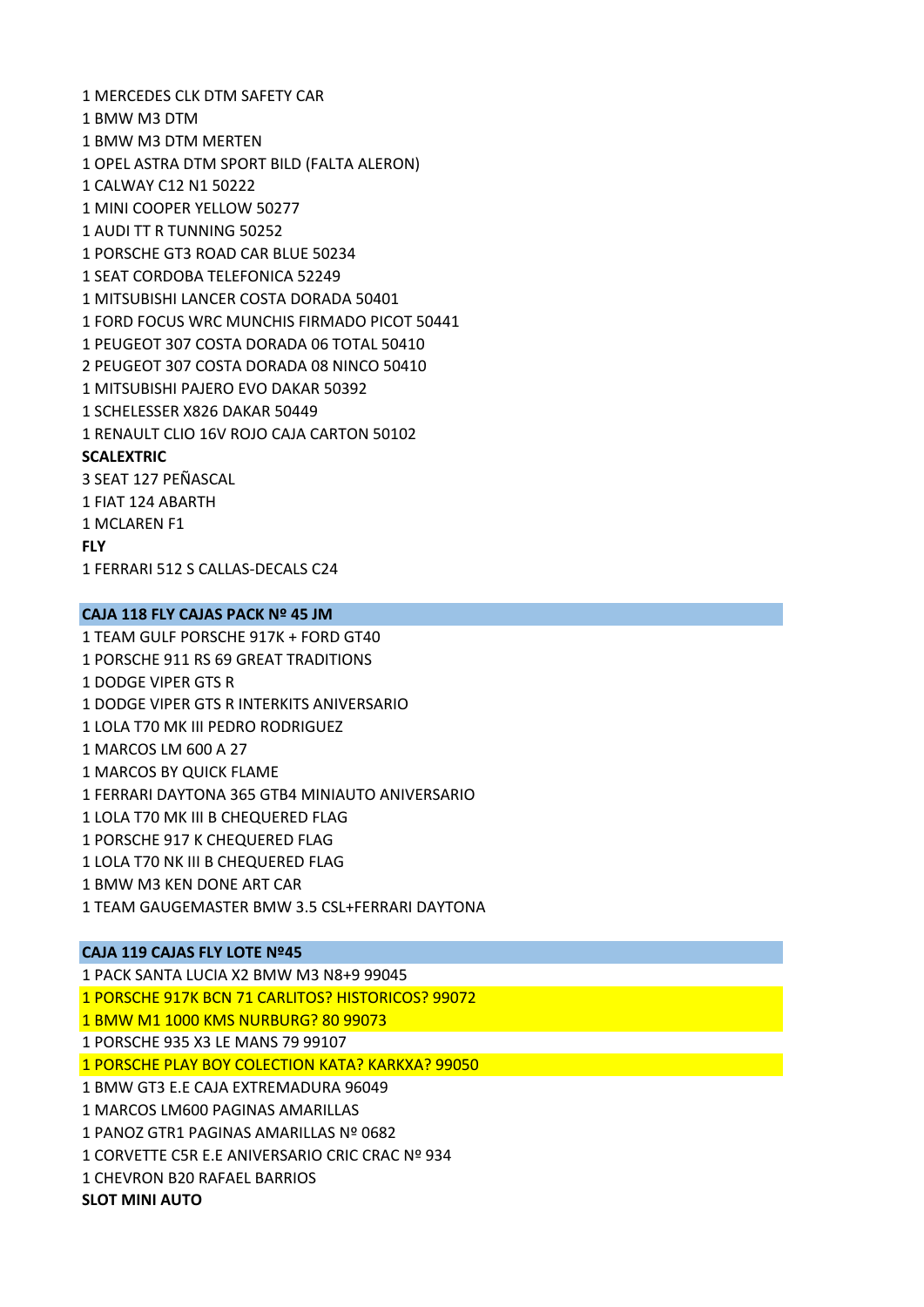1 FERRARI F‐40 EVO JARAMA 95

#### **GB TRACK**

1 CHEVRON B19 LAUDA NUROUR? 71

# **CAJA 120 PACK Nº 15**

**SCALEXTRIC** 1 CITROEN C4 WRC MONTE 6256 1 VW TUAREG SCALEXTRIC CLUB 2010 1 VW TUAREG SCALEXTRIC CLUB CARROCERIA 1 CAJA AUDI R8 PRO 5061 1 CAJA CHEVROLET IMPALASS 50690 1 CAJA SIGMA VINTAGE 60910 1 PACK DUO MCLAREN+MEGANE TROPHY **NINCO** 1 PROTRUCK BITD 2004 4344

1 MITSUBISHI PAJERO DAKAR 2004 4344 1 MITSUBISHI PAJERO DAKAR 2003 3620 1 BMW X5 RAID 6086 1 BMW X5 MOTORCADI DAKAR 03 09552

### **CAJA 121 PACK 900**

### **FLY**

1 VIPER GTS R CAJA ORELA LE MANS 98 96040 1 PORSCHE 911 CARRERA E.ES.CATALOGO 2005 96063 1 AUDI QUATTRO A2 E.ES.CATALOGO 2007 99016 1 FORD GT40 CABELLELA DEL SLOT Nº0356 1 COLA T70 NK III B Nº2394 **FLY KIT** 1 PORSCHE 908 83311 1 CORVETTE CSR 88306 1 PORSCHE GT1 98 88304 1 COLA T70 88305 **FLY** 1 PORSCHE 911 SPIDER TEST CAR CAJA ROTA 1 COLA B98/10 LE MANS 99 1 BMW M3 GTR LL 2011 **TECNITOYS** 1 AUDI R8 PRO REF.5026 1 AUDI R8 PRO REF.5061

### **CAJA 122 JM Nº25**

18 ‐ RENAULT SPORT R.S. 01 "MCGREGOR"‐REF.A102105300 SCALEXTRIC 6 ‐ AUDI A5 DTM ROCKENFELLER‐REF.A101618300‐SCALEXTRIC 1 ‐ FIAT 124 ABARTH SPIDER "BACHELLI‐SCABINI"‐SCALEXTRIC REF.A102205300 1 ‐ AUDI A5 DTM "MOLINA"‐SCALEXTRIC‐A101908300

#### **CAJA 123 PASCUAL Nº8**

6261 ‐ MERCEDES C KLASSE DTM‐TECNITOYS‐PASCUAL Nº8 6159 ‐ AUDI R8 "SPORT NORTH AMERICA"‐TECNITOYS‐PASCUAL Nº8 6187 ‐ ALFA ROMEO 156 "WTCC"‐TECNITOYS‐PASCUAL Nº8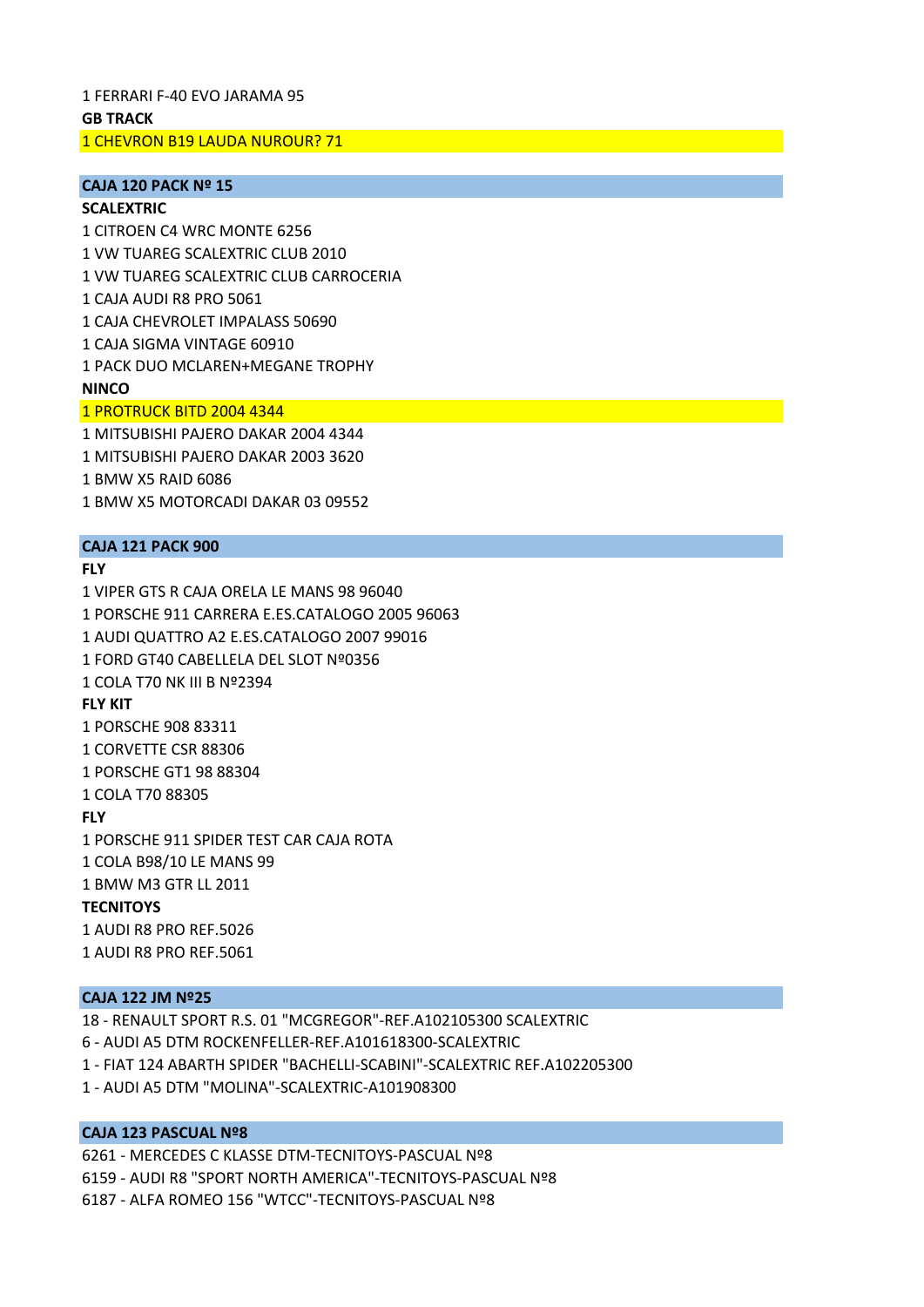6239 ‐ SEAT CUPRA "XBOX"‐TECNITOYS‐PASCUAL Nº8 6180 ‐ FERRARI 550 GTS MARANELLO‐TECNITOYS‐PASCUAL Nº8 60050 ‐ PORSCHE 911 GT1 "LE MANS 97"‐TECNITOYS‐PASCUAL Nº8 6264 ‐ HONDA ACCORD‐TECNITOYS‐PASCUAL Nº8 6197 ‐ BMW 320I "WTCC"‐TECNITOYS‐PASCUAL Nº8 6254 ‐ TUNNING 3‐TECNITOYS‐PASCUAL Nº8 6084 ‐ HYUNDAI ACCENT WRC "MONTECARLO 2002"‐TECNITOYS‐PASCUAL Nº8 6217 ‐ OPEL VECTRA DTM‐TECNITOYS‐PASCUAL Nº8 62370 ‐ SEAT LEÓN SCX‐TECNITOYS‐PASCUAL Nº8 6192 ‐ AUDI A4 DTM‐TECNITOYS‐PASCUAL Nº8 6206 ‐ ASTON MARTIN DBR‐9‐TECNITOYS‐PASCUAL Nº8 6278 ‐ PEUGEOT 206 PYR‐TECNITOYS‐PASCUAL Nº8 6160 ‐ MITSUBISHI LANCER "SCALEXTRIC"‐TECNITOYS‐PASCUAL Nº8 6006 ‐ PORSCHE 911 GT1 "MOVIL"‐TECNITOYS‐PASCUAL Nº8 6047 ‐ CADILLAC NORTHSTAR "LE MANS"‐TECNITOYS‐PASCUAL Nº8 6145 ‐ DOME JUDD "LE MANS"‐TECNITOYS‐PASCUAL Nº8

## **CAJA 124 CAJAS Y PACKS FLY LOTE Nº45**

1 AUDI QUATTRO A2 E.ESPECIAL CATALOGO 2007 99016 1 PORSCHE 911 CARRERA E.ESPECIAL CATALOGO 2005 96063 1 PACK GULF X2 PORSCHES 917K Nº20+Nº22 SERIE LIMITADA 1266 1 PACK GULF X2 PORSCHES 917K Nº20+Nº22 SERIE LIMITADA 1590 1 PACK GULF X2 FORD GT 40 Nº10+Nº11 SERIE LIMITADA 0033 1 PACK FILIPINETI FERRARI X2 FERRARI 512s Nº14+15 SERIE LIMITADA 1414 1 PACK MARTINI LANCIA X2 LANCIA BTA Nº66+67 LE MANS 81 1 PACK PORSCHE MARTINI X2 PORSCHE 917K+917LH PSYCHEDELIC 96074 1 PACK TEAM CORVETTE X2 CORVETTE C5R LE MANS 03 Nº50+53 SERIE LIMITADA 1368 1 FORD GT 40 LA BELLEZA DEL SLOT Nº0344 1 PACK DAVID PIPER RACING X2 PORSCHE 917K Nº43+59 96010 1 PACK TEAM CH POZZI X2 FERRARI 365 GTB/4 Nº39+40 96047 DODGE VIPER GTS R INTERKITS 10º ANIVERSARIO 96053

## **CAJA 125 VARIS**

ALPINE A‐310 "GITANES" REF.51103 AVANTSLOT (JM17000) 2‐ CAMIONES AVANT SLOT RED BULL 75 EUROS MAN TR 1400 T‐CAR (CASTELLBISBAL) FLY 50 EUROS (NO CARTON) SISU ETRC 1995 (CASTELLBISBAL) FLY 65 EUROS (NO CARTON) MAN TR 1400 FIA ETRC 2001 (CASTELLBISBAL) (NO CARTON) FLY 50 EUROS MAN SUPER TRUCK CROMO III (NO CARTON) (CASTELLBISBAL) FLY 60 EUROS DODGE NARANJA CARRERA (CASTELLBISBAL) 35 EUROS ASTON MARTIN VERDE CARRERA (CASTELLBISBAL) 35 EUROS

# **CAJA 126 FLY JM 17000 (ONLY FERRARIS)**

FERRARI 512 S N.A.R.T. REF. C3 FLY

FERRARI 250 LM SURFERS PARADISE 1966 REF.F.02102? FLY

FERRARI 250 GTO 12H. SEBRING 1963 REF.A‐1802 FLY FERRARI 512 S CODA LUNGA 24H. LE MANS 1970 C‐71 FLY FERRARI 250 GTO 24H. LE MANS 1962 REF.A‐1801 FLY FERRARI 250 GTO TARGA FLORIO 1962 REF. E‐1801 /96093 FLY FERRARI 512 S 2 VERSIONES REF. C4 FLY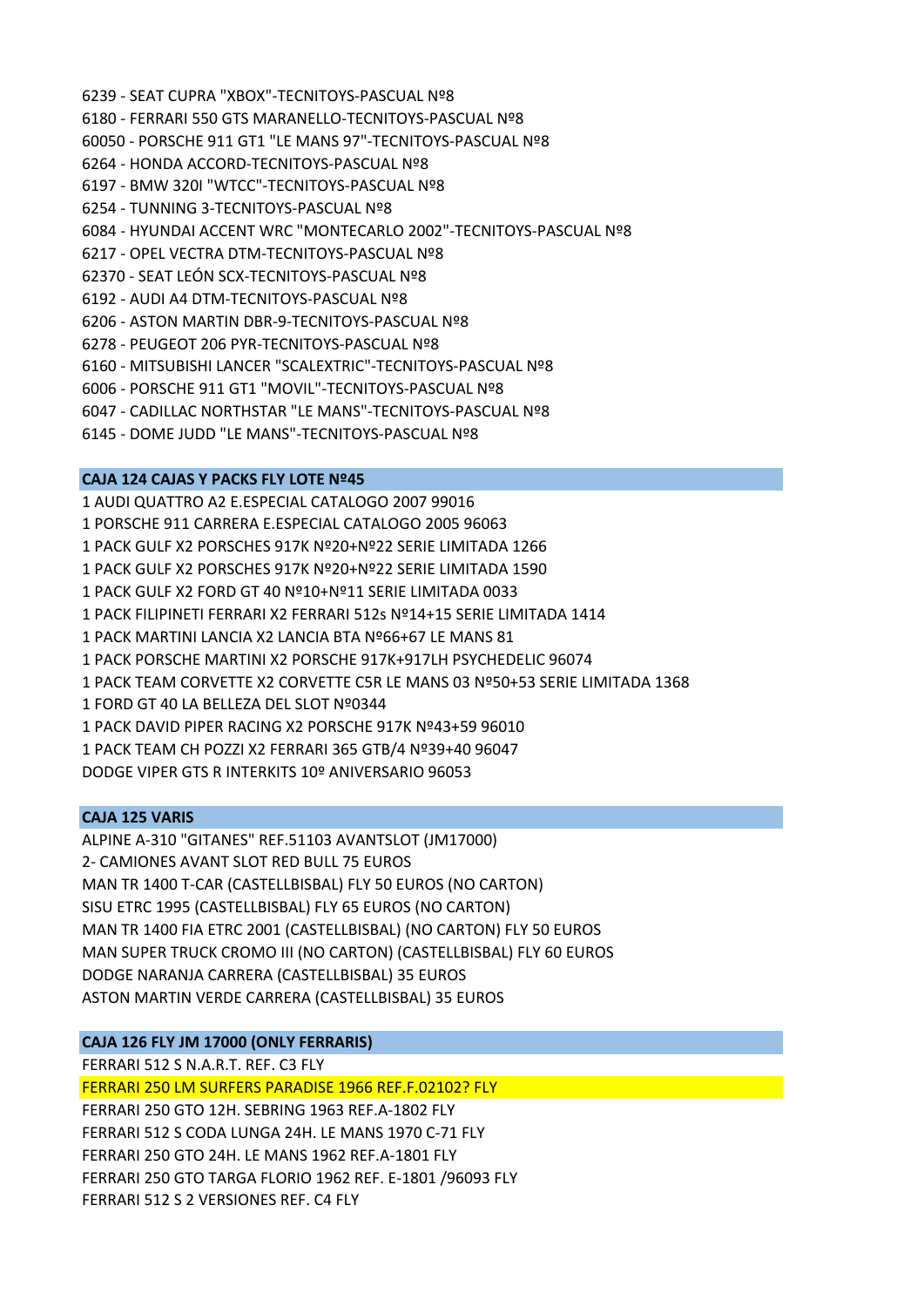FERRARI 512 S BERLINETTA CALCAS‐DECALS? REF.C‐24 FLY FERRARI 512 S BERLINETTA MONZOI'70?? REF.C23 FLY FERRARI 512 S CODA LUNGA TEST LE MANS 1970 REF.C‐75 FLY FERRARI 512 S BERLINETTA TARGA FLORIO REF.C‐26 FLY FERRARI 250 GTO TOUR DE FRANCE AUTO 1964 REF. 88275 FLY FERRARI 512 S EDICION "CAR DRIVER 2002" FLY FERRARI 512 S CODA LUNGA 24H.LE MANS 1970 REF. C27 FLY FERRARI 512 S BERLINETTA CALCAS‐DECALS? REF.C‐24 FLY FERRARI 512 S CODA LUNGA 10º ANIVERSARIO REF.2006 FLY FERRARI 250 LM 24H. LE MANS 1965 REF. 88321 FLY FERRARI 512 S CODA LUNGA? 24H. LE MANS 1970 C‐29 FLY FERRARI 250 GTO 1000 KMS NÜRBURGRING 1963 REF. 88263 FLY FERRARI 512 S CODA LUNGA 24H. LE MANS 1970 REF. C29 FLY FERRARI 250 LM 24H. LE MANS 1965 REF. 88328 FLY FERRARI 512 S CODA LUNGA LE MANS 1970 REF.C72 FLY FERRARI 512 S CODA LUNGA 24H. LE MANS 1970 REF.88005 FLY FERRARI 512 S BERLINETTA SPA FRANCORCHAMPS? REF.C‐22 FLY

#### **CAJA 127 EXIN SRS LOTE Nº50**

CHASIS F1 SRS TALBOT HORIZON "TIGRE" SRS1 PEUGEOT 205 T.16 SRS 1 R5 "TENTE" SRS 1 CAN‐AM AMULETO SRS 1 F1 "CAMEL" SRS 1 PORSCHE "MOMO" SRS 1 PORSCHE "ROTHMANS" SRS 1 F1 "TRANSPARENTE" SRS 1 F1 "MARLBORO" SRS 1 LANCIA BETA MONTECARLO "LANCIA" SRS 1 LANCIA LC2 MARTINI SRS 1 MERCEDES 190 SRS 1 NISSAN R390 SRS 1 CAN‐AM "VALVOLINE" SRS 1 PORSCHE "BELGA" SRS 1 PORSCHE "MOBIL" (MANCHAS) JAGUAR VERDE SRS 1 PORSCHE AMULETO NARANJA SRS 1 BMW 3,5 CSL AMULETO SRS 1 PORSCHE 956 REPSOL AZUL SRS 1 JAGUAR "SILK CUT" SRS 1 MERCEDES SAUBER BLANCO SRS 1

# **CAJA 128 VARIS EXIN/SRS 1**

FIESTA EXIN JM 50‐70€ PORSCHE JOCAVI EXIN JM 50‐70€ PORSCHE 911 AZUL EXIN 60€ (JM 50) PORSCHE 911 BLANCO EXIN 50€ (JM 50) PORSCHE 911 "ROTHANS?" EXIN 70€ (JM50) RS 200 AMARILLO EXIN 60€ (JM50)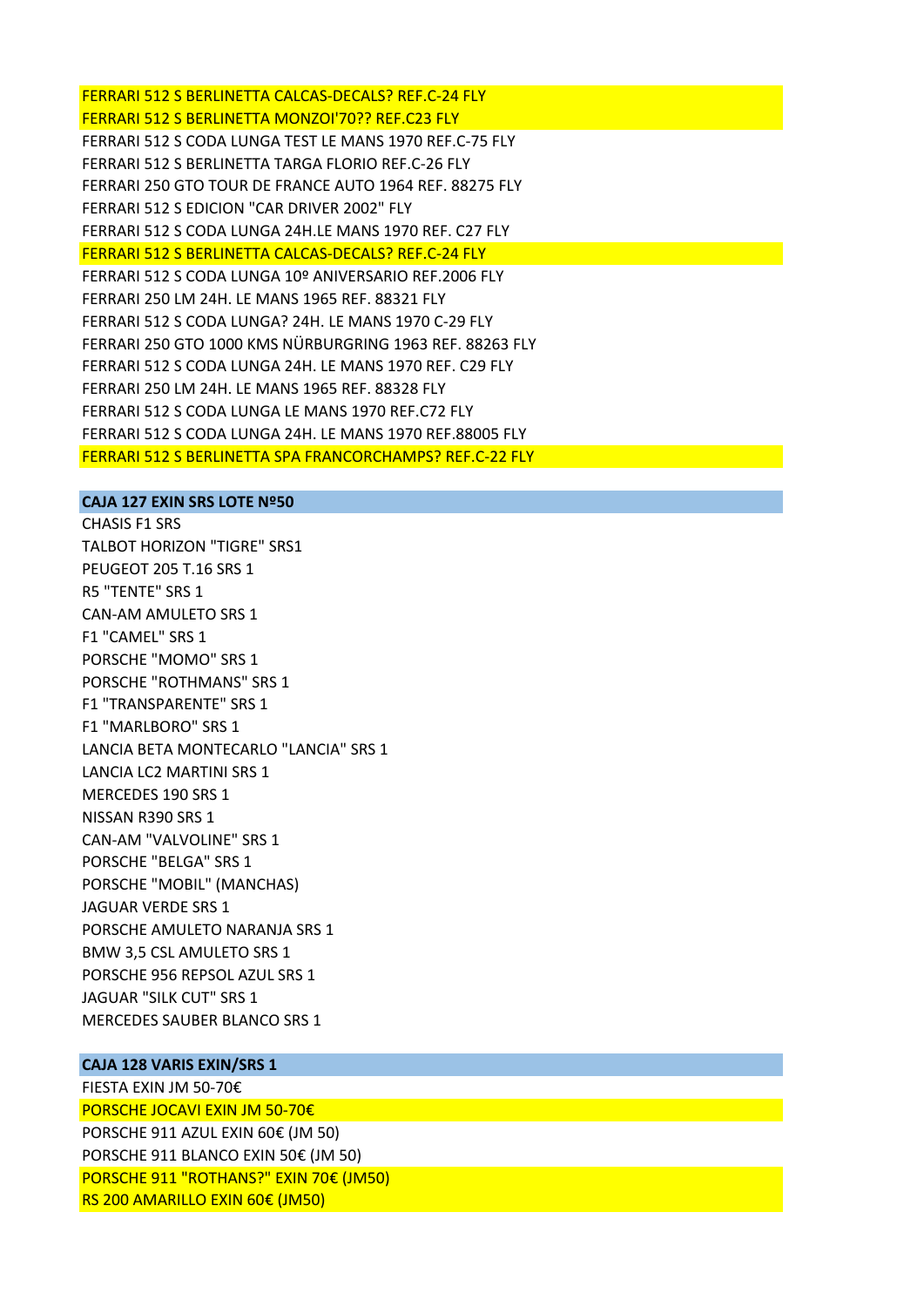AUDI QUATTRO AMARILLO (JM60) 60€ PATROL FANTA EXIN 140€ (JM100) BUGGY AMARILLO "E550"EXIN 170€(JM100) CELICA REPSOL/INVERTIDO EXIN 65€ (JM 40) BMW M1 VERDE 1º SERIE EXIN 60€ (JM45) BMW M1 VERDE 2ª SERIE EXIN 60€ (JM45) PORSCHE 935 "JAC EXIN BOXED" 75€ (JM50)

#### **SRS I (JM 47)**

MERCEDES SRS I‐50€ SKOOL? SRS I‐50€ PEUGEOT E550 SRS ‐50€ JAGUAR SILK?SRS I‐50€ LANCIA LC2 TOTI?(50€)

MERCEDES AEG NEGRO SRS I (50€) PORSCHE "REPSOL" SRS I‐50€

# **CAJA 129 VARIS JM (+ T.SLOT LOT Nº29)**

4‐ LOLA T70 SPYDER BRIEDGE HAMPTON 1966 SLOTER AUTHI MINI 1000 E. REF.6435 SCALEXTRIC BMW M3 GTR "TOY FAIR NUREMBERG" 2011 REF. 6519 SCALEXTRIC SEAT FURA "DANONE" REF.6434 SCALEXTRIC LANCIA DELTA S4 "ESSO" REF. 6378 SCALEXTRIC CITROEN DS3 WRC "LOEB" REF. A10066S300 SCALEXTRIC AUDI QUATTRO GRA "RAC'82" REF. 12205 TEAM SLOT RENAULT 5 TURBO "CARLBERSON" REF. 11802 TEAM SLOT AUDI QUATTRO "CLARION" REF.12302 TEAM SLOT PORSCHE 911 RALLY MONTE CARLO HISTORIQUE 2008 REF. 99115 FLY PORSCHE 935 JAGERMEIFTER "FORO SLOT MADRID" 2007 REF. 99087 FLY

#### **CAJA 130 VARIOS**

JAGUAR 'E ROJO CLARO EXIN 400 EUROS (VIDRERES)BOXED MCLAREN ROJO EXIN BOXED 70 EUROS (VIDRERES) CHAPAMAL ROJOEXIN BOXED 75 EUROS (VIDRERES) MANDOS EXIN BOXED (VIDRERES) ACCESORIOS EXIN BOXED (VIDRERES) RAREZA PRUEBAS NEUMATICOS TECNITOYS SCALEXTRIC CHASIS/EJES/MOTORES TEAM SLOT PRUEBAS DE MOLDE TEAM SLOT

## **CAJA 131 VARIOS DORMI? LOTE 45**

SUBARU WRC 2003 "PRO‐RACE" REF.50322 PORSCHE 911 SC "DANONE" IV RALLYSLOT MRRACING NINCO CLIO "CATALUNYA COSTA BRAVA 2004" REF.50353 NINCO PORSCHE 911 SC "SALON HOBBY" REF. 50354 NINCO MEGANE "NSCC" (NO ALERON) REF. 50393 NINCO MITSUBISHI LANCER "EXPONEU 2005" NINCO CITROEN SAXO "BLUE TUNNING" ALOY 2002 NINCO PORSCHE 911 "U32" NINCO 65 EUROS GOLF "POLIZEI" REF.50371 NINCO 45 EUROS CITROEN SAXO "BLUE TUNNING"EXPONEU 2002 NINCO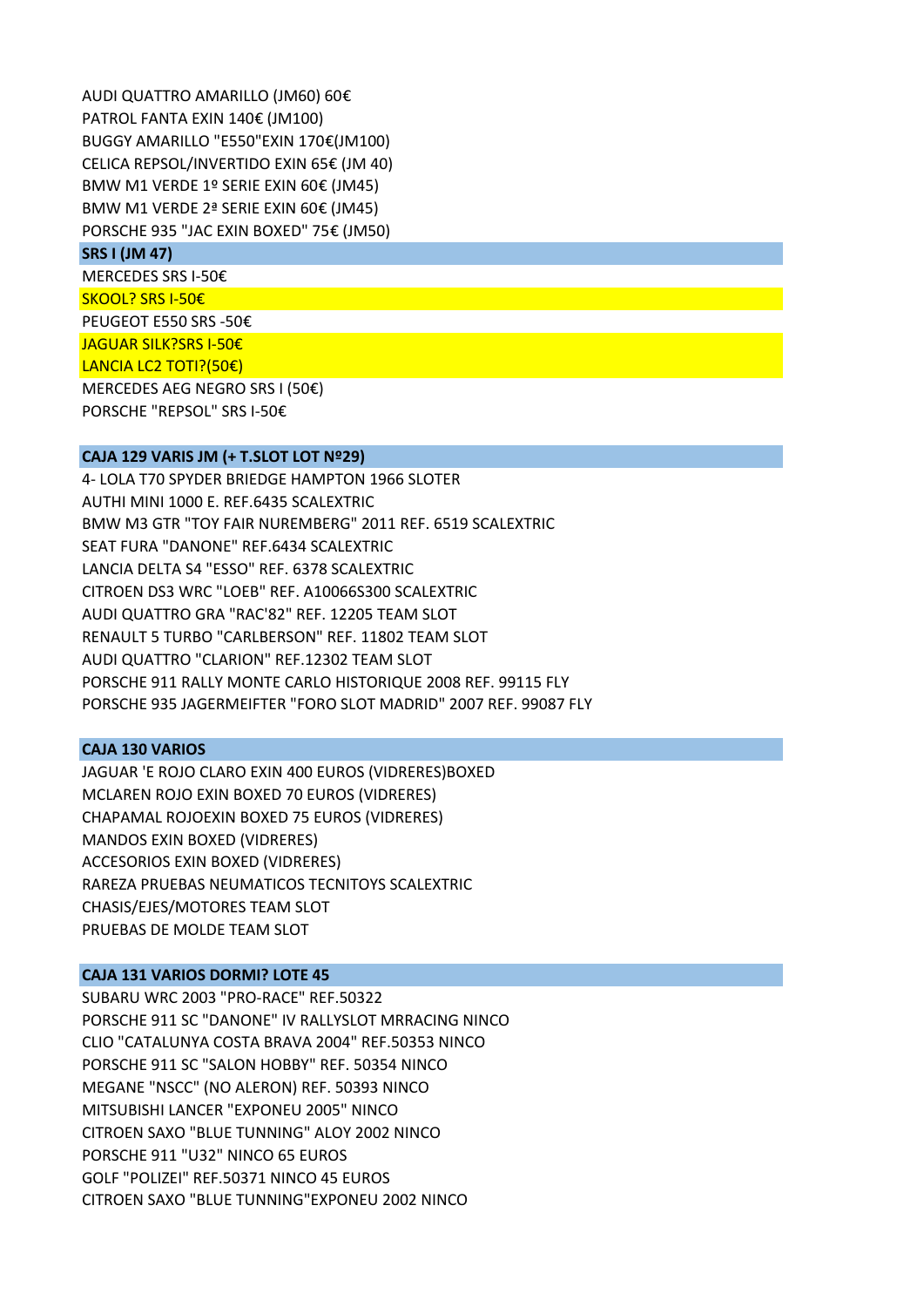BARQUETA "W" MR SPIRIT CITROEN SAXO "MINI EXPO LA MASSANA" REF.50272 NINCO FIAT PUNTO "RACC 2003" NINCO REF.50315 RENAULT 5 CLUB 2011 SCALEXTRIC LOLA T70 ALCAÑIZ '99 "MONTAUTO" REF.532 FLY AC COBRA REPROTEC SANTA BARBARA 1963 REF. RT/1964? AUDI R8 "GOLF" REF. 6000 SCALEXTRIC PORSCHE 911 GTI "1r ANIVERSARIO TECNITOYS" 1998 SCALEXTRIC BMW M3 SPANAIR ESPECIAL FLY

# **CAJA 132 VARIOS FLY SEB? ALICANTE / JM**

FERRARI 512 S SEBRING'70 FLY ALFA 147 GTA CUP REF. A‐723 FLY PORSCHE GTI 98 PAGINAS AMARILLAS T2 "ROTO" FLY PORSCHE 911 GTI EVO DAYTONA '98 FLY FERRARI 512 S 2ºMONZA 70 FLY DODGE VIPER GTS R "BELGA" FLY VIPER AMARILLO (CAJA NO SUYA) PORSCHE 908 1º NURBURGRING '69 FLY PANOZ ESPERANTE GTRI DAYTONA '98 FLY PORSCHE 908 5º ZELT NEG '70 FLY PORSCHE 908 AMARILLO (CALCS?) FLY (CAJA NO SUYA) PORSCHE 911 GTI EVO 4ºSEBRING '97 FLY PANOZ ESPERANTE GTRI LE MANS '97 FLY PORSCHE 908 3º JARAMA? 70 FLY VENTURY AZUL (CAJA NO SUYA) FLY FERRARI 512 S BERLINETTA MONZA '70 FLY FERRARI 512 S BERLINETTA 3ºDAYTONA '70 FLY PANOZ ESPERANTE GTRI LE MANS '97 FLY FERRARI 512 S BERLINETTA 8ºSPA '70 FLY FERRARI 512 S BERLINETTA ( NO RETROVISORES?, NO CAJA ORIGINAL) FLY FERRARI DAYTONA (NO CAJA ORIGINAL) FLY PEGASO "RABASSADA" HOBBY CLASIC 200 EUROS (JM) 5‐ MERCEDES 540K (RESINA MMK) 175 UNIDAD FERRARI DINO SPYDER LE MANS 100 EUROS (MMK/JM) BIZZARRINI DUQUE DE AOSTA? 100 EUROS (MMK/JM) CHEVRON B‐8 LE MANS 1969 (MMK/JM) 100 EUROS LOLA T70 ROJO SLOTER (CAJA METALICA)

## **CAJA 133 VARIOS**

PORSCHE 911 E FOROSLOT MADRID 2008 REF. 99116 FLY SEAT IBIZA KITCAR REF. 10305 TEAM SLOT MCLAREN GTR NINCO GULF (PASCU) 50 EUROS LOLA T260 "MAS SLOT" VANQUISH F1 CLUB 2002 SCALEXTRIC (RIPOLL) 25 EUROS SEAT 850 RICARDO MUÑOZ REF. 6512 (IBOR) 40 EUROS OPEL VECTRA GTS V8 DTM REF. 6165 (LISTA 224) 30 EUROS CALLAWAY PLATA (???) 30 EUROS SEAT LEON CLUB 2005 SCALEXTRIC (RIPOLL 1r) 30 EUROS VW TOUAREG #303 CARLOS SAINZ F DAKAR 2010 MAS SLOT 100 EUROS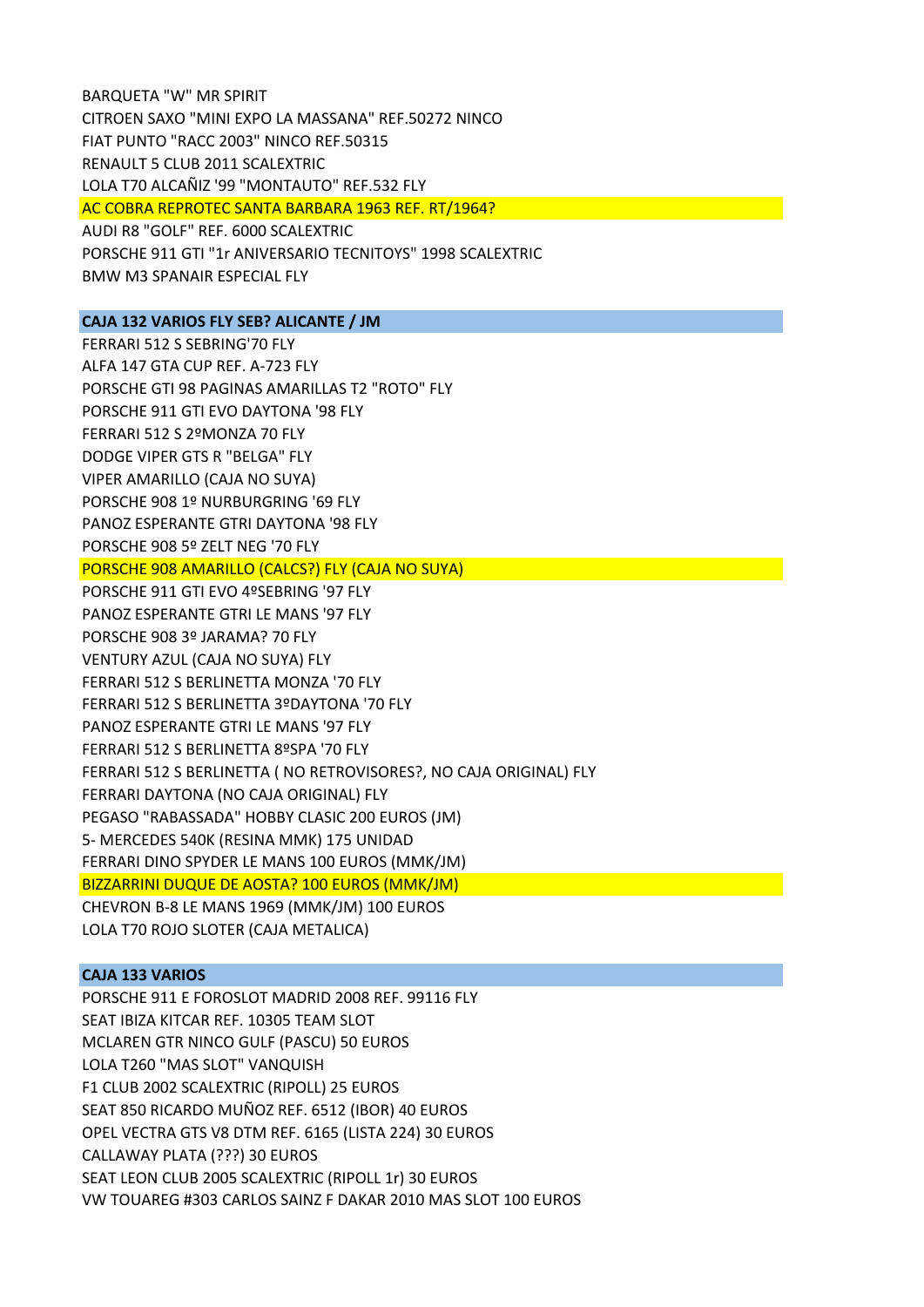VW TOUAREG DAKAR 2009 #301 CARLOS SAINZ MAS SLOT 100 EUROS LOLA B2K/10 SHOW CAR MAS SLOT SPIRIT (???) SUBARU WRC CLUB NINCO (PASCU) 49 EUROS REF.50293 MITSUBISHI LANCER WRC "RED BULL" REF. 50430 NINCO (PASCU) 60 EUROS MERCEDES CLK GTR "MILLENIUM" LTD.EDITION REF. 50194 NINCO (???) 45 EUROS SUBARU WRC '06 "MAS SLOT" REF.50434 NINCO (PASCU) 50 EUROS JAGUAR E‐TYPE RED‐REVELL (SIMPLI) 35 EUROS CHEVROLET IMPALA "SS" "MCMURRAY" SCALEXTRIC (IBOR) 25 EUROS LOLA FORD Nº4 REF.50318 NINCO (PASCU) 29 EUROS MASERATI MC12 PRESENTATION VERSION (CARRERA) (CASC FLY?) 25 EUROS

## **CAJA 135 VARIOS JM**

12‐ LEYENDAS DE CIRCUITO? (MALETIN) PLANETA‐ SCALEXTRIC 12‐ RALLYES MITICOS (MALETIN) PLANETA SCLEXTRIC TEAM ALFA ROMEO ESPAÑA 147 GTA CUP (2 COCHES) FLY LE MANS 2006 WINNER BOX REF.50900 AVANT SLOT

# **CAJA 136 VARIS**

RENAULT ALPINE B.O."VINTAGE" 75€ ?? MITSUBISHI LANCER AUSTRALIA 97 REF.6002 40€(VIDRERES Nº10) F1 CLUB SCX 2006 TECNITOYS 30€ (VIDRERES Nº10) PEUGEOT 208 ?? TECNITOYS 25€ (VIDRERES Nº10) PANOZ REF.A91 LE MANS 99 FLY 35€ (VIDRERES Nº10) INTEGRALE ??? SAINZ TEAM SLOT 45€ (VIDRERES Nº10) CITROEN ZX"???" TEAM SLOT 40€ (VIDRERES Nº10) RS 200 AZUL ?? 45€ (VIDRERES Nº10) SUBARU IMPREZZA ?? 45€ (VIDRERES Nº10) PORSCHE 908 FLUNDER LM ??? 40€ (VIDRERES Nº10) MINI CLUB 2004 SCR 30€ (VIDRERES Nº10) SKODA OCTAVIA WRC "CLIMENT" SCALEXTRIC 40€ (VIDRERES Nº10) **??? SLOT IT 45€ ??** AUDI R8C‐LE MANS 1999 SLOT IT ? Nº9 90€ ?? AUDI R8C‐NEGRO SLOT IT 90€ ?? AUDI R8C LE MANS 1999 SLOT IT DORSAL Nº10 90€ ??? AUDI R8C NEGRO ??? SLOT IT 90€ ?? NISSAN R390 GTI 1997 ROAD CAR SLOT IT 60€ ?? ALFA ROMEO 33/3 ?? SLOT IT 45€ ? VAN WALL F1 SUPERSLOT 35€ ?? SEAT TC600 VINTAGE EXIN 100€ (?) FERRARI 156 F1 Nº50 SUPERSLOT ??? 45€ MASERATI FRANCISCO GODIA SUPERSLOT ??? 45€ MINI CLUB SCX 35€ SEAT 850 REF.6512 RICARDO MUÑOZ 40€ BUGATTI AMARILLO PINK KAR 80€ BUGATTI BLANCO PINK KAR 80€

BUGATTI ROJO PINK KAR 80€

#### MCLAREN VINTAGE 35€ ??

CAIXA 142

MAN TR 1400 FIA ETRC 2001 FLY LANCIA DELTA S4 "TOTIP" SCX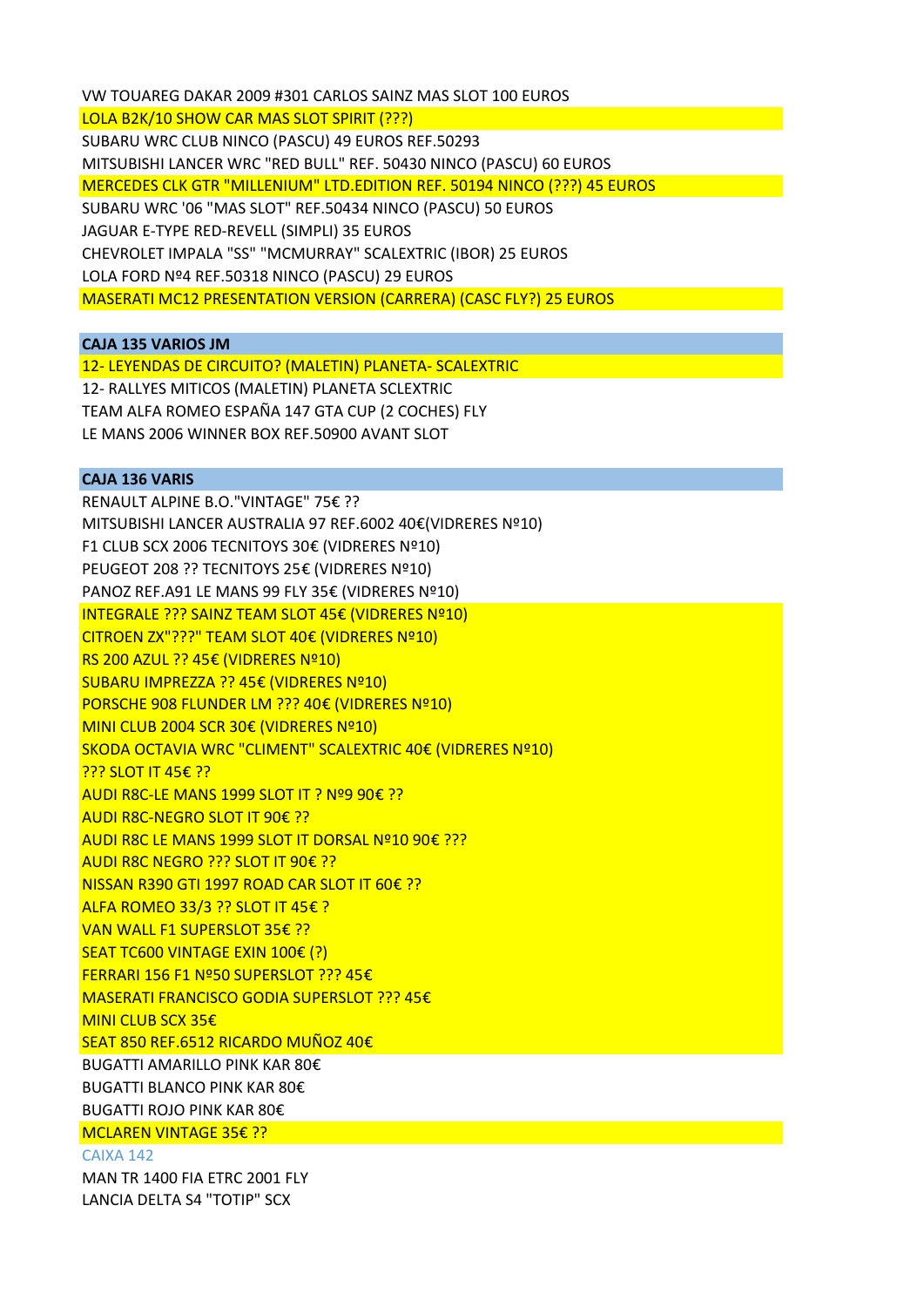MB ATEGO FIA ETRC 1999 TRUCK 25 GBTRACK FLY RENAULT 5 MAXITURBO SCX SUPERTRUCK CROMO 3 ED. LIM. GBTRACK FLY DOME JUDD "LAMMERS" SCX LANCIA 037 TESTCAR 1985 FLYSLOT R5 TURBO RALLYSPRINT MONTECALVO 1985 ED LIM FLYSLOT MAN TR 1400 ED. ESP. LOONEY TUNES FLYSLOT MAN TR 1400 JARAMA FIA ETRC 2001 TRUCK 2001 GBTRACK FLY AUTO UNION TYPE 1936 AZUL ROJO PINK KAR PORSCHE 911 SC 1º TOUR DE CORSE 1980 FLY FIAT ABBARTH "TISSOT" SCX TOYOTA CELICA GT4 5T‐185 "RALLY SAFARI '95" TEAM SLOT VW POLO S1600‐GULVAS MISKOLK RALLY 2006 POWER SLOT AUSTIN HEALEY 3000 VERDE PINK KA AUTO UNION TYPE 1936 BLANCO PINK KAR AUSTIN HEALEY 3000 BLANCO PINK KAR AFRICA LEGENDS 959 RAID CHALLENGE ‐ DAKAR CHASIS‐ SCALEAUTO AUTO UNION TYPE DOBLE RUEDA TRASERA 1936 PLATA PINK KAR BUGATTI TYPE 59 GRAND PRIX ROJO PINK KAR CLUB 015 SCALEXTRIC SCX R5 TURBO RALLY CALES DE PALAFRUGELL 1986 LT. ED. FLYSLOT FORD ESCORT MK ll "EATON YALE #1" LANCIA DELTA INTEGRAVE SCX PORSCHE 917 SCX VINTAGE CAIXA 144 FERRARI F.1 156 185 SCX LOLA T‐298 "MARLBORO" SCX RENAULT 5 TURBO "GITANES" SCX OPEL GT NÜRBURGRING 1971 HENRY GREDER POWERSLOT LOTUS 99T F1 SCX PORSCHE 956 "FORTUNA" SCX CARROCERIA TALBOT HORIZON IBERIA SCX " PORSCHE AZUL " LANCIA BETA MONTECARLO AMARILLO " BMW NARANJO " LANCIA BETA MONTECARLO ROJO " RENAULT ELF TURQUESA " TALBOT " MERCEDES BENZ GRIS " BMW OF NOTH AMERICA " RENAULT 5 TURBO GITANES SCX ? ? ? CAIXA 145 2‐ AFRICA LEGENDS 959 RAIG CHALLENGE DAKAR CHASIS SCALEAUTO M1 GR.5 LM '81 #53 EMKA PRODUCTIONS LTD. SCALEAUTO CARRERA SOUND OF MOTORS MERCEDES BENZ CORVETTE "VINTAGE" ED. LIM. SCX

HSV‐010 6T JGTC 2010 #100 RAYBRIG SCALEAUTO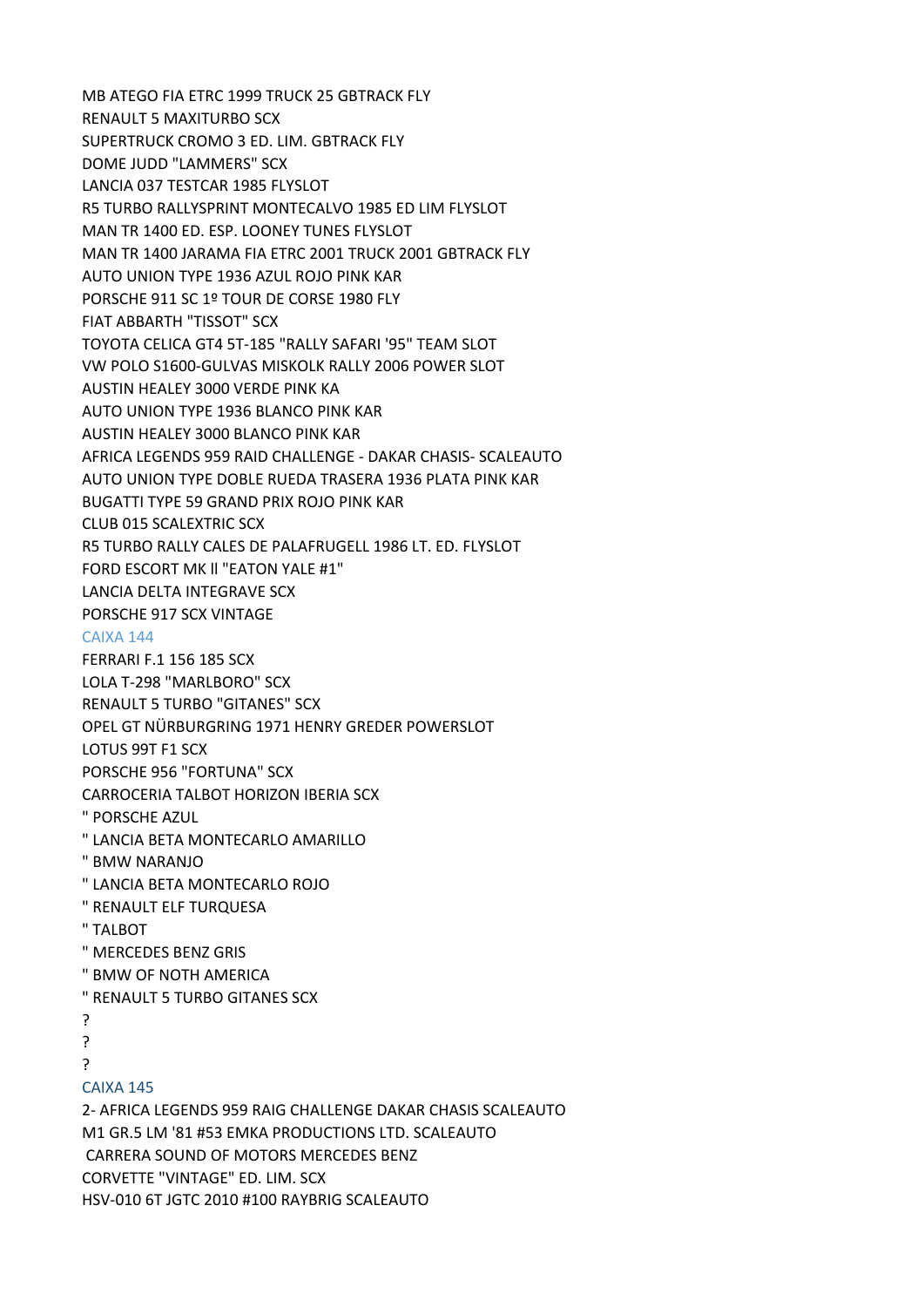MAN TR 1400 ED. ESP. LOONEY TUNES FLYSLOT CLUB SCALEXTRIC SCX TYCO BUGATTI TYPE 59 VERDE PINK KAR 2005 FORD MUSTANG GT AUDI R8 LE MANS 2005 LE MANS MINIATURES LAFERRARI CARRERA E30 BMW M3 1987 AUSTRALIAN TOURING CAR CHAMPION JIM RICHARDS NO. 3 SUPERSLOT EXCLUSIV AUDI R8 "LE MANS 2000" CARRERA PORSCHE 959 STREET CAR BLACK MONTECARLO CHASIS CMSC COMPETITION FERRARI 308 GTB MAKELA AUTOTUNING 1977 NO.3 SUPERSLOT FERRARI GTO AZUL SCX TOYOTA CELICA BLANCO SCX BMW M1 JAGERMAISTER SCX SEAT 124 GR.5 ZANINI‐SABATER TEAM SLOT RENAULT CLIO NINCO RENAULT 8 SCX CAIXA 146 MCLAREN F1 GTR "FRANK MULLER" NINCO " " " "FINA" NINCO RENAULT 5 TURBO RALLY MONTECARLO 1984 SABY‐ANDRIE FLY LOLA FORD "RAHAL TEAM" NO.9 NINCO STEWART FORD Nº18 F1 NINCO LOLA TOYOTA "TARGET" NINCO LOLA FORD "HERDEZ COMPETITION Nº55" NINCO MITSUBISHI QATAR NINCO PEUGEOT 307 WRC "PIRELLI" BARRO NINCO VW TOUAREG "SALO DEL HOBBY '05" NINCO NISSAN 3507 "TUNING" NINCO NISSAN 3507 "SALO DEL HOBBY" NINCO MISTUBISHI PAJERO EVO DAKAR '06 NINCO BMW X5 "MAS SLOT" NINCO FORD FIESTA R5 WRC "ST‐RX 43" NINCO SEAT 1430 "SAINZ" SCX LANCIA 037 CAMPEON DE ESPAÑA DE RALLYES 1986 SERVIA‐SABATE FLY BMW M1 1000KM KYALAMI 1979 FLY SLOT 2‐BMW M1 RALLYE TOUR DE CORSE 1983 FLYSLOT AUTO UNION TYPE C DOBLE RUEDA TRASERA 1936 PLATA PINK KAR CAIXA 147 MARCOS 600 LM 4H JARAMA 1998 BUURMAN‐CUSEA‐BARRIAS FLY A1 GRAND PRIX AMARILLO ROJO BLANCO SUPERSLOT " " " AZUL ROJO BLANCO SUPERSLOT PEUGEOT 307 SUPERSLOT TVR T400R SUPERSLOT MARCH 836 KREEPY KRAULY #00 REVELL NSU TT CUP NSU 1300 TT "JURGEM LATSCH" REVELL 2‐ DODGE VIPER COMPETITION COUPE REVELL PORSCHE 550 SPYDER # AVUS 1955 REVELL MASERATI MC12 REVELL JAGUAR XKRS REVELL CHEVROLET IMPALA SS NP.10 "GO DADDY" SCX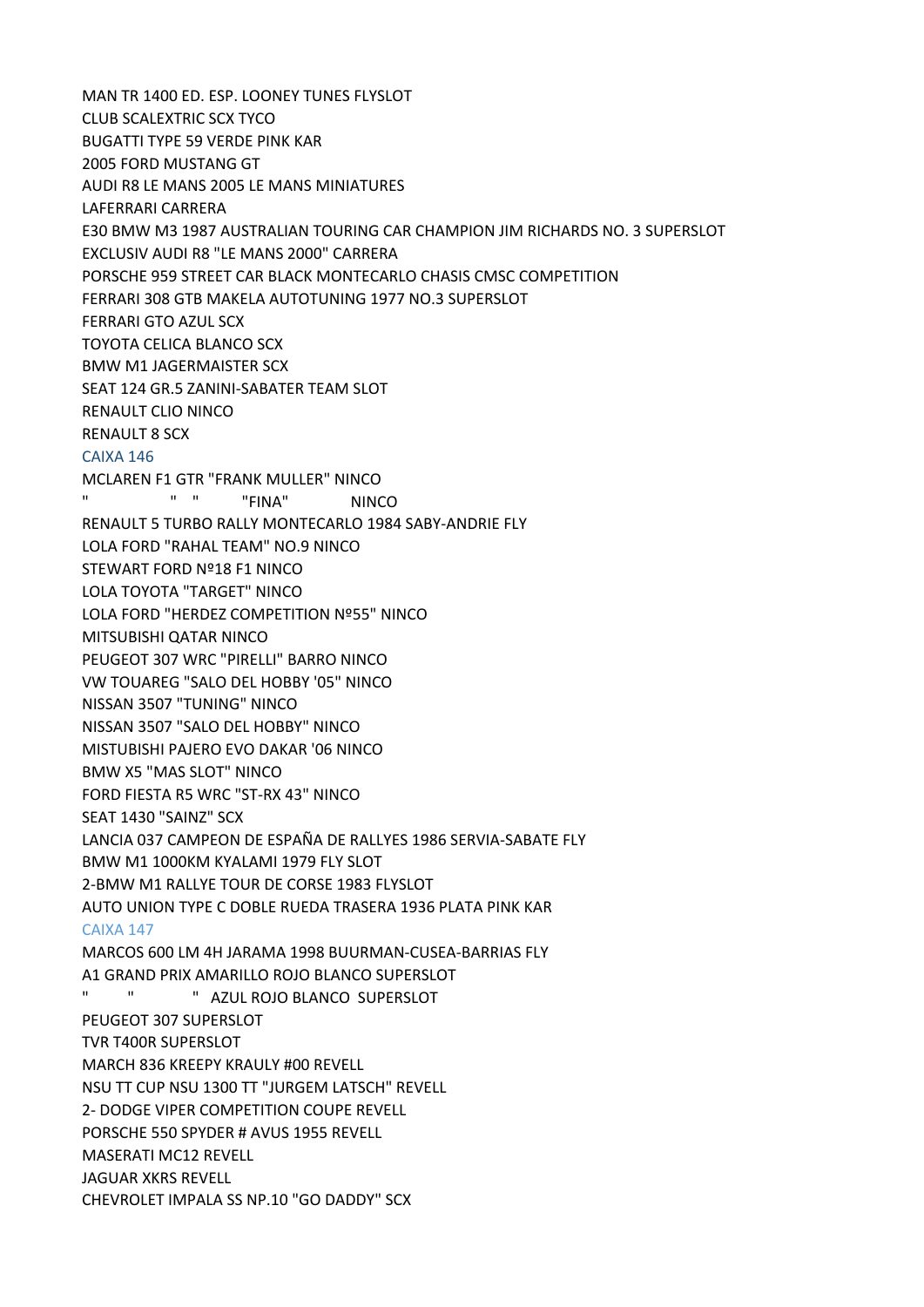2‐ RENAULT 5 TURBO LANCIA RALLY 037 CAIXA 148 RENAULT 5 TURBO 1º RALLY EL CORTE INGLES 1985 SAINZ‐BOTO FLY RENAULT 5 TURBO RALLY RACE COSTA BLANCA 1984 SAINZ‐BOTO FLY AUDI QUATTRO A2 LT. ED. "BECKER AUTORADIO" FLY SUBARU WRC RALLY SAN REMO 1998 ANDREA DALLAVILLA SCALEAUTO R5 TURBO RALLY ISLA DE G. CANARIAS 1987 FLYSLOT R5 ALPINE GR 2 Nº19 ‐ 2ÈME PLACE SÉRIES GTS FORD ESCORT MK ll "MAKINEN‐LIDDON" SCX FORD ESCORT RS COSWORTH SCX FIAT 600 ABBARTH SCX TOYOTA CELICA GT‐FOUR RALLYE CATALUNYA COSTA BRAVA NINCO PEUGEOT 306 "CEPSA 97" NINCO RENAULT CLIO 16V. FUJI NINCO PEUGEOT 306 "HELLA" 2‐ SEAT LEON WTCC SCX ROJO 2‐ DOME S201 JUDD SCX SEAT LEON SCX SEAT LEON WTCC SFX AZUL Y AMARILLO 3‐ AUDI R8 SCX SEAT LEON WTCC SCX AZUL PORSCHE 911 GT1 SCX 4‐ FERRARI F1 SCX FERRARI 550 MARANELLO SCX AZUL ING RENAULT F1 TEAM SCX ARROWS‐F1 SCX 2‐ SEAT LEON WTCC J. GENE SCX 3‐ FERRARI 550 MARANELLO ROJO SCX FERRARI 333 SP SCX SEAT LEON WTCC SCX G. TARQUINI CAIXA 149 CHEVROLET IMPALA SS NASCAR "MCMURRAY" SCX JAGUAR XK120 YELLOW LT. ED NINCO PORSCHE 356 COUPE SCALE MODELS "YELLOW" LT. ED NINCO AUDI 90 GTO SCX MSC COMPETITION M6 COPISPORT PLAYBOY COLLECITION 03 DECEMBER 1970 CAROL IMHOF FLY AUSTIN‐HEALEY REEDICIÓN ESPECIAL 1965 SCX VINTAGE 4‐ FIAT 131 ABBARTH "MOUTON‐MONTECARLO" SCX PORSCHE 356 RAGTOP "AZUL" LT. ED A 500 UDS NINCO PORSCHE 356 COUPE SCALE MODELS BLACK NINCO PORSCHE 356 "ROJO" LT. ED A 500 UDS NINCO JAGUAR XK 120 MARRON LT. ED NINCO CAIXA 151 CITROËN 1/18 DS3 WRC 2013 S.LOEB‐D.ELENA PORSCHE 911 GT3 CUP "LA CAIXA" BANCA PERSONAL SCX SEAT WRC LT. ED NINCO IX RALLYSLOT CATALUNYA‐COSTA BRAVA LT. ED NINCO

SUBARU WRC NINCO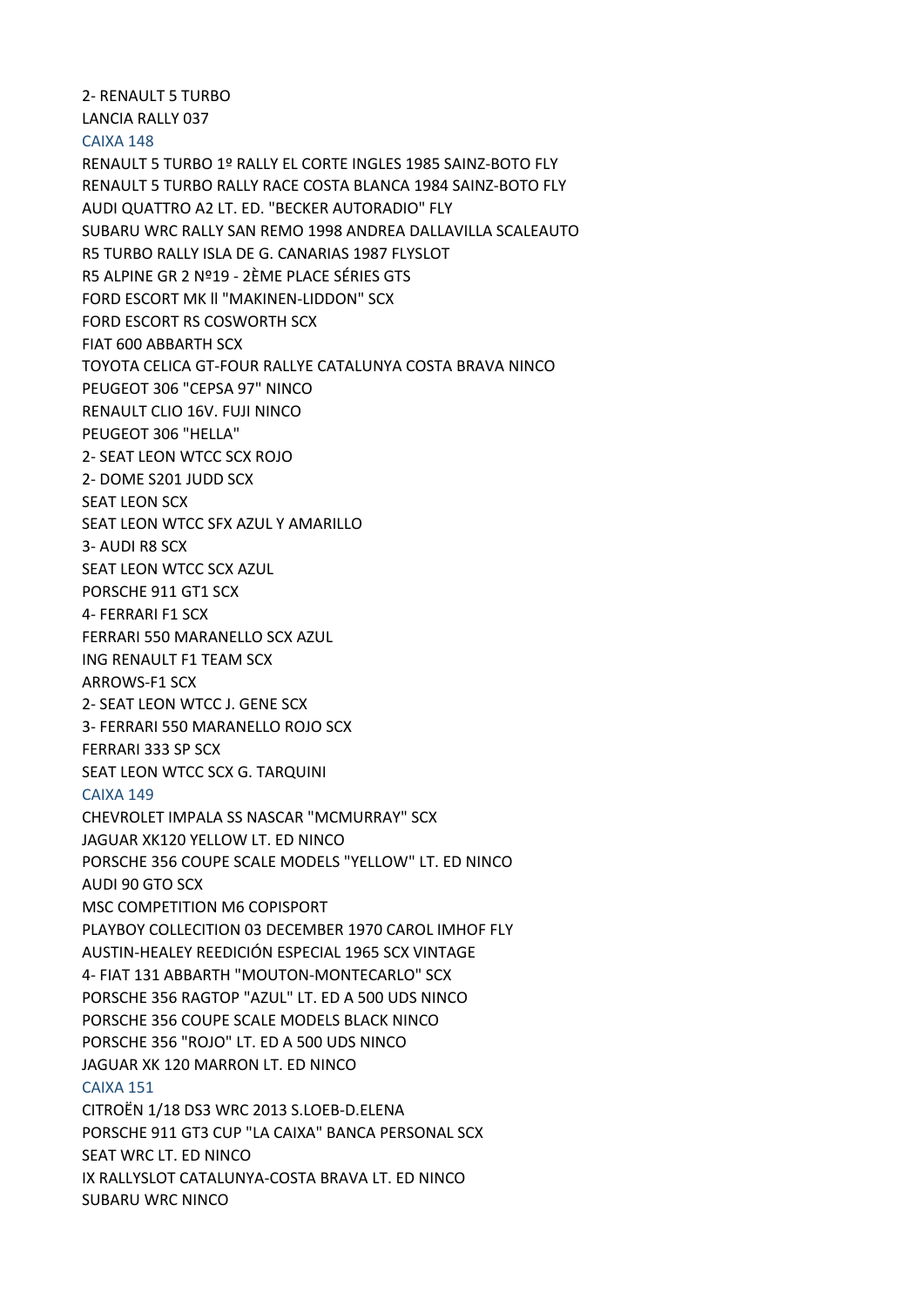RENAULT 8 TS "BLUE" SCX PORSCHE 356‐A COUPÉ Nº11 NINCO PEUGEOT 306 CATALUNYA COSTA BRAVA RENAULT MEGANE SCX "YACCO" SEAT CORDOBA WRC "MONTECARLO 99" SCX PORSCHE 356.A "MILE‐MIGLIA" NINCO VI RALLYE SLOT NINCO CARROCERIA MINI COOPER "AMARILLO" ALPINE RENAULT RALLY CATALUÑA TEAM SLOT RENAULT ELF AZUL TEAM SLOT AUDI 90 GTO SCX TOYOTA CELICA GT‐FOUR NINCO T.C 600 SCX CARROCERIA SCX FORD GT SCX TYRELL P34 6 RUEDAS SCX MERCEDES C‐111 SCX JAGUAR‐F SCX LANCIA STRATOS SCX FERRARI GTO SCX MERCEDES 250 SL SCX PORSCHE 917 SCX VINTAGE VW BEETLE PINK KAR CAIXA 152 MOMENTOS DE LEYENDA MB 2‐ OIR MERCEDES BENZ AMG S‐COUPE FORD MUSTANG PURPURA SCX WILLIAMS FW‐07 SCX LOTUS JPS MK4 SCX EXIN REF. 4059 2‐ MCLAREN MP4 SCX HONDA C‐36 SCX EXIN C173 PORSCHE SCX EXIN C‐82 SCX EXIN 2‐ ALFA ROMEO TOTIP ROJO 2‐ FERRARI ROSSO CORSA PROSLOT FERRARI ROJO PROSLOT PORSCHE 911 GT3 SUPERCUP #14 "PRESTAT" PROSLOT PORSCHE 911 GT2 AUTO UNION TYPE C PINK KAR RENAULT 5 REF. 405814062 SCX TOYOTA CELICA VERDE SCX MINI COOPER ROJO SCX GT MERCEDES 250 SL SPORT C‐33 SCX EXIN ? AZUL CAIXA 153 PORSCHE IV RALLY DE ESPAÑA HISTORICO 2012 CARLOS SAINZ/ LUIS MOYA SLOTWINGS RENAULT ALPINE SCX RENAULT 5 TURBO EUROPEAN CUP MASSIMO SIGALA FLY

PORSCHE 911 CARRERA 24H. LE MANS 1973 MIGNOT‐MAUROY FLY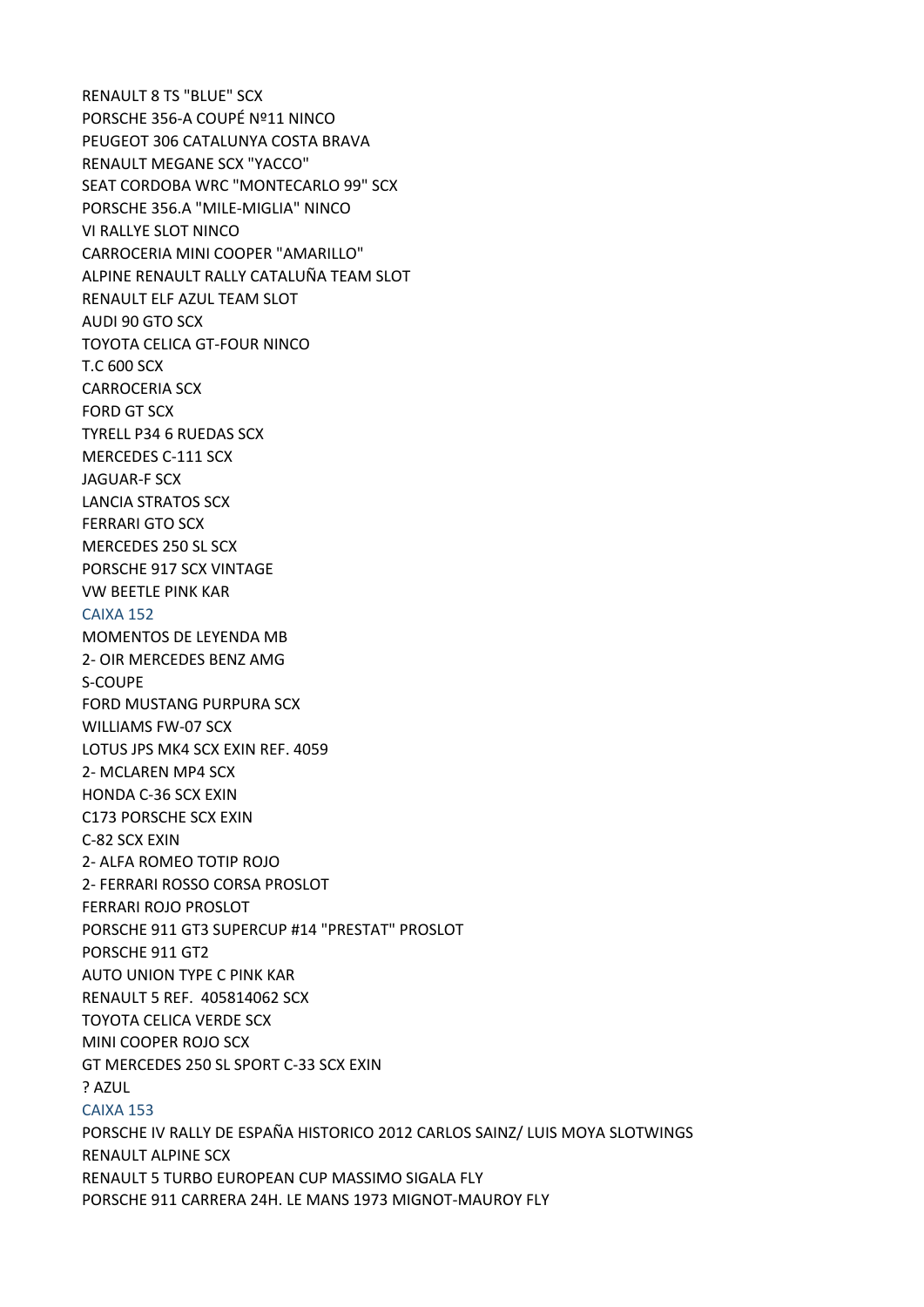2‐ LANCIA 037 1º CATALUNYA 1985 TABATON‐TEDESCHINI FLY BMW M30 E30 DTM 1988 MARIO KETTERER FLY BMW M1 RALLYE TOUR DE CORSE 1985 BEGUIN‐LENNE FLYSLOT 2‐ RENAULT 5 TURBO EUROPEAN CUP 1988 WALTER ROHLR FLY PORSCHE 934 24 H. LE MANS 1978 POULAIN‐PEITLER‐HOLUP‐DOREN FLY PORSCHE 934 TRANS‐AM 1976 AL‐HOLBEAT FLY DUO KIT R5 TURBO DIAC MONTECARLO SODICAM TOUR DE CORSE FLY CHEVROLET IMPALA SS NO 14 "MOBIL 1" SCX CAIXA 154 2‐ SCALEXTRIC ED. ESPECIAL 2006 SCX 5‐ SCALEXTRIC ED. ESPECIAL 2004 SCX 2‐ 2002 F1 EDITION SCX 1‐ SEAT CUPRA GT "XBOX" CAIXA 155 JACQUES PERON TOUR DE FRANCE 1957 ED. LIM CJ‐38 SLOT CLASSIC OSCA MT4 #42 LE MANS 1954 SLOT CLASSIC OSCA MT4 PANAMERICANA 1954 SLOT CLASSIC ED. LIM AUTO UNION C ED. LIM MINI MINI REPLICAS RACING KITS EDICION LIMITADA V200 REPRODUCCIÓN ARTESANAL 1/32 NO.178 HOBBYSLOT CITROËN DS 21 REF. CL‐12 C HOBBYCLASSICS MERCEDES 200 SE REF. CL‐13 HOBBYCLASSICS SEAT 1400 B HOBBY PROJECT REF. CS‐01 CITROËN DS 19 RALLY SAFARI 1965 REF. CL‐15 FORD GT 40 REF. CL‐11 HOBBY CLASSIC CITROËN TRACTION 15 SIX ED. LIM HOBBY CLASSIC CAIXA 156 RENAULT 5 TURBO SCX RENAULT MAXI MEGANE SCX AUDI A4 "ABT" NINCO PORSCHE 936 "MARTINI RACING" #3 JOCHEN MASS SPIRIT PORSCHE 936 NURBURGRING SPIRIT FIAT 1000 ABARTH "BERLINA CORSA" SCX COURAGE PIRELLI SPIRIT 2‐ AUDI QUATTRO A2 "YPRES24 '86" TEAM SLOT LANCIA DELTA HF "SAN REMO '91" TEAM SLOT DODGE VIPER "F.C BARCELONA" FIRMARO FLY BMW M3 NEGRO ‐ MOTUL SCX CON LUZ CLUB MAZDA SCALEXTRIC SCX L‐30 BMW M3 1987 AUSTRALIAN TOURING CAR CHAMPION JIM RICHARDS NO.3 SUPERSLOT LANCIA STRATOS "TOUR DE FRANCE 1983" TEAM SLOT FORD RS 200 TRACCIÓN TOTAL TOTAL REF. 4077 SCX PEUGEOT 205 T16 NO. 7 ARI VATANEN SUPERSLOT PEUGEOT 205 T16 1000 LAKES RALLY 1985 NO.3 TIMO SALONEN SEPPO HARJANNE SUPERSLOT CAIXA 157 BUGGYRA BUDLIGHT FLYSLOT BUGGYRA BUDWEISSER FLYSLOT CAIXA 159 7‐ BMW X5 "TEAM DELTA Q" DAKAR 2010 MAS SLOT 8‐ MITSUBISHI MONTERO "PRIETO" DAKAR 2001 NINCO

1‐ TYRRELL FORD VINTAGE SCALEXTRIC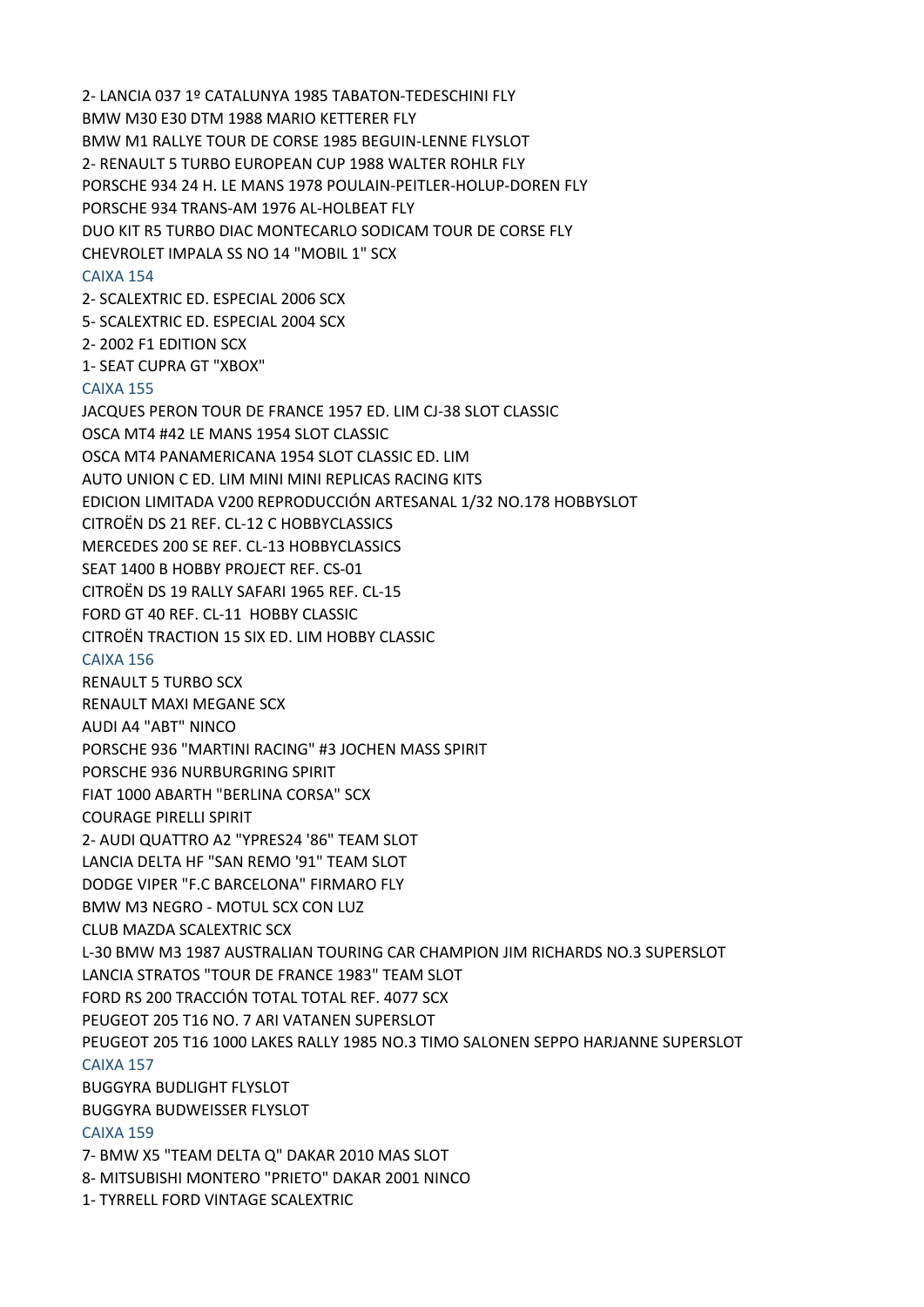### CAIXA 160

LOLA T70 MK 3B 1º MAGNY COURS 1970 REF. C91 FERRARI 250 GTO TARGA FLORIO 1962 REF. 96093 FLY PORSCHE 908 2º JARAMA 70 REF. S11 FLY FORD CAPRI RS TURBO REF. 88027/A‐148 FLY CHEVRON B21 "JUNCADELLA" REF. GB22 FLY LANCIA BETA MONTECARLO 1º6H BRANDS HATCH 1980 REF. GB32 FLY CHEVRON B/9 2º2H JARAMA 7 REF. GB11 FORD GT 40 1º LE MANS 1969 JACKY ICKX REF. A‐185 FLY LOLA T70 DAVID PIPER DORSAL 58 FLY REF. C‐91 FORD CAPRI RS TURBO NORISRING DRM 1982 REF. A‐151 FLY FERRARI F‐40 ED.ESP NUREMBERG 2010 REF. F03301 FLYSLOT PORSCHE 908 AMARILLO 3º JARAMA 70 REF. C12 FLY PORSCHE 917 K V.H.C 1991 REF.87 FL LANCIA BETA MONTECARLO GIRO D'ITALIA REF. GB382 FLY PORSCHE 908/3 TARGA FLORIO 1971 REF. C‐62 FLY PORSCHE 908 FLUNDER LE MANS 1973 REF. C45 FLY PORSCHE 917 K 24H DAYTONA 1971 VIC ELFORD REF. 89 FLY PORSCHE 917/10 GULF JACKIE OLIVER A‐169 FLY PORSCHE 908/3 6H WATKINS GLEN 1972 REF. C‐101 FLY LOLA T70 CALCAS‐DECALS REF. C35 FLY PORSCHE 917‐L 1º SEBRING 1971 REF. C‐54 FLY PORSCHE 908/02 2º 6H JARAMA 1970 REF. 00102 FLY CAIXA 161 TUNING ONE SCX TUNING ONE SCX LILA AMG MERCEDES C‐KLASSE 2004 SCX 2‐SET SEAT LEON NINCO TUNING ONE SET 8078 SCX FIAT PUNTO S2000 RALLYE SHOW MONZA 2008 FLYSLOT 2‐PORSCHE 911 GT3 BLANCO NINCO " " " AZUL Y NARANJA NINCO AUDI A4 DTM 2005 NINCO SUBARU IMPREZA WRC SCX AUDI 15 DTM "EKSTORM" SCX SEAT LEON SUPERCOPA SCX SET 8078 CARROCERIA SCX SET 8055 SCX SUNRED SR21 GT OPEN VALENCIA 2008 FLYSLOT MCLAREN MERCEDES MP4‐20 FORD FIESTA JWRC NINCO TUNING ONE SET 8078 SCX SUBARU WRC SET 8081 NINCO MERCEDES CLK GTR NINCO PORSCHE 917 SCX VINTAGE FORD FOCUS WRC SCX MINI COOPER SCX SEAT IBIZA "AGIP" CITROEN C2 JWRC SCX PEUGEOT 206 WRC EFECTO BARRO SET 8048 SCX spielwarenmesse nürnberg 2005 SCX